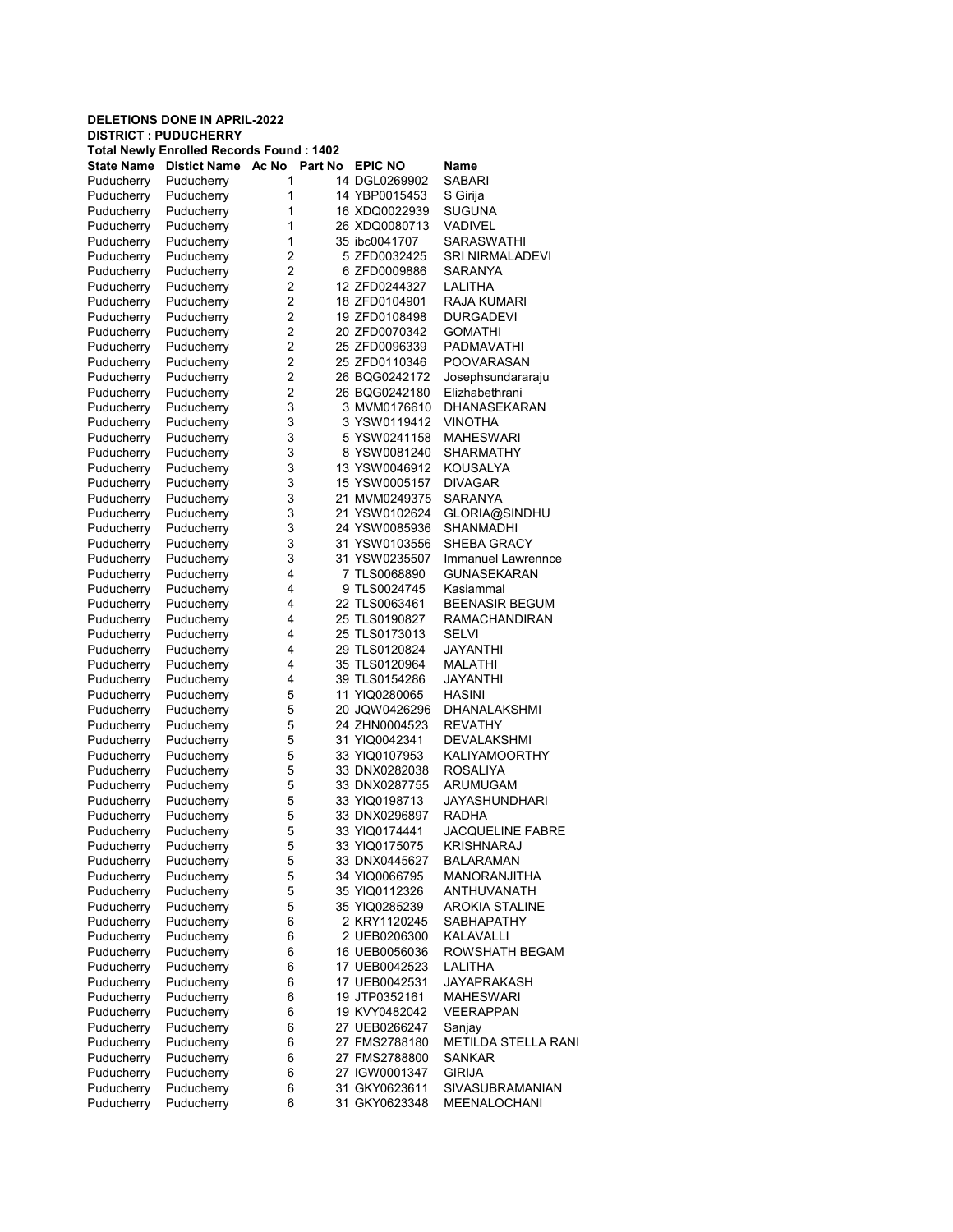|                          | <b>DELETIONS DONE IN APRIL-2022</b><br><b>DISTRICT : PUDUCHERRY</b> |                  |                                |                              |
|--------------------------|---------------------------------------------------------------------|------------------|--------------------------------|------------------------------|
|                          | <b>Total Newly Enrolled Records Found: 1402</b>                     |                  |                                |                              |
| State Name               | <b>Distict Name</b>                                                 | Ac No<br>Part No | <b>EPIC NO</b>                 | Name                         |
| Puducherry               | Puducherry                                                          | 6                | 33 UEB0083014                  | NIRANJANA B                  |
| Puducherry               | Puducherry                                                          | 6                | 36 UEB0104976                  | ANANDA BALAJI                |
| Puducherry               | Puducherry                                                          | 6                | 36 UEB0202002                  | Sachidhanadham               |
| Puducherry               | Puducherry                                                          | 6                | 36 UEB0110676                  | <b>ARAVIND KUMAR</b>         |
| Puducherry               | Puducherry                                                          | 7                | 6 JTP0549139                   | JAYA                         |
| Puducherry               | Puducherry                                                          | 7                | 7 ZHN0173989                   | JAYASUDHA                    |
| Puducherry               | Puducherry                                                          | 7                | 13 ZHN0171249                  | Kalamegam                    |
| Puducherry               | Puducherry                                                          | 7                | 13 GKY0451575                  | Revathi                      |
| Puducherry               | Puducherry                                                          | 7                | 15 DSK1455419                  | <b>PRAMOTHRAJ</b>            |
| Puducherry               | Puducherry                                                          | 7                | 15 IKU0323220                  | KAVITHA RANGALAKSHMI         |
| Puducherry               | Puducherry                                                          | 7                | 16 ZHN0001842                  | NANDHA KUMAR                 |
| Puducherry               | Puducherry                                                          | 7                | 16 ZHN0069781                  | RAMESH ARAVIND               |
| Puducherry               | Puducherry                                                          | 7                | 16 ZHN0173666                  | VASANTHA                     |
| Puducherry               | Puducherry                                                          | 7                | 16 ZHN0173682                  | RAMESH                       |
| Puducherry               | Puducherry                                                          | 7                | 16 ZHN0094839                  | <b>RAMESH VASANTH</b>        |
| Puducherry               | Puducherry                                                          | 7                | 18 ZHN0033266                  | SANTHI                       |
| Puducherry               | Puducherry                                                          | 7                | 23 ZHN0123133                  | <b>RAMA</b>                  |
| Puducherry               | Puducherry                                                          | 7                | 28 UIJ0190959                  | <b>MOHANKUMAR</b>            |
| Puducherry               | Puducherry                                                          | 7                | 30 KVY0663419                  | VELAYUDHAM                   |
| Puducherry               | Puducherry                                                          | 7                | 30 KVY0663401                  | KOMATHI                      |
| Puducherry               | Puducherry                                                          | 7                | 30 KVY0695155                  | <b>VIJAYAKUMAR</b>           |
| Puducherry               | Puducherry                                                          | 7                | 30 KVY0695163                  | <b>VANITHA</b>               |
| Puducherry               | Puducherry                                                          | 8                | 2 NOG0119396                   | Janarthanan                  |
| Puducherry               | Puducherry                                                          | 8                | 2 NOG0116541                   | <b>BHAKKIYAM</b>             |
| Puducherry               | Puducherry                                                          | 8                | 2 NOG0115105                   | Muthulakshmi                 |
| Puducherry               | Puducherry                                                          | 8                | 2 NOG0115360                   | Jeevanandham                 |
| Puducherry               | Puducherry                                                          | 8                | 2 NOG0115550                   | Krishanamoorthy              |
| Puducherry               | Puducherry                                                          | 8                | 5 NOG0200204                   | <b>SARASWATHY</b>            |
| Puducherry               | Puducherry                                                          | 8                | 6 NOG0196071                   | Lakshmanan                   |
| Puducherry               | Puducherry                                                          | 8                | 6 JTP0415919                   | Viveknivedhan                |
| Puducherry               | Puducherry                                                          | 8                | 10 JTP0397406                  | SANDHANASSAMY                |
| Puducherry               | Puducherry                                                          | 8<br>8           | 10 NOG0175265<br>10 JTP0421453 | Thulasiraman<br>VELMURUGAN   |
| Puducherry<br>Puducherry | Puducherry<br>Puducherry                                            | 8                | 12 NOG0018960                  | <b>GEETHA</b>                |
| Puducherry               | Puducherry                                                          | 8                | 13 NOG0006908                  | POUNAMBAL                    |
| Puducherry               | Puducherry                                                          | 8                | 19 BDZ3689494                  | SANTHANALAKSHMI              |
| Puducherry               | Puducherry                                                          | 8                | 20 RNV0042374                  | <b>PAVITHRA</b>              |
| Puducherry               | Puducherry                                                          | 8                | 21 MRJ0173369                  | KAYALVIZHI                   |
| Puducherry               | Puducherry                                                          | 8                | 21 NOG0147389                  | ABINA                        |
| Puducherry               | Puducherry                                                          | 8                | 21 NOG0147371                  | <b>GANESHMOURTY LAVILLE</b>  |
| Puducherry               | Puducherry                                                          | 8                | 22 NOG0202820                  | JAMUNA                       |
| Puducherry               | Puducherry                                                          | 8                | 27 JTP0520148                  | RAJI                         |
| Puducherry               | Puducherry                                                          | 8                | 27 NOG0124792                  | <b>AZHAGU NEHRU</b>          |
| Puducherry               | Puducherry                                                          | 8                | 27 NOG0214734                  | <b>GURUBALAN</b>             |
| Puducherry               | Puducherry                                                          | 8                | 27 JTP0398172                  | <b>BANUMATHY</b>             |
| Puducherry               | Puducherry                                                          | 8                | 30 NOG0071332                  | <b>MADHAVI</b>               |
| Puducherry               | Puducherry                                                          | 8                | 30 JTP0354076                  | Sureshbabu                   |
| Puducherry               | Puducherry                                                          | 9                | 3 KVY0684472                   | <b>MICHAEL</b>               |
| Puducherry               | Puducherry                                                          | 9                | 6 UIJ0183848                   | <b>MASRURA BEGUM</b>         |
| Puducherry               | Puducherry                                                          | 9                | 10 UIJ0055632                  | <b>KARTHIK</b>               |
| Puducherry               | Puducherry                                                          | 9                | 10 GKY0376657                  | Malliga                      |
| Puducherry               | Puducherry                                                          | 9                | 10 GKY0376640                  | Mohan                        |
| Puducherry               | Puducherry                                                          | 9                | 12 KVY0641522                  | <b>VINAYAGAMOORTHY</b>       |
| Puducherry               | Puducherry                                                          | 9                | 13 UIJ0046037                  | <b>SUJITHA</b>               |
| Puducherry               | Puducherry                                                          | 9                | 16 UIJ0182691                  | KARNAN                       |
| Puducherry               | Puducherry                                                          | 9                | 16 UIJ0113522                  | <b>CHITRA</b>                |
| Puducherry               | Puducherry                                                          | 9                | 19 UIJ0145508                  | DYUTIMOY DATTA               |
| Puducherry               | Puducherry                                                          | 9                | 25 DSK9287327                  | <b>UTHIRAMBAL</b>            |
| Puducherry               | Puducherry                                                          | 9                | 25 UIJ0071597                  | <b>JASMINE</b>               |
| Puducherry               | Puducherry                                                          | 9                | 25 UIJ0134452                  | <b>FLORENTINE DJEGANADIN</b> |
| Puducherry               | Puducherry                                                          | 10               | 6 KVY0431817                   | VASANDHAN                    |
| Puducherry               | Puducherry                                                          | 10               | 7 KVY0432179                   | Vinothkumar                  |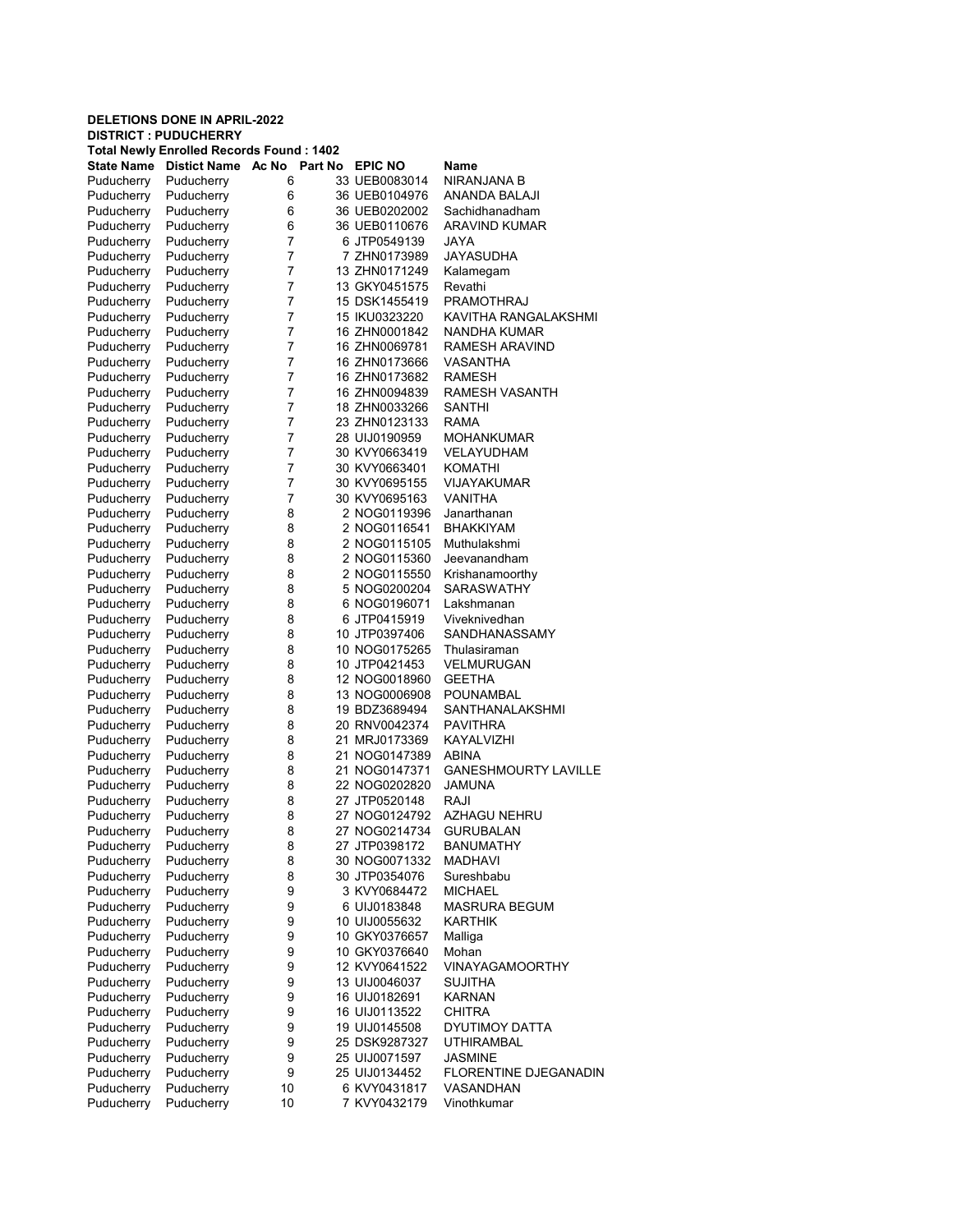| <b>DISTRICT: PUDUCHERRY</b><br><b>Total Newly Enrolled Records Found: 1402</b><br><b>State Name</b><br>Distict Name Ac No Part No<br><b>EPIC NO</b><br>Name<br>Puducherry<br>Puducherry<br>10<br>11 RNV0210674<br>Shanthi<br>10<br><b>DHINESH</b><br>Puducherry<br>Puducherry<br>15 RNV0072983<br>Puducherry<br>Puducherry<br>10<br>19 ALE0156984<br>SUBRAMANIAN<br>Puducherry<br>Puducherry<br>10<br>19 ALF0156992<br>SURIYABALA<br>Puducherry<br>Puducherry<br>10<br>21 RNV0218628<br>SANJAY<br>10<br>29 RNV0183541<br>Puducherry<br>Puducherry<br><b>ANDONIAMMALLE FELICIE</b><br>Puducherry<br>Puducherry<br>10<br>33 RNV0068841<br><b>MOHAMED KASIM</b><br>Puducherry<br>10<br>Puducherry<br>33 RNV0085472<br>SHOUBIYA<br>Puducherry<br>Puducherry<br>11<br>5 IPD0035873<br>ANUPRIYA<br>Puducherry<br>11<br>Puducherry<br>6 RNV0133108<br><b>UMADEVI</b><br>Puducherry<br>11<br>6 JMF0076612<br>LOGANATHAN<br>Puducherry<br>Puducherry<br>11<br>6 RNV0158592<br>Puducherry<br><b>GNANA SOORIYAA</b><br>11<br>Puducherry<br>Puducherry<br>6 RNV0158600<br>THANIGGAIVELAN<br>11<br>Puducherry<br>Puducherry<br>11 KSQ0213660<br>Lavanya<br>11<br>PANNEERSELVAM<br>Puducherry<br>Puducherry<br>11 UOM0493916<br>11<br>Radhika<br>Puducherry<br>Puducherry<br>11 IPD0071290<br>11<br>Ravikumar<br>Puducherry<br>Puducherry<br>11 IPD0168021<br>11<br>Puducherry<br>Puducherry<br>11 IPD0168047<br>Latha<br>11<br>Puducherry<br>Puducherry<br>11 IPD0187971<br>R RAKESH<br>11<br>Puducherry<br>Puducherry<br>11 UOM0593558<br>KANIMOZHI<br>11<br>Puducherry<br>Puducherry<br>11 GKY0364000<br>Usha<br>11<br>Puducherry<br>Puducherry<br>11 IPD0042309<br>RANJITH<br>11<br>Puducherry<br>Puducherry<br>12 GKY0618058<br>AMALORPAVAMARY<br>Puducherry<br>11<br>12 IPD0024216<br><b>PRIYA</b><br>Puducherry<br>Puducherry<br>11<br>Puducherry<br>12 IPD0168906<br><b>BHAVANIGIRI</b><br>Puducherry<br>Puducherry<br>11<br>12 GKY0620468<br>PACHAIYAPPAN<br>11<br>Puducherry<br>Puducherry<br>12 IPD0199059<br><b>BHARATHI</b><br>11<br>Puducherry<br>Puducherry<br>12 IPD0015982<br>AZHAGARARASI<br>11<br>Puducherry<br>Puducherry<br>13 GKY0434662<br><b>BALAMURUGAN</b><br>11<br>Puducherry<br>Puducherry<br>13 GKY0681742<br>BALAMURALI<br>Puducherry<br>11<br>Puducherry<br>13 GKY0434654<br>ANJALATCHI<br>11<br>13 GKY0681858<br>SITTRARASU<br>Puducherry<br>Puducherry<br>11<br>16 SXG0415638<br>Puducherry<br>Puducherry<br>THAIYANAYAKI<br>11<br>Puducherry<br>Puducherry<br>16 SXG0415646<br>ELAVARASAN<br>11<br><b>AISHWARYA</b><br>Puducherry<br>Puducherry<br>16 IPD0066993<br>11<br>Suresh<br>Puducherry<br>Puducherry<br>18 GKY0544346<br>Puducherry<br>11<br>26 IPD0087072<br>Puducherry<br>Malliga<br>Puducherry<br>11<br>26 DBL7487267<br>Rajendran<br>Puducherry<br>Puducherry<br>Puducherry<br>11<br>28 IPD0059055<br><b>VANITHA</b><br>11<br>SAGADEVAN<br>Puducherry<br>Puducherry<br>28 IPD0059170<br>12<br><b>ASHWINI</b><br>Puducherry<br>Puducherry<br>5 ATT0039453<br>12<br>6 ATT0136739<br>Puducherry<br>Adhimoolam<br>Puducherry<br>Puducherry<br>12<br>6 GKY0611632<br>THIYAGARAJAN<br>Puducherry<br>Puducherry<br>Puducherry<br>12<br>6 GKY0590646<br>Uma<br>Puducherry<br>Puducherry<br>12<br>Chinnaponnu<br>6 ATT0139964<br>Puducherry<br>Puducherry<br>12<br>13 ATT0032615<br><b>PRIYADARSHINI</b><br>Puducherry<br>12<br>22 ATT0106641<br>Puducherry<br>LAKSHMIPRIYA<br>12<br>Puducherry<br>Puducherry<br>22 ATT0063404<br>VASUKI<br>Puducherry<br>Puducherry<br>12<br>MANIKANDAN<br>25 JWW0215350<br>Puducherry<br>Puducherry<br>12<br>25 ATT0166983<br>Siva<br>12<br><b>SEEMA</b><br>Puducherry<br>Puducherry<br>25 ATT0077545<br>Puducherry<br>12<br>Puducherry<br>25 ATT0167460<br>RAJASEKAR<br>Puducherry<br>Puducherry<br>12<br>26 ATT0026187<br><b>POORNIMAA</b><br>Puducherry<br>Puducherry<br>12<br>32 ATT0028647<br><b>GUNASOUNDARI</b><br>Puducherry<br>13<br>Puducherry<br>3 IVT0072280<br>PRABU<br>Puducherry<br>Puducherry<br>13<br><b>JERINA</b><br>4 IVT0084152<br>13<br>Valli<br>Puducherry<br>Puducherry<br>4 HKD0270470<br>Puducherry<br>Puducherry<br>13<br>4 IVT0099333<br>Sekaran<br>Puducherry<br>Puducherry<br>13<br>JANAGI<br>4 HKD0336594<br>Puducherry<br>Puducherry<br>13<br>4 IVT0154047<br>Seetha<br>Puducherry<br>Puducherry<br>13<br>4 IVT0100123<br>Megala<br>Puducherry<br>Puducherry<br>13<br>4 IVT0100107<br>Selvam | <b>DELETIONS DONE IN APRIL-2022</b> |  |  |
|---------------------------------------------------------------------------------------------------------------------------------------------------------------------------------------------------------------------------------------------------------------------------------------------------------------------------------------------------------------------------------------------------------------------------------------------------------------------------------------------------------------------------------------------------------------------------------------------------------------------------------------------------------------------------------------------------------------------------------------------------------------------------------------------------------------------------------------------------------------------------------------------------------------------------------------------------------------------------------------------------------------------------------------------------------------------------------------------------------------------------------------------------------------------------------------------------------------------------------------------------------------------------------------------------------------------------------------------------------------------------------------------------------------------------------------------------------------------------------------------------------------------------------------------------------------------------------------------------------------------------------------------------------------------------------------------------------------------------------------------------------------------------------------------------------------------------------------------------------------------------------------------------------------------------------------------------------------------------------------------------------------------------------------------------------------------------------------------------------------------------------------------------------------------------------------------------------------------------------------------------------------------------------------------------------------------------------------------------------------------------------------------------------------------------------------------------------------------------------------------------------------------------------------------------------------------------------------------------------------------------------------------------------------------------------------------------------------------------------------------------------------------------------------------------------------------------------------------------------------------------------------------------------------------------------------------------------------------------------------------------------------------------------------------------------------------------------------------------------------------------------------------------------------------------------------------------------------------------------------------------------------------------------------------------------------------------------------------------------------------------------------------------------------------------------------------------------------------------------------------------------------------------------------------------------------------------------------------------------------------------------------------------------------------------------------------------------------------------------------------------------------------------------------------------------------------------------------------------------------------------------------------------------------------------------------------------------------------------------------------------------------------------------------------------------------------------------------------------------------------------------------------------------------------------------------------------------------------------------------------------------------------------------------------------------------------------------------------------------------------------------------|-------------------------------------|--|--|
|                                                                                                                                                                                                                                                                                                                                                                                                                                                                                                                                                                                                                                                                                                                                                                                                                                                                                                                                                                                                                                                                                                                                                                                                                                                                                                                                                                                                                                                                                                                                                                                                                                                                                                                                                                                                                                                                                                                                                                                                                                                                                                                                                                                                                                                                                                                                                                                                                                                                                                                                                                                                                                                                                                                                                                                                                                                                                                                                                                                                                                                                                                                                                                                                                                                                                                                                                                                                                                                                                                                                                                                                                                                                                                                                                                                                                                                                                                                                                                                                                                                                                                                                                                                                                                                                                                                                                                                       |                                     |  |  |
|                                                                                                                                                                                                                                                                                                                                                                                                                                                                                                                                                                                                                                                                                                                                                                                                                                                                                                                                                                                                                                                                                                                                                                                                                                                                                                                                                                                                                                                                                                                                                                                                                                                                                                                                                                                                                                                                                                                                                                                                                                                                                                                                                                                                                                                                                                                                                                                                                                                                                                                                                                                                                                                                                                                                                                                                                                                                                                                                                                                                                                                                                                                                                                                                                                                                                                                                                                                                                                                                                                                                                                                                                                                                                                                                                                                                                                                                                                                                                                                                                                                                                                                                                                                                                                                                                                                                                                                       |                                     |  |  |
|                                                                                                                                                                                                                                                                                                                                                                                                                                                                                                                                                                                                                                                                                                                                                                                                                                                                                                                                                                                                                                                                                                                                                                                                                                                                                                                                                                                                                                                                                                                                                                                                                                                                                                                                                                                                                                                                                                                                                                                                                                                                                                                                                                                                                                                                                                                                                                                                                                                                                                                                                                                                                                                                                                                                                                                                                                                                                                                                                                                                                                                                                                                                                                                                                                                                                                                                                                                                                                                                                                                                                                                                                                                                                                                                                                                                                                                                                                                                                                                                                                                                                                                                                                                                                                                                                                                                                                                       |                                     |  |  |
|                                                                                                                                                                                                                                                                                                                                                                                                                                                                                                                                                                                                                                                                                                                                                                                                                                                                                                                                                                                                                                                                                                                                                                                                                                                                                                                                                                                                                                                                                                                                                                                                                                                                                                                                                                                                                                                                                                                                                                                                                                                                                                                                                                                                                                                                                                                                                                                                                                                                                                                                                                                                                                                                                                                                                                                                                                                                                                                                                                                                                                                                                                                                                                                                                                                                                                                                                                                                                                                                                                                                                                                                                                                                                                                                                                                                                                                                                                                                                                                                                                                                                                                                                                                                                                                                                                                                                                                       |                                     |  |  |
|                                                                                                                                                                                                                                                                                                                                                                                                                                                                                                                                                                                                                                                                                                                                                                                                                                                                                                                                                                                                                                                                                                                                                                                                                                                                                                                                                                                                                                                                                                                                                                                                                                                                                                                                                                                                                                                                                                                                                                                                                                                                                                                                                                                                                                                                                                                                                                                                                                                                                                                                                                                                                                                                                                                                                                                                                                                                                                                                                                                                                                                                                                                                                                                                                                                                                                                                                                                                                                                                                                                                                                                                                                                                                                                                                                                                                                                                                                                                                                                                                                                                                                                                                                                                                                                                                                                                                                                       |                                     |  |  |
|                                                                                                                                                                                                                                                                                                                                                                                                                                                                                                                                                                                                                                                                                                                                                                                                                                                                                                                                                                                                                                                                                                                                                                                                                                                                                                                                                                                                                                                                                                                                                                                                                                                                                                                                                                                                                                                                                                                                                                                                                                                                                                                                                                                                                                                                                                                                                                                                                                                                                                                                                                                                                                                                                                                                                                                                                                                                                                                                                                                                                                                                                                                                                                                                                                                                                                                                                                                                                                                                                                                                                                                                                                                                                                                                                                                                                                                                                                                                                                                                                                                                                                                                                                                                                                                                                                                                                                                       |                                     |  |  |
|                                                                                                                                                                                                                                                                                                                                                                                                                                                                                                                                                                                                                                                                                                                                                                                                                                                                                                                                                                                                                                                                                                                                                                                                                                                                                                                                                                                                                                                                                                                                                                                                                                                                                                                                                                                                                                                                                                                                                                                                                                                                                                                                                                                                                                                                                                                                                                                                                                                                                                                                                                                                                                                                                                                                                                                                                                                                                                                                                                                                                                                                                                                                                                                                                                                                                                                                                                                                                                                                                                                                                                                                                                                                                                                                                                                                                                                                                                                                                                                                                                                                                                                                                                                                                                                                                                                                                                                       |                                     |  |  |
|                                                                                                                                                                                                                                                                                                                                                                                                                                                                                                                                                                                                                                                                                                                                                                                                                                                                                                                                                                                                                                                                                                                                                                                                                                                                                                                                                                                                                                                                                                                                                                                                                                                                                                                                                                                                                                                                                                                                                                                                                                                                                                                                                                                                                                                                                                                                                                                                                                                                                                                                                                                                                                                                                                                                                                                                                                                                                                                                                                                                                                                                                                                                                                                                                                                                                                                                                                                                                                                                                                                                                                                                                                                                                                                                                                                                                                                                                                                                                                                                                                                                                                                                                                                                                                                                                                                                                                                       |                                     |  |  |
|                                                                                                                                                                                                                                                                                                                                                                                                                                                                                                                                                                                                                                                                                                                                                                                                                                                                                                                                                                                                                                                                                                                                                                                                                                                                                                                                                                                                                                                                                                                                                                                                                                                                                                                                                                                                                                                                                                                                                                                                                                                                                                                                                                                                                                                                                                                                                                                                                                                                                                                                                                                                                                                                                                                                                                                                                                                                                                                                                                                                                                                                                                                                                                                                                                                                                                                                                                                                                                                                                                                                                                                                                                                                                                                                                                                                                                                                                                                                                                                                                                                                                                                                                                                                                                                                                                                                                                                       |                                     |  |  |
|                                                                                                                                                                                                                                                                                                                                                                                                                                                                                                                                                                                                                                                                                                                                                                                                                                                                                                                                                                                                                                                                                                                                                                                                                                                                                                                                                                                                                                                                                                                                                                                                                                                                                                                                                                                                                                                                                                                                                                                                                                                                                                                                                                                                                                                                                                                                                                                                                                                                                                                                                                                                                                                                                                                                                                                                                                                                                                                                                                                                                                                                                                                                                                                                                                                                                                                                                                                                                                                                                                                                                                                                                                                                                                                                                                                                                                                                                                                                                                                                                                                                                                                                                                                                                                                                                                                                                                                       |                                     |  |  |
|                                                                                                                                                                                                                                                                                                                                                                                                                                                                                                                                                                                                                                                                                                                                                                                                                                                                                                                                                                                                                                                                                                                                                                                                                                                                                                                                                                                                                                                                                                                                                                                                                                                                                                                                                                                                                                                                                                                                                                                                                                                                                                                                                                                                                                                                                                                                                                                                                                                                                                                                                                                                                                                                                                                                                                                                                                                                                                                                                                                                                                                                                                                                                                                                                                                                                                                                                                                                                                                                                                                                                                                                                                                                                                                                                                                                                                                                                                                                                                                                                                                                                                                                                                                                                                                                                                                                                                                       |                                     |  |  |
|                                                                                                                                                                                                                                                                                                                                                                                                                                                                                                                                                                                                                                                                                                                                                                                                                                                                                                                                                                                                                                                                                                                                                                                                                                                                                                                                                                                                                                                                                                                                                                                                                                                                                                                                                                                                                                                                                                                                                                                                                                                                                                                                                                                                                                                                                                                                                                                                                                                                                                                                                                                                                                                                                                                                                                                                                                                                                                                                                                                                                                                                                                                                                                                                                                                                                                                                                                                                                                                                                                                                                                                                                                                                                                                                                                                                                                                                                                                                                                                                                                                                                                                                                                                                                                                                                                                                                                                       |                                     |  |  |
|                                                                                                                                                                                                                                                                                                                                                                                                                                                                                                                                                                                                                                                                                                                                                                                                                                                                                                                                                                                                                                                                                                                                                                                                                                                                                                                                                                                                                                                                                                                                                                                                                                                                                                                                                                                                                                                                                                                                                                                                                                                                                                                                                                                                                                                                                                                                                                                                                                                                                                                                                                                                                                                                                                                                                                                                                                                                                                                                                                                                                                                                                                                                                                                                                                                                                                                                                                                                                                                                                                                                                                                                                                                                                                                                                                                                                                                                                                                                                                                                                                                                                                                                                                                                                                                                                                                                                                                       |                                     |  |  |
|                                                                                                                                                                                                                                                                                                                                                                                                                                                                                                                                                                                                                                                                                                                                                                                                                                                                                                                                                                                                                                                                                                                                                                                                                                                                                                                                                                                                                                                                                                                                                                                                                                                                                                                                                                                                                                                                                                                                                                                                                                                                                                                                                                                                                                                                                                                                                                                                                                                                                                                                                                                                                                                                                                                                                                                                                                                                                                                                                                                                                                                                                                                                                                                                                                                                                                                                                                                                                                                                                                                                                                                                                                                                                                                                                                                                                                                                                                                                                                                                                                                                                                                                                                                                                                                                                                                                                                                       |                                     |  |  |
|                                                                                                                                                                                                                                                                                                                                                                                                                                                                                                                                                                                                                                                                                                                                                                                                                                                                                                                                                                                                                                                                                                                                                                                                                                                                                                                                                                                                                                                                                                                                                                                                                                                                                                                                                                                                                                                                                                                                                                                                                                                                                                                                                                                                                                                                                                                                                                                                                                                                                                                                                                                                                                                                                                                                                                                                                                                                                                                                                                                                                                                                                                                                                                                                                                                                                                                                                                                                                                                                                                                                                                                                                                                                                                                                                                                                                                                                                                                                                                                                                                                                                                                                                                                                                                                                                                                                                                                       |                                     |  |  |
|                                                                                                                                                                                                                                                                                                                                                                                                                                                                                                                                                                                                                                                                                                                                                                                                                                                                                                                                                                                                                                                                                                                                                                                                                                                                                                                                                                                                                                                                                                                                                                                                                                                                                                                                                                                                                                                                                                                                                                                                                                                                                                                                                                                                                                                                                                                                                                                                                                                                                                                                                                                                                                                                                                                                                                                                                                                                                                                                                                                                                                                                                                                                                                                                                                                                                                                                                                                                                                                                                                                                                                                                                                                                                                                                                                                                                                                                                                                                                                                                                                                                                                                                                                                                                                                                                                                                                                                       |                                     |  |  |
|                                                                                                                                                                                                                                                                                                                                                                                                                                                                                                                                                                                                                                                                                                                                                                                                                                                                                                                                                                                                                                                                                                                                                                                                                                                                                                                                                                                                                                                                                                                                                                                                                                                                                                                                                                                                                                                                                                                                                                                                                                                                                                                                                                                                                                                                                                                                                                                                                                                                                                                                                                                                                                                                                                                                                                                                                                                                                                                                                                                                                                                                                                                                                                                                                                                                                                                                                                                                                                                                                                                                                                                                                                                                                                                                                                                                                                                                                                                                                                                                                                                                                                                                                                                                                                                                                                                                                                                       |                                     |  |  |
|                                                                                                                                                                                                                                                                                                                                                                                                                                                                                                                                                                                                                                                                                                                                                                                                                                                                                                                                                                                                                                                                                                                                                                                                                                                                                                                                                                                                                                                                                                                                                                                                                                                                                                                                                                                                                                                                                                                                                                                                                                                                                                                                                                                                                                                                                                                                                                                                                                                                                                                                                                                                                                                                                                                                                                                                                                                                                                                                                                                                                                                                                                                                                                                                                                                                                                                                                                                                                                                                                                                                                                                                                                                                                                                                                                                                                                                                                                                                                                                                                                                                                                                                                                                                                                                                                                                                                                                       |                                     |  |  |
|                                                                                                                                                                                                                                                                                                                                                                                                                                                                                                                                                                                                                                                                                                                                                                                                                                                                                                                                                                                                                                                                                                                                                                                                                                                                                                                                                                                                                                                                                                                                                                                                                                                                                                                                                                                                                                                                                                                                                                                                                                                                                                                                                                                                                                                                                                                                                                                                                                                                                                                                                                                                                                                                                                                                                                                                                                                                                                                                                                                                                                                                                                                                                                                                                                                                                                                                                                                                                                                                                                                                                                                                                                                                                                                                                                                                                                                                                                                                                                                                                                                                                                                                                                                                                                                                                                                                                                                       |                                     |  |  |
|                                                                                                                                                                                                                                                                                                                                                                                                                                                                                                                                                                                                                                                                                                                                                                                                                                                                                                                                                                                                                                                                                                                                                                                                                                                                                                                                                                                                                                                                                                                                                                                                                                                                                                                                                                                                                                                                                                                                                                                                                                                                                                                                                                                                                                                                                                                                                                                                                                                                                                                                                                                                                                                                                                                                                                                                                                                                                                                                                                                                                                                                                                                                                                                                                                                                                                                                                                                                                                                                                                                                                                                                                                                                                                                                                                                                                                                                                                                                                                                                                                                                                                                                                                                                                                                                                                                                                                                       |                                     |  |  |
|                                                                                                                                                                                                                                                                                                                                                                                                                                                                                                                                                                                                                                                                                                                                                                                                                                                                                                                                                                                                                                                                                                                                                                                                                                                                                                                                                                                                                                                                                                                                                                                                                                                                                                                                                                                                                                                                                                                                                                                                                                                                                                                                                                                                                                                                                                                                                                                                                                                                                                                                                                                                                                                                                                                                                                                                                                                                                                                                                                                                                                                                                                                                                                                                                                                                                                                                                                                                                                                                                                                                                                                                                                                                                                                                                                                                                                                                                                                                                                                                                                                                                                                                                                                                                                                                                                                                                                                       |                                     |  |  |
|                                                                                                                                                                                                                                                                                                                                                                                                                                                                                                                                                                                                                                                                                                                                                                                                                                                                                                                                                                                                                                                                                                                                                                                                                                                                                                                                                                                                                                                                                                                                                                                                                                                                                                                                                                                                                                                                                                                                                                                                                                                                                                                                                                                                                                                                                                                                                                                                                                                                                                                                                                                                                                                                                                                                                                                                                                                                                                                                                                                                                                                                                                                                                                                                                                                                                                                                                                                                                                                                                                                                                                                                                                                                                                                                                                                                                                                                                                                                                                                                                                                                                                                                                                                                                                                                                                                                                                                       |                                     |  |  |
|                                                                                                                                                                                                                                                                                                                                                                                                                                                                                                                                                                                                                                                                                                                                                                                                                                                                                                                                                                                                                                                                                                                                                                                                                                                                                                                                                                                                                                                                                                                                                                                                                                                                                                                                                                                                                                                                                                                                                                                                                                                                                                                                                                                                                                                                                                                                                                                                                                                                                                                                                                                                                                                                                                                                                                                                                                                                                                                                                                                                                                                                                                                                                                                                                                                                                                                                                                                                                                                                                                                                                                                                                                                                                                                                                                                                                                                                                                                                                                                                                                                                                                                                                                                                                                                                                                                                                                                       |                                     |  |  |
|                                                                                                                                                                                                                                                                                                                                                                                                                                                                                                                                                                                                                                                                                                                                                                                                                                                                                                                                                                                                                                                                                                                                                                                                                                                                                                                                                                                                                                                                                                                                                                                                                                                                                                                                                                                                                                                                                                                                                                                                                                                                                                                                                                                                                                                                                                                                                                                                                                                                                                                                                                                                                                                                                                                                                                                                                                                                                                                                                                                                                                                                                                                                                                                                                                                                                                                                                                                                                                                                                                                                                                                                                                                                                                                                                                                                                                                                                                                                                                                                                                                                                                                                                                                                                                                                                                                                                                                       |                                     |  |  |
|                                                                                                                                                                                                                                                                                                                                                                                                                                                                                                                                                                                                                                                                                                                                                                                                                                                                                                                                                                                                                                                                                                                                                                                                                                                                                                                                                                                                                                                                                                                                                                                                                                                                                                                                                                                                                                                                                                                                                                                                                                                                                                                                                                                                                                                                                                                                                                                                                                                                                                                                                                                                                                                                                                                                                                                                                                                                                                                                                                                                                                                                                                                                                                                                                                                                                                                                                                                                                                                                                                                                                                                                                                                                                                                                                                                                                                                                                                                                                                                                                                                                                                                                                                                                                                                                                                                                                                                       |                                     |  |  |
|                                                                                                                                                                                                                                                                                                                                                                                                                                                                                                                                                                                                                                                                                                                                                                                                                                                                                                                                                                                                                                                                                                                                                                                                                                                                                                                                                                                                                                                                                                                                                                                                                                                                                                                                                                                                                                                                                                                                                                                                                                                                                                                                                                                                                                                                                                                                                                                                                                                                                                                                                                                                                                                                                                                                                                                                                                                                                                                                                                                                                                                                                                                                                                                                                                                                                                                                                                                                                                                                                                                                                                                                                                                                                                                                                                                                                                                                                                                                                                                                                                                                                                                                                                                                                                                                                                                                                                                       |                                     |  |  |
|                                                                                                                                                                                                                                                                                                                                                                                                                                                                                                                                                                                                                                                                                                                                                                                                                                                                                                                                                                                                                                                                                                                                                                                                                                                                                                                                                                                                                                                                                                                                                                                                                                                                                                                                                                                                                                                                                                                                                                                                                                                                                                                                                                                                                                                                                                                                                                                                                                                                                                                                                                                                                                                                                                                                                                                                                                                                                                                                                                                                                                                                                                                                                                                                                                                                                                                                                                                                                                                                                                                                                                                                                                                                                                                                                                                                                                                                                                                                                                                                                                                                                                                                                                                                                                                                                                                                                                                       |                                     |  |  |
|                                                                                                                                                                                                                                                                                                                                                                                                                                                                                                                                                                                                                                                                                                                                                                                                                                                                                                                                                                                                                                                                                                                                                                                                                                                                                                                                                                                                                                                                                                                                                                                                                                                                                                                                                                                                                                                                                                                                                                                                                                                                                                                                                                                                                                                                                                                                                                                                                                                                                                                                                                                                                                                                                                                                                                                                                                                                                                                                                                                                                                                                                                                                                                                                                                                                                                                                                                                                                                                                                                                                                                                                                                                                                                                                                                                                                                                                                                                                                                                                                                                                                                                                                                                                                                                                                                                                                                                       |                                     |  |  |
|                                                                                                                                                                                                                                                                                                                                                                                                                                                                                                                                                                                                                                                                                                                                                                                                                                                                                                                                                                                                                                                                                                                                                                                                                                                                                                                                                                                                                                                                                                                                                                                                                                                                                                                                                                                                                                                                                                                                                                                                                                                                                                                                                                                                                                                                                                                                                                                                                                                                                                                                                                                                                                                                                                                                                                                                                                                                                                                                                                                                                                                                                                                                                                                                                                                                                                                                                                                                                                                                                                                                                                                                                                                                                                                                                                                                                                                                                                                                                                                                                                                                                                                                                                                                                                                                                                                                                                                       |                                     |  |  |
|                                                                                                                                                                                                                                                                                                                                                                                                                                                                                                                                                                                                                                                                                                                                                                                                                                                                                                                                                                                                                                                                                                                                                                                                                                                                                                                                                                                                                                                                                                                                                                                                                                                                                                                                                                                                                                                                                                                                                                                                                                                                                                                                                                                                                                                                                                                                                                                                                                                                                                                                                                                                                                                                                                                                                                                                                                                                                                                                                                                                                                                                                                                                                                                                                                                                                                                                                                                                                                                                                                                                                                                                                                                                                                                                                                                                                                                                                                                                                                                                                                                                                                                                                                                                                                                                                                                                                                                       |                                     |  |  |
|                                                                                                                                                                                                                                                                                                                                                                                                                                                                                                                                                                                                                                                                                                                                                                                                                                                                                                                                                                                                                                                                                                                                                                                                                                                                                                                                                                                                                                                                                                                                                                                                                                                                                                                                                                                                                                                                                                                                                                                                                                                                                                                                                                                                                                                                                                                                                                                                                                                                                                                                                                                                                                                                                                                                                                                                                                                                                                                                                                                                                                                                                                                                                                                                                                                                                                                                                                                                                                                                                                                                                                                                                                                                                                                                                                                                                                                                                                                                                                                                                                                                                                                                                                                                                                                                                                                                                                                       |                                     |  |  |
|                                                                                                                                                                                                                                                                                                                                                                                                                                                                                                                                                                                                                                                                                                                                                                                                                                                                                                                                                                                                                                                                                                                                                                                                                                                                                                                                                                                                                                                                                                                                                                                                                                                                                                                                                                                                                                                                                                                                                                                                                                                                                                                                                                                                                                                                                                                                                                                                                                                                                                                                                                                                                                                                                                                                                                                                                                                                                                                                                                                                                                                                                                                                                                                                                                                                                                                                                                                                                                                                                                                                                                                                                                                                                                                                                                                                                                                                                                                                                                                                                                                                                                                                                                                                                                                                                                                                                                                       |                                     |  |  |
|                                                                                                                                                                                                                                                                                                                                                                                                                                                                                                                                                                                                                                                                                                                                                                                                                                                                                                                                                                                                                                                                                                                                                                                                                                                                                                                                                                                                                                                                                                                                                                                                                                                                                                                                                                                                                                                                                                                                                                                                                                                                                                                                                                                                                                                                                                                                                                                                                                                                                                                                                                                                                                                                                                                                                                                                                                                                                                                                                                                                                                                                                                                                                                                                                                                                                                                                                                                                                                                                                                                                                                                                                                                                                                                                                                                                                                                                                                                                                                                                                                                                                                                                                                                                                                                                                                                                                                                       |                                     |  |  |
|                                                                                                                                                                                                                                                                                                                                                                                                                                                                                                                                                                                                                                                                                                                                                                                                                                                                                                                                                                                                                                                                                                                                                                                                                                                                                                                                                                                                                                                                                                                                                                                                                                                                                                                                                                                                                                                                                                                                                                                                                                                                                                                                                                                                                                                                                                                                                                                                                                                                                                                                                                                                                                                                                                                                                                                                                                                                                                                                                                                                                                                                                                                                                                                                                                                                                                                                                                                                                                                                                                                                                                                                                                                                                                                                                                                                                                                                                                                                                                                                                                                                                                                                                                                                                                                                                                                                                                                       |                                     |  |  |
|                                                                                                                                                                                                                                                                                                                                                                                                                                                                                                                                                                                                                                                                                                                                                                                                                                                                                                                                                                                                                                                                                                                                                                                                                                                                                                                                                                                                                                                                                                                                                                                                                                                                                                                                                                                                                                                                                                                                                                                                                                                                                                                                                                                                                                                                                                                                                                                                                                                                                                                                                                                                                                                                                                                                                                                                                                                                                                                                                                                                                                                                                                                                                                                                                                                                                                                                                                                                                                                                                                                                                                                                                                                                                                                                                                                                                                                                                                                                                                                                                                                                                                                                                                                                                                                                                                                                                                                       |                                     |  |  |
|                                                                                                                                                                                                                                                                                                                                                                                                                                                                                                                                                                                                                                                                                                                                                                                                                                                                                                                                                                                                                                                                                                                                                                                                                                                                                                                                                                                                                                                                                                                                                                                                                                                                                                                                                                                                                                                                                                                                                                                                                                                                                                                                                                                                                                                                                                                                                                                                                                                                                                                                                                                                                                                                                                                                                                                                                                                                                                                                                                                                                                                                                                                                                                                                                                                                                                                                                                                                                                                                                                                                                                                                                                                                                                                                                                                                                                                                                                                                                                                                                                                                                                                                                                                                                                                                                                                                                                                       |                                     |  |  |
|                                                                                                                                                                                                                                                                                                                                                                                                                                                                                                                                                                                                                                                                                                                                                                                                                                                                                                                                                                                                                                                                                                                                                                                                                                                                                                                                                                                                                                                                                                                                                                                                                                                                                                                                                                                                                                                                                                                                                                                                                                                                                                                                                                                                                                                                                                                                                                                                                                                                                                                                                                                                                                                                                                                                                                                                                                                                                                                                                                                                                                                                                                                                                                                                                                                                                                                                                                                                                                                                                                                                                                                                                                                                                                                                                                                                                                                                                                                                                                                                                                                                                                                                                                                                                                                                                                                                                                                       |                                     |  |  |
|                                                                                                                                                                                                                                                                                                                                                                                                                                                                                                                                                                                                                                                                                                                                                                                                                                                                                                                                                                                                                                                                                                                                                                                                                                                                                                                                                                                                                                                                                                                                                                                                                                                                                                                                                                                                                                                                                                                                                                                                                                                                                                                                                                                                                                                                                                                                                                                                                                                                                                                                                                                                                                                                                                                                                                                                                                                                                                                                                                                                                                                                                                                                                                                                                                                                                                                                                                                                                                                                                                                                                                                                                                                                                                                                                                                                                                                                                                                                                                                                                                                                                                                                                                                                                                                                                                                                                                                       |                                     |  |  |
|                                                                                                                                                                                                                                                                                                                                                                                                                                                                                                                                                                                                                                                                                                                                                                                                                                                                                                                                                                                                                                                                                                                                                                                                                                                                                                                                                                                                                                                                                                                                                                                                                                                                                                                                                                                                                                                                                                                                                                                                                                                                                                                                                                                                                                                                                                                                                                                                                                                                                                                                                                                                                                                                                                                                                                                                                                                                                                                                                                                                                                                                                                                                                                                                                                                                                                                                                                                                                                                                                                                                                                                                                                                                                                                                                                                                                                                                                                                                                                                                                                                                                                                                                                                                                                                                                                                                                                                       |                                     |  |  |
|                                                                                                                                                                                                                                                                                                                                                                                                                                                                                                                                                                                                                                                                                                                                                                                                                                                                                                                                                                                                                                                                                                                                                                                                                                                                                                                                                                                                                                                                                                                                                                                                                                                                                                                                                                                                                                                                                                                                                                                                                                                                                                                                                                                                                                                                                                                                                                                                                                                                                                                                                                                                                                                                                                                                                                                                                                                                                                                                                                                                                                                                                                                                                                                                                                                                                                                                                                                                                                                                                                                                                                                                                                                                                                                                                                                                                                                                                                                                                                                                                                                                                                                                                                                                                                                                                                                                                                                       |                                     |  |  |
|                                                                                                                                                                                                                                                                                                                                                                                                                                                                                                                                                                                                                                                                                                                                                                                                                                                                                                                                                                                                                                                                                                                                                                                                                                                                                                                                                                                                                                                                                                                                                                                                                                                                                                                                                                                                                                                                                                                                                                                                                                                                                                                                                                                                                                                                                                                                                                                                                                                                                                                                                                                                                                                                                                                                                                                                                                                                                                                                                                                                                                                                                                                                                                                                                                                                                                                                                                                                                                                                                                                                                                                                                                                                                                                                                                                                                                                                                                                                                                                                                                                                                                                                                                                                                                                                                                                                                                                       |                                     |  |  |
|                                                                                                                                                                                                                                                                                                                                                                                                                                                                                                                                                                                                                                                                                                                                                                                                                                                                                                                                                                                                                                                                                                                                                                                                                                                                                                                                                                                                                                                                                                                                                                                                                                                                                                                                                                                                                                                                                                                                                                                                                                                                                                                                                                                                                                                                                                                                                                                                                                                                                                                                                                                                                                                                                                                                                                                                                                                                                                                                                                                                                                                                                                                                                                                                                                                                                                                                                                                                                                                                                                                                                                                                                                                                                                                                                                                                                                                                                                                                                                                                                                                                                                                                                                                                                                                                                                                                                                                       |                                     |  |  |
|                                                                                                                                                                                                                                                                                                                                                                                                                                                                                                                                                                                                                                                                                                                                                                                                                                                                                                                                                                                                                                                                                                                                                                                                                                                                                                                                                                                                                                                                                                                                                                                                                                                                                                                                                                                                                                                                                                                                                                                                                                                                                                                                                                                                                                                                                                                                                                                                                                                                                                                                                                                                                                                                                                                                                                                                                                                                                                                                                                                                                                                                                                                                                                                                                                                                                                                                                                                                                                                                                                                                                                                                                                                                                                                                                                                                                                                                                                                                                                                                                                                                                                                                                                                                                                                                                                                                                                                       |                                     |  |  |
|                                                                                                                                                                                                                                                                                                                                                                                                                                                                                                                                                                                                                                                                                                                                                                                                                                                                                                                                                                                                                                                                                                                                                                                                                                                                                                                                                                                                                                                                                                                                                                                                                                                                                                                                                                                                                                                                                                                                                                                                                                                                                                                                                                                                                                                                                                                                                                                                                                                                                                                                                                                                                                                                                                                                                                                                                                                                                                                                                                                                                                                                                                                                                                                                                                                                                                                                                                                                                                                                                                                                                                                                                                                                                                                                                                                                                                                                                                                                                                                                                                                                                                                                                                                                                                                                                                                                                                                       |                                     |  |  |
|                                                                                                                                                                                                                                                                                                                                                                                                                                                                                                                                                                                                                                                                                                                                                                                                                                                                                                                                                                                                                                                                                                                                                                                                                                                                                                                                                                                                                                                                                                                                                                                                                                                                                                                                                                                                                                                                                                                                                                                                                                                                                                                                                                                                                                                                                                                                                                                                                                                                                                                                                                                                                                                                                                                                                                                                                                                                                                                                                                                                                                                                                                                                                                                                                                                                                                                                                                                                                                                                                                                                                                                                                                                                                                                                                                                                                                                                                                                                                                                                                                                                                                                                                                                                                                                                                                                                                                                       |                                     |  |  |
|                                                                                                                                                                                                                                                                                                                                                                                                                                                                                                                                                                                                                                                                                                                                                                                                                                                                                                                                                                                                                                                                                                                                                                                                                                                                                                                                                                                                                                                                                                                                                                                                                                                                                                                                                                                                                                                                                                                                                                                                                                                                                                                                                                                                                                                                                                                                                                                                                                                                                                                                                                                                                                                                                                                                                                                                                                                                                                                                                                                                                                                                                                                                                                                                                                                                                                                                                                                                                                                                                                                                                                                                                                                                                                                                                                                                                                                                                                                                                                                                                                                                                                                                                                                                                                                                                                                                                                                       |                                     |  |  |
|                                                                                                                                                                                                                                                                                                                                                                                                                                                                                                                                                                                                                                                                                                                                                                                                                                                                                                                                                                                                                                                                                                                                                                                                                                                                                                                                                                                                                                                                                                                                                                                                                                                                                                                                                                                                                                                                                                                                                                                                                                                                                                                                                                                                                                                                                                                                                                                                                                                                                                                                                                                                                                                                                                                                                                                                                                                                                                                                                                                                                                                                                                                                                                                                                                                                                                                                                                                                                                                                                                                                                                                                                                                                                                                                                                                                                                                                                                                                                                                                                                                                                                                                                                                                                                                                                                                                                                                       |                                     |  |  |
|                                                                                                                                                                                                                                                                                                                                                                                                                                                                                                                                                                                                                                                                                                                                                                                                                                                                                                                                                                                                                                                                                                                                                                                                                                                                                                                                                                                                                                                                                                                                                                                                                                                                                                                                                                                                                                                                                                                                                                                                                                                                                                                                                                                                                                                                                                                                                                                                                                                                                                                                                                                                                                                                                                                                                                                                                                                                                                                                                                                                                                                                                                                                                                                                                                                                                                                                                                                                                                                                                                                                                                                                                                                                                                                                                                                                                                                                                                                                                                                                                                                                                                                                                                                                                                                                                                                                                                                       |                                     |  |  |
|                                                                                                                                                                                                                                                                                                                                                                                                                                                                                                                                                                                                                                                                                                                                                                                                                                                                                                                                                                                                                                                                                                                                                                                                                                                                                                                                                                                                                                                                                                                                                                                                                                                                                                                                                                                                                                                                                                                                                                                                                                                                                                                                                                                                                                                                                                                                                                                                                                                                                                                                                                                                                                                                                                                                                                                                                                                                                                                                                                                                                                                                                                                                                                                                                                                                                                                                                                                                                                                                                                                                                                                                                                                                                                                                                                                                                                                                                                                                                                                                                                                                                                                                                                                                                                                                                                                                                                                       |                                     |  |  |
|                                                                                                                                                                                                                                                                                                                                                                                                                                                                                                                                                                                                                                                                                                                                                                                                                                                                                                                                                                                                                                                                                                                                                                                                                                                                                                                                                                                                                                                                                                                                                                                                                                                                                                                                                                                                                                                                                                                                                                                                                                                                                                                                                                                                                                                                                                                                                                                                                                                                                                                                                                                                                                                                                                                                                                                                                                                                                                                                                                                                                                                                                                                                                                                                                                                                                                                                                                                                                                                                                                                                                                                                                                                                                                                                                                                                                                                                                                                                                                                                                                                                                                                                                                                                                                                                                                                                                                                       |                                     |  |  |
|                                                                                                                                                                                                                                                                                                                                                                                                                                                                                                                                                                                                                                                                                                                                                                                                                                                                                                                                                                                                                                                                                                                                                                                                                                                                                                                                                                                                                                                                                                                                                                                                                                                                                                                                                                                                                                                                                                                                                                                                                                                                                                                                                                                                                                                                                                                                                                                                                                                                                                                                                                                                                                                                                                                                                                                                                                                                                                                                                                                                                                                                                                                                                                                                                                                                                                                                                                                                                                                                                                                                                                                                                                                                                                                                                                                                                                                                                                                                                                                                                                                                                                                                                                                                                                                                                                                                                                                       |                                     |  |  |
|                                                                                                                                                                                                                                                                                                                                                                                                                                                                                                                                                                                                                                                                                                                                                                                                                                                                                                                                                                                                                                                                                                                                                                                                                                                                                                                                                                                                                                                                                                                                                                                                                                                                                                                                                                                                                                                                                                                                                                                                                                                                                                                                                                                                                                                                                                                                                                                                                                                                                                                                                                                                                                                                                                                                                                                                                                                                                                                                                                                                                                                                                                                                                                                                                                                                                                                                                                                                                                                                                                                                                                                                                                                                                                                                                                                                                                                                                                                                                                                                                                                                                                                                                                                                                                                                                                                                                                                       |                                     |  |  |
|                                                                                                                                                                                                                                                                                                                                                                                                                                                                                                                                                                                                                                                                                                                                                                                                                                                                                                                                                                                                                                                                                                                                                                                                                                                                                                                                                                                                                                                                                                                                                                                                                                                                                                                                                                                                                                                                                                                                                                                                                                                                                                                                                                                                                                                                                                                                                                                                                                                                                                                                                                                                                                                                                                                                                                                                                                                                                                                                                                                                                                                                                                                                                                                                                                                                                                                                                                                                                                                                                                                                                                                                                                                                                                                                                                                                                                                                                                                                                                                                                                                                                                                                                                                                                                                                                                                                                                                       |                                     |  |  |
|                                                                                                                                                                                                                                                                                                                                                                                                                                                                                                                                                                                                                                                                                                                                                                                                                                                                                                                                                                                                                                                                                                                                                                                                                                                                                                                                                                                                                                                                                                                                                                                                                                                                                                                                                                                                                                                                                                                                                                                                                                                                                                                                                                                                                                                                                                                                                                                                                                                                                                                                                                                                                                                                                                                                                                                                                                                                                                                                                                                                                                                                                                                                                                                                                                                                                                                                                                                                                                                                                                                                                                                                                                                                                                                                                                                                                                                                                                                                                                                                                                                                                                                                                                                                                                                                                                                                                                                       |                                     |  |  |
|                                                                                                                                                                                                                                                                                                                                                                                                                                                                                                                                                                                                                                                                                                                                                                                                                                                                                                                                                                                                                                                                                                                                                                                                                                                                                                                                                                                                                                                                                                                                                                                                                                                                                                                                                                                                                                                                                                                                                                                                                                                                                                                                                                                                                                                                                                                                                                                                                                                                                                                                                                                                                                                                                                                                                                                                                                                                                                                                                                                                                                                                                                                                                                                                                                                                                                                                                                                                                                                                                                                                                                                                                                                                                                                                                                                                                                                                                                                                                                                                                                                                                                                                                                                                                                                                                                                                                                                       |                                     |  |  |
|                                                                                                                                                                                                                                                                                                                                                                                                                                                                                                                                                                                                                                                                                                                                                                                                                                                                                                                                                                                                                                                                                                                                                                                                                                                                                                                                                                                                                                                                                                                                                                                                                                                                                                                                                                                                                                                                                                                                                                                                                                                                                                                                                                                                                                                                                                                                                                                                                                                                                                                                                                                                                                                                                                                                                                                                                                                                                                                                                                                                                                                                                                                                                                                                                                                                                                                                                                                                                                                                                                                                                                                                                                                                                                                                                                                                                                                                                                                                                                                                                                                                                                                                                                                                                                                                                                                                                                                       |                                     |  |  |
|                                                                                                                                                                                                                                                                                                                                                                                                                                                                                                                                                                                                                                                                                                                                                                                                                                                                                                                                                                                                                                                                                                                                                                                                                                                                                                                                                                                                                                                                                                                                                                                                                                                                                                                                                                                                                                                                                                                                                                                                                                                                                                                                                                                                                                                                                                                                                                                                                                                                                                                                                                                                                                                                                                                                                                                                                                                                                                                                                                                                                                                                                                                                                                                                                                                                                                                                                                                                                                                                                                                                                                                                                                                                                                                                                                                                                                                                                                                                                                                                                                                                                                                                                                                                                                                                                                                                                                                       |                                     |  |  |
|                                                                                                                                                                                                                                                                                                                                                                                                                                                                                                                                                                                                                                                                                                                                                                                                                                                                                                                                                                                                                                                                                                                                                                                                                                                                                                                                                                                                                                                                                                                                                                                                                                                                                                                                                                                                                                                                                                                                                                                                                                                                                                                                                                                                                                                                                                                                                                                                                                                                                                                                                                                                                                                                                                                                                                                                                                                                                                                                                                                                                                                                                                                                                                                                                                                                                                                                                                                                                                                                                                                                                                                                                                                                                                                                                                                                                                                                                                                                                                                                                                                                                                                                                                                                                                                                                                                                                                                       |                                     |  |  |
|                                                                                                                                                                                                                                                                                                                                                                                                                                                                                                                                                                                                                                                                                                                                                                                                                                                                                                                                                                                                                                                                                                                                                                                                                                                                                                                                                                                                                                                                                                                                                                                                                                                                                                                                                                                                                                                                                                                                                                                                                                                                                                                                                                                                                                                                                                                                                                                                                                                                                                                                                                                                                                                                                                                                                                                                                                                                                                                                                                                                                                                                                                                                                                                                                                                                                                                                                                                                                                                                                                                                                                                                                                                                                                                                                                                                                                                                                                                                                                                                                                                                                                                                                                                                                                                                                                                                                                                       |                                     |  |  |
|                                                                                                                                                                                                                                                                                                                                                                                                                                                                                                                                                                                                                                                                                                                                                                                                                                                                                                                                                                                                                                                                                                                                                                                                                                                                                                                                                                                                                                                                                                                                                                                                                                                                                                                                                                                                                                                                                                                                                                                                                                                                                                                                                                                                                                                                                                                                                                                                                                                                                                                                                                                                                                                                                                                                                                                                                                                                                                                                                                                                                                                                                                                                                                                                                                                                                                                                                                                                                                                                                                                                                                                                                                                                                                                                                                                                                                                                                                                                                                                                                                                                                                                                                                                                                                                                                                                                                                                       |                                     |  |  |
|                                                                                                                                                                                                                                                                                                                                                                                                                                                                                                                                                                                                                                                                                                                                                                                                                                                                                                                                                                                                                                                                                                                                                                                                                                                                                                                                                                                                                                                                                                                                                                                                                                                                                                                                                                                                                                                                                                                                                                                                                                                                                                                                                                                                                                                                                                                                                                                                                                                                                                                                                                                                                                                                                                                                                                                                                                                                                                                                                                                                                                                                                                                                                                                                                                                                                                                                                                                                                                                                                                                                                                                                                                                                                                                                                                                                                                                                                                                                                                                                                                                                                                                                                                                                                                                                                                                                                                                       |                                     |  |  |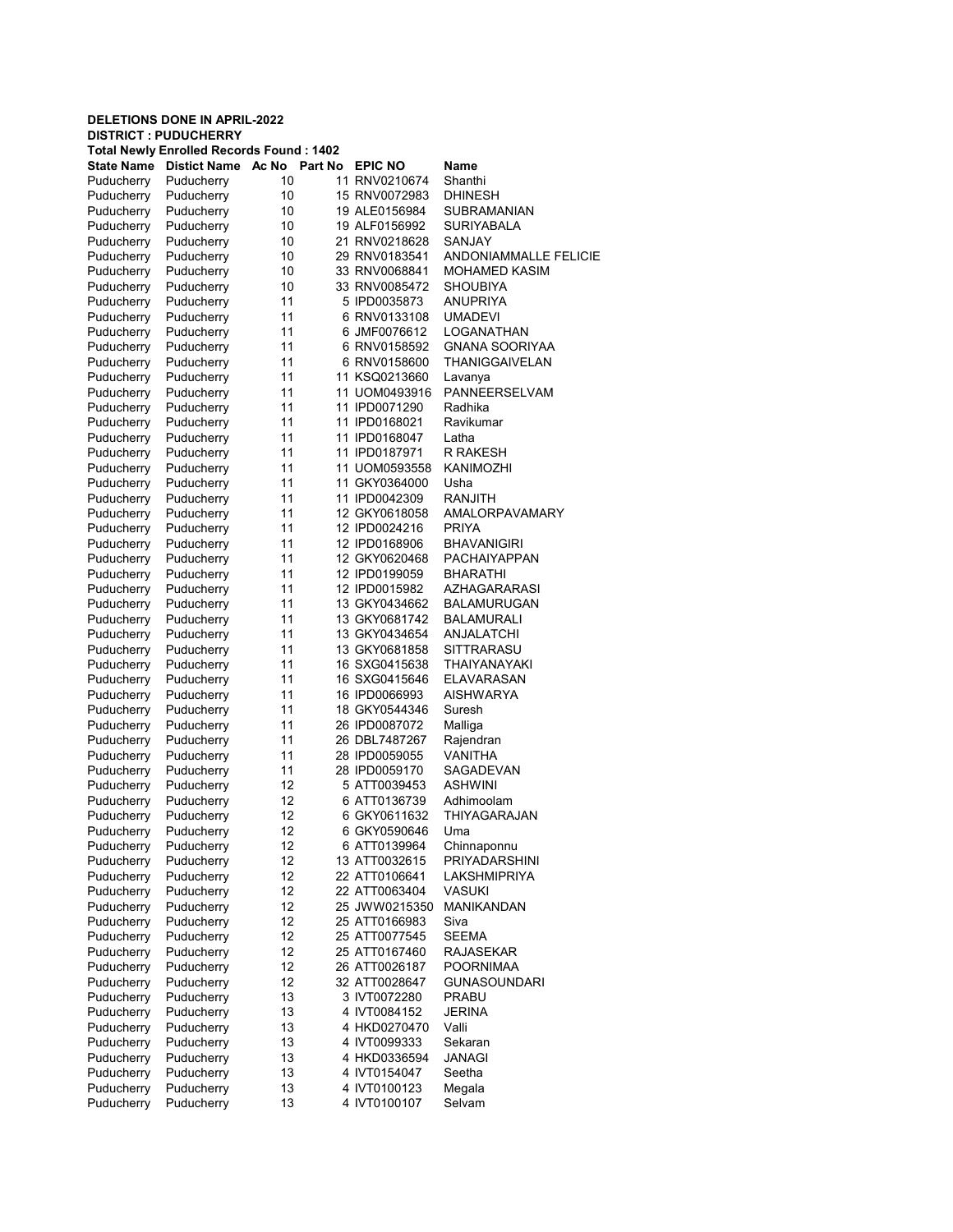## DELETIONS DONE IN APRIL-2022 DISTRICT : PUDUCHERRY Total Newly Enrolled Records Found : 1402 State Name Distict Name Ac No Part No EPIC NO Name Puducherry Puducherry 13 4 HKD0338384 Thangam Puducherry Puducherry 13 4 IVT0100545 Subburayalu Puducherry Puducherry 13 4 IVT0100552 Vijayalakshmi Puducherry Puducherry 13 5 IVT0152538 Kanniammal @ Sivagami Puducherry Puducherry 13 5 HKD0384370 VASANTHAN Puducherry Puducherry 13 5 IVT0102517 INDIRANY Puducherry Puducherry 13 5 IVT0102368 Radhakrishnan Puducherry Puducherry 13 5 HKD0325894 Santhakumar Puducherry 13 5 IVT0152645 Govindasamy<br>Puducherry 13 5 IVT0102244 TIROUPOUR Puducherry Puducherry 13 5 IVT0102244 TIROUPOURASSOUNDARY Puducherry Puducherry 13 6 IVT0164186 PONDURANGAN<br>Puducherry Puducherry 13 6 IVT0147322 SOUNDIRA MOUI Puducherry 13 6 IVT0147322 SOUNDIRA MOURTY Puducherry Puducherry 13 7 HKD0324624 KAMALA Puducherry Puducherry 13 7 IVT0146514 CHANDRABOSE<br>Puducherry Puducherry 13 8 IVT0038216 RAJBARATH Puducherry Puducherry 13 8 IVT0038216 RAJBARATH Puducherry Puducherry 13 8 BDZ2695856 Govindaraj Puducherry Puducherry 13 8 BDZ2695849 Alamelou Puducherry Puducherry 13 8 IVT0082685 RAJKRISHNA 10 AJJ0017129 Puducherry Puducherry 13 10 JMF0074724 SEKARAN Puducherry Puducherry 13 10 JMF0074559 SURIYAKALA Puducherry Puducherry 13 10 IVT0051458 KIRUBAVATHI Puducherry Puducherry 13 10 IVT0138560 VARADHARAJAN Puducherry Puducherry 13 19 IVT0036905 SETHURAMANE Puducherry Puducherry 13 22 IVT0046680 AROKIA MARY VERONICA Puducherry Puducherry 13 22 IVT0003103 PALANI Puducherry Puducherry 13 22 IVT0122440 Kamalakannan Puducherry Puducherry 13 22 HKD0402594 MANIKANDAN Puducherry Puducherry 13 22 IVT0124321 PETER AROUMAISELVAM Puducherry Puducherry 13 22 IVT0161661 Deivanayagam Puducherry Puducherry 13 22 IVT0123588 PADMAVATHI Puducherry 13 23 IVT0022897 JACQUELENE TERESA RAJ Puducherry Puducherry 13 23 IVT0118893 VADIVELOU Puducherry Puducherry 13 23 IVT0118240 Kamatchi Puducherry Puducherry 13 23 IVT0118422 Vasudevan Puducherry Puducherry 13 23 IVT0118257 Sooriyamoorthy Puducherry Puducherry 13 25 DSK2837078 REJINA BEGUM Puducherry Puducherry 13 25 DSK2837102 ISHAK Puducherry Puducherry 13 26 HKD0287342 Viruthambal @ Vasanthi Puducherry Puducherry 13 26 IVT0109470 Jalaja 26 IVT0109462 Puducherry Puducherry 13 26 IVT0175364 GOPAL @ GOPALAKRISHNAN Puducherry Puducherry 13 26 IVT0023697 KARTHIK<br>Puducherry Puducherry 14 1 DNX0417881 AMALORI AMALORPAVAMARY Puducherry Puducherry 14 1 KRY1286426 ALAUDEEN Puducherry Puducherry 14 5 IUM0139204 JAGADESH PRASAD DODIYA Puducherry Puducherry 14 5 HJN0193581 Pathirinarayan Puducherry Puducherry 14 7 IGW0074005 MOHAMED YASMIN Puducherry Puducherry 14 7 IUM0064261 MARY THERESA Puducherry Puducherry 14 7 HJN0143164 PETER GERMAN Puducherry Puducherry 14 10 IUM0014761 SARAVANAN Puducherry Puducherry 14 13 IUM0105023 Vairam Puducherry Puducherry 14 13 HJN0152934 RAJENDIRAN Puducherry Puducherry 14 14 IUM0063826 SELVAM Puducherry Puducherry 14 15 IUM0110783 Kannan Puducherry Puducherry 14 16 IUM0117747 VATSALA Puducherry Puducherry 14 16 IUM0117754 Puducherry Puducherry 14 24 IUM0083758 Mary aun Sabeena Puducherry 14 24 HKD0388256 Puducherry Puducherry 14 24 IUM0085985 Kalaimani Puducherry Puducherry 14 24 IUM0085522 SANKARANAYAGI<br>Puducherry Puducherry 14 24 IUM0085886 RADJENDIRIN

Puducherry Puducherry 14 24 IUM0085886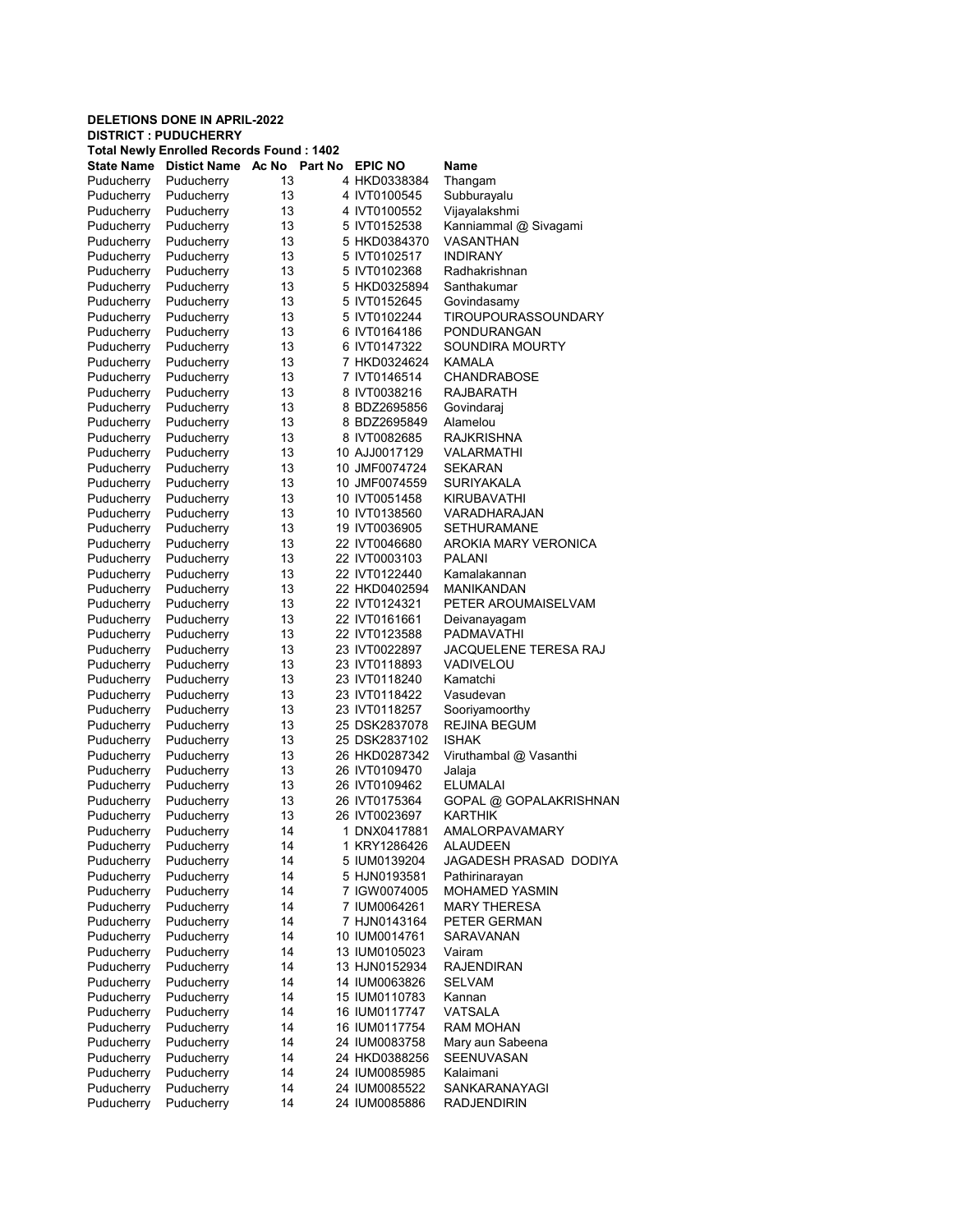|                          | <b>DELETIONS DONE IN APRIL-2022</b> |                                                 |                                |                                   |
|--------------------------|-------------------------------------|-------------------------------------------------|--------------------------------|-----------------------------------|
|                          | <b>DISTRICT: PUDUCHERRY</b>         | <b>Total Newly Enrolled Records Found: 1402</b> |                                |                                   |
|                          | State Name Distict Name Ac No       | Part No                                         | <b>EPIC NO</b>                 | Name                              |
| Puducherry               | Puducherry                          | 14                                              | 24 HKD0268953                  | Subbarayan                        |
| Puducherry               | Puducherry                          | 14                                              | 24 IUM0086173                  | Venkatachalam                     |
| Puducherry               | Puducherry                          | 14                                              | 24 HKD0371906                  | Anjalatchy                        |
| Puducherry               | Puducherry                          | 14                                              | 24 IUM0083766                  | Selvi                             |
| Puducherry               | Puducherry                          | 15                                              | 21 IGW0051193                  | FAZULULLA KHAN                    |
| Puducherry               | Puducherry                          | 15                                              | 23 IGW0065466                  | UTHRA                             |
| Puducherry               | Puducherry                          | 16                                              | 1 TMC0128058                   | AROUMOUGAM                        |
| Puducherry<br>Puducherry | Puducherry<br>Puducherry            | 16                                              | 4 JGW0089458                   | DHAYALAN<br><b>SUGANTHI</b>       |
| Puducherry               | Puducherry                          | 16<br>16                                        | 4 JGW0089466<br>9 LXL0252205   | MURUGAN                           |
| Puducherry               | Puducherry                          | 16                                              | 11 LXL0239202                  | <b>GOWRI</b>                      |
| Puducherry               | Puducherry                          | 16                                              | 11 TMC0009621                  | MANJULA                           |
| Puducherry               | Puducherry                          | 16                                              | 11 IBI0036111                  | DIVYA                             |
| Puducherry               | Puducherry                          | 16                                              | 16 UEB0081299                  | <b>GOPINATH</b>                   |
| Puducherry               | Puducherry                          | 16                                              | 16 TMC0074039                  | <b>TAMILSELVI</b>                 |
| Puducherry               | Puducherry                          | 16                                              | 16 TMC0164293                  | SHANMUGA PRIYA                    |
| Puducherry               | Puducherry                          | 16                                              | 18 LXL0289900                  | KANAGARAJ                         |
| Puducherry               | Puducherry                          | 16                                              | 18 TMC0104323                  | <b>MEGALA</b>                     |
| Puducherry               | Puducherry                          | 16                                              | 18 TMC0104307                  | ALAGANANTHAM                      |
| Puducherry               | Puducherry                          | 16                                              | 20 TMC0106104                  | <b>PANDIAN</b>                    |
| Puducherry               | Puducherry                          | 16                                              | 21 TMC0082669                  | <b>POONGOTHAI</b>                 |
| Puducherry               | Puducherry                          | 16                                              | 21 TMC0004598                  | ANITHA                            |
| Puducherry               | Puducherry                          | 16                                              | 21 TMC0024117                  | <b>SANTHOSH</b><br><b>MALLIGA</b> |
| Puducherry<br>Puducherry | Puducherry<br>Puducherry            | 17<br>17                                        | 7 KVY0430124<br>7 SCO0041657   | ANITHA                            |
| Puducherry               | Puducherry                          | 17                                              | 7 HJN0175760                   | VEDHAVALLY                        |
| Puducherry               | Puducherry                          | 17                                              | 7 HJN0175778                   | <b>RADHAKRISHNAN</b>              |
| Puducherry               | Puducherry                          | 17                                              | 7 RNV0032300                   | <b>GOKUL</b>                      |
| Puducherry               | Puducherry                          | 17                                              | 9 CMS0286054                   | Manickam                          |
| Puducherry               | Puducherry                          | 17                                              | 11 CMS0269050                  | Godandaraman                      |
| Puducherry               | Puducherry                          | 17                                              | 11 CMS0334854                  | RAMAMOORTHY                       |
| Puducherry               | Puducherry                          | 17                                              | 15 TLS0059022                  | AMSADEVI                          |
| Puducherry               | Puducherry                          | 17                                              | 17 SCO0136697                  | <b>DHANASELVAM</b>                |
| Puducherry               | Puducherry                          | 17                                              | 17 CMS0316216                  | RAMYA                             |
| Puducherry               | Puducherry                          | 17                                              | 20 SCO0053009                  | AGALYA                            |
| Puducherry               | Puducherry                          | 17                                              | 22 SCO0036590                  | <b>NANDHINI</b>                   |
| Puducherry<br>Puducherry | Puducherry<br>Puducherry            | 17<br>17                                        | 27 SCO0055178<br>27 SCO0195594 | REKA<br>Ganeshan                  |
| Puducherry               | Puducherry                          | 17                                              | 28 CMS0296962                  | Kannan                            |
| Puducherry               | Puducherry                          | 17                                              | 30 CMS0352344                  | SUMANGALA SHETTY                  |
| Puducherry               | Puducherry                          | 18                                              | 4 IBI0107375                   | KADHIRVELU                        |
| Puducherry               | Puducherry                          | 18                                              | 7 JTP0429134                   | RANGASAMY                         |
| Puducherry               | Puducherry                          | 18                                              | 7 JTP0429126                   | <b>GANDHIMATHI</b>                |
| Puducherry               | Puducherry                          | 18                                              | 11 IBI0043414                  | <b>GOWTHAMI</b>                   |
| Puducherry               | Puducherry                          | 18                                              | 13 IBI0216671                  | SANTHI                            |
| Puducherry               | Puducherry                          | 18                                              | 15 IBI0212233                  | SELVARADJOU                       |
| Puducherry               | Puducherry                          | 18                                              | 15 IBI0063198                  | <b>BHUVANESH</b>                  |
| Puducherry               | Puducherry                          | 18                                              | 15 IBI0212191                  | <b>SARODJA</b>                    |
| Puducherry               | Puducherry                          | 18                                              | 15 JGW0099887                  | <b>VENU</b>                       |
| Puducherry<br>Puducherry | Puducherry<br>Puducherry            | 18<br>18                                        | 15 XGI1134519<br>16 IBI0052613 | KALA<br>KALAIARASI                |
| Puducherry               | Puducherry                          | 18                                              | 17 IBI0079277                  | PAVADHARANI                       |
| Puducherry               | Puducherry                          | 18                                              | 17 IBI0080671                  | <b>NANDHINI</b>                   |
| Puducherry               | Puducherry                          | 18                                              | 19 IBI0038943                  | LIBIYA                            |
| Puducherry               | Puducherry                          | 18                                              | 23 DNX0373340                  | <b>GOMATHISANKARANARAYANAN</b>    |
| Puducherry               | Puducherry                          | 18                                              | 23 ZQJ0119453                  | <b>VISHWANATHAN</b>               |
| Puducherry               | Puducherry                          | 18                                              | 23 IGW0028001                  | <b>RATHIGA</b>                    |
| Puducherry               | Puducherry                          | 18                                              | 23 DNX0420588                  | ALAMELYMANGAI                     |
| Puducherry               | Puducherry                          | 18                                              | 23 DNX0440313                  | MATHIARASAN                       |
| Puducherry               | Puducherry                          | 18                                              | 24 ZZG0166827                  | KALAIVANI                         |
| Puducherry               | Puducherry                          | 18                                              | 25 IBI0167148                  | PARI                              |
| Puducherry               | Puducherry                          | 18                                              | 25 IBI0165837                  | <b>KUPPAMMAL</b>                  |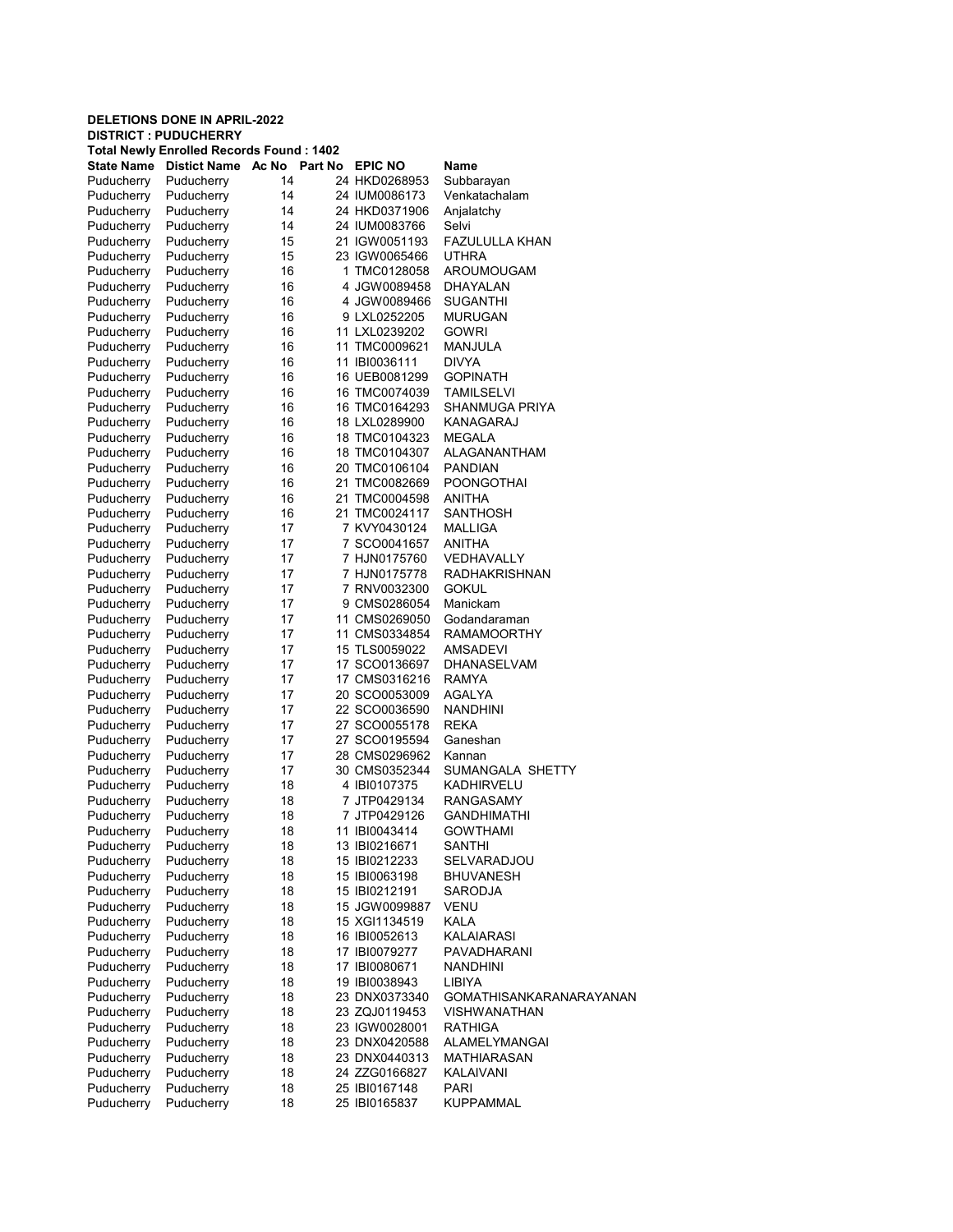|                          | <b>DELETIONS DONE IN APRIL-2022</b><br><b>DISTRICT : PUDUCHERRY</b> |          |  |                              |                                  |  |  |  |  |
|--------------------------|---------------------------------------------------------------------|----------|--|------------------------------|----------------------------------|--|--|--|--|
|                          | <b>Total Newly Enrolled Records Found: 1402</b>                     |          |  |                              |                                  |  |  |  |  |
| <b>State Name</b>        | Distict Name Ac No.                                                 | Part No  |  | <b>EPIC NO</b>               | Name                             |  |  |  |  |
| Puducherry               | Puducherry                                                          | 18       |  | 26 IBI0115733                | <b>ELIAS</b>                     |  |  |  |  |
| Puducherry               | Puducherry                                                          | 18       |  | 26 DNX0423095                | KULAMMAL                         |  |  |  |  |
| Puducherry               | Puducherry                                                          | 18       |  | 26 IBI0043034                | SANKARI                          |  |  |  |  |
| Puducherry               | Puducherry                                                          | 19       |  | 5 ZQJ0248583                 | DIVYA BHARATHI                   |  |  |  |  |
| Puducherry               | Puducherry                                                          | 19       |  | 5 NOG0023994                 | SATHYAMOORTHYSHARMA              |  |  |  |  |
| Puducherry               | Puducherry                                                          | 19       |  | 5 NOG0012310                 | RADHANANDHINI                    |  |  |  |  |
| Puducherry               | Puducherry                                                          | 19       |  | 5 NOG0012328                 | VENKATESWARAN                    |  |  |  |  |
| Puducherry               | Puducherry                                                          | 19       |  | 6 ZQJ0263921                 | JAYANTHI                         |  |  |  |  |
| Puducherry               | Puducherry                                                          | 19       |  | 8 ZQJ0032573                 | <b>SATHIYA</b>                   |  |  |  |  |
| Puducherry               | Puducherry                                                          | 19       |  | 20 ZQJ0023994                | SHARMILA                         |  |  |  |  |
| Puducherry               | Puducherry                                                          | 19       |  | 24 ZQJ0050617                | KADHAR BEE                       |  |  |  |  |
| Puducherry               | Puducherry                                                          | 19       |  | 36 ZQJ0013771                | SENDHILKUMAR                     |  |  |  |  |
| Puducherry               | Puducherry                                                          | 20       |  | 28 SQY0037572                | AMITHA                           |  |  |  |  |
| Puducherry               | Puducherry                                                          | 21       |  | 1 KTY0229195                 | JAYALAKSHPRIYA                   |  |  |  |  |
| Puducherry               | Puducherry                                                          | 21       |  | 1 YBP0102517                 | Prakash                          |  |  |  |  |
| Puducherry               | Puducherry                                                          | 21       |  | 1 YBP0102558                 | Palanisamy                       |  |  |  |  |
| Puducherry               | Puducherry                                                          | 21       |  | 1 YBP0102624                 | Mani                             |  |  |  |  |
| Puducherry               | Puducherry                                                          | 21       |  | 1 YBP0102640                 | Pachaiyappan                     |  |  |  |  |
| Puducherry               | Puducherry                                                          | 21       |  | 1 KTY0235820                 | Kumaravel                        |  |  |  |  |
| Puducherry               | Puducherry                                                          | 21       |  | 1 YBP0000075                 | Sundarrai                        |  |  |  |  |
| Puducherry               | Puducherry                                                          | 21       |  | 1 KTY0170985                 | Pandian                          |  |  |  |  |
| Puducherry               | Puducherry                                                          | 21       |  | 1 YBP0103788                 | Eazhumalai                       |  |  |  |  |
| Puducherry               | Puducherry                                                          | 21       |  | 1 YBP0117465                 | Aarayi                           |  |  |  |  |
| Puducherry               | Puducherry                                                          | 21       |  | 1 YBP0104919                 | Rajangam                         |  |  |  |  |
| Puducherry               | Puducherry                                                          | 21       |  | 1 YBP0104570                 | Kanniammal                       |  |  |  |  |
| Puducherry               | Puducherry                                                          | 21       |  | 1 KTY0187658                 | Raji                             |  |  |  |  |
| Puducherry               | Puducherry                                                          | 21       |  | 1 YBP0117788                 | Venkatesan                       |  |  |  |  |
| Puducherry               | Puducherry                                                          | 21       |  | 1 YBP0113779                 | Kaliammal                        |  |  |  |  |
| Puducherry               | Puducherry                                                          | 21       |  | 1 YBP0114041                 | Rajendran                        |  |  |  |  |
| Puducherry               | Puducherry                                                          | 21       |  | 1 KTY0268581                 | MANIKANDAN                       |  |  |  |  |
| Puducherry               | Puducherry                                                          | 21       |  | 1 YBP0113845                 | Raji                             |  |  |  |  |
| Puducherry               | Puducherry                                                          | 21       |  | 1 YBP0104604                 | Singaram                         |  |  |  |  |
| Puducherry               | Puducherry                                                          | 21       |  | 1 YBP0054627                 | SEDHU                            |  |  |  |  |
| Puducherry               | Puducherry                                                          | 21       |  | 1 YBP0113720                 | Venkatesan                       |  |  |  |  |
| Puducherry               | Puducherry                                                          | 21       |  | 1 YBP0102228                 | Muthuvazhi                       |  |  |  |  |
| Puducherry               | Puducherry                                                          | 21       |  | 1 YBP0101832                 | Ambuiam                          |  |  |  |  |
| Puducherry               | Puducherry                                                          | 21       |  | 1 YBP0101824                 | Venkatachalam                    |  |  |  |  |
| Puducherry               | Puducherry                                                          | 21       |  | 1 YBP0101808                 | Valliyammai                      |  |  |  |  |
| Puducherry               | Puducherry                                                          | 21       |  | 1 KTY0249250                 | Muthulatchumi                    |  |  |  |  |
| Puducherry               | Puducherry                                                          | 21       |  | 1 KTY0253583                 | USHA                             |  |  |  |  |
| Puducherry               | Puducherry                                                          | 21       |  | 1 YBP0102178                 | Muniammal                        |  |  |  |  |
| Puducherry               | Puducherry                                                          | 21       |  | 1 YBP0102301                 | Shanmugavel                      |  |  |  |  |
| Puducherry               | Puducherry                                                          | 21       |  | 1 YBP0102327                 | Vishuvanathan                    |  |  |  |  |
| Puducherry               | Puducherry                                                          | 21       |  | 1 YBP0102665                 | Pachaiyappan                     |  |  |  |  |
| Puducherry               | Puducherry                                                          | 21       |  | 1 YBP0114090                 | Muthammal                        |  |  |  |  |
| Puducherry               | Puducherry                                                          | 21       |  | 1 KTY0254276                 | MANIKANDAN                       |  |  |  |  |
| Puducherry               | Puducherry                                                          | 21       |  | 1 KTY0163824                 | Saravanan                        |  |  |  |  |
| Puducherry               | Puducherry                                                          | 21       |  | 2 YBP0123513                 | <b>SEKAR</b>                     |  |  |  |  |
| Puducherry               | Puducherry                                                          | 21       |  | 2 GDS1129691                 | Shanmugam                        |  |  |  |  |
| Puducherry               | Puducherry                                                          | 21       |  | 2 YBP0129932                 | LAKSHMI                          |  |  |  |  |
| Puducherry               | Puducherry                                                          | 21       |  | 2 KTY0187591                 | Kasiammal                        |  |  |  |  |
| Puducherry               | Puducherry                                                          | 21       |  | 2 YBP0120048                 | NATARAJ                          |  |  |  |  |
| Puducherry               | Puducherry                                                          | 21       |  | 2 YBP0119958                 | Lakshmanan                       |  |  |  |  |
| Puducherry               | Puducherry                                                          | 21       |  | 2 YBP0119867                 | Venkatasalapathi                 |  |  |  |  |
| Puducherry               | Puducherry                                                          | 21       |  | 2 YBP0119560                 | ANANTHAVALLI                     |  |  |  |  |
| Puducherry               | Puducherry                                                          | 21       |  | 2 YBP0119453                 | MAHALAKSHMI                      |  |  |  |  |
| Puducherry               | Puducherry                                                          | 21       |  | 2 YBP0142810                 | Indhrani                         |  |  |  |  |
| Puducherry               | Puducherry                                                          | 21       |  | 2 YBP0119396                 | KRISHNAMOORTHY                   |  |  |  |  |
| Puducherry               | Puducherry                                                          | 21<br>21 |  | 2 YBP0119388                 | KANNAMMAL                        |  |  |  |  |
| Puducherry<br>Puducherry | Puducherry<br>Puducherry                                            | 21       |  | 2 YBP0119271<br>2 YBP0231431 | Vaithiyanathan<br><b>DEEPIGA</b> |  |  |  |  |
| Puducherry               | Puducherry                                                          | 21       |  | 2 YBP0118208                 | Muthu                            |  |  |  |  |
|                          |                                                                     |          |  |                              |                                  |  |  |  |  |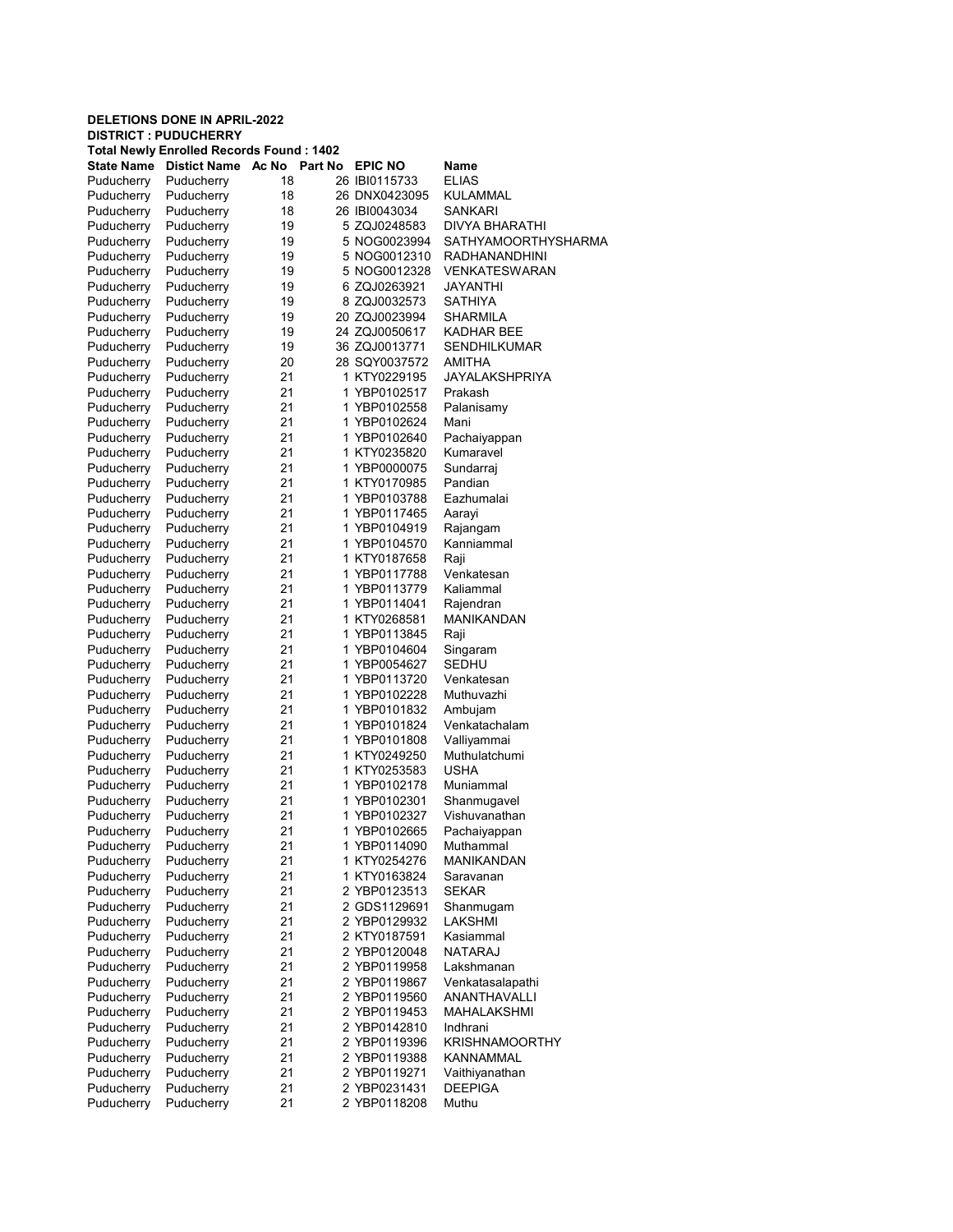# DELETIONS DONE IN APRIL-2022 DISTRICT : PUDUCHERRY Total Newly Enrolled Records Found : 1402 State Name Distict Name Ac No Part No EPIC NO Name Puducherry Puducherry 21 2 KTY0235903 Chandhira Puducherry Puducherry 21 2 YBP0126490 Pushpa Puducherry Puducherry 21 3 YBP0135640 Sivagami Puducherry Puducherry 21 3 YBP0128504 Sarojini

| , auuviivii y |            | <u>.</u> . | <b>UU VILVU</b> | ,,,,,,,,,          |
|---------------|------------|------------|-----------------|--------------------|
| Puducherry    | Puducherry | 21         | 3 YBP0138313    | Manickam           |
| Puducherry    | Puducherry | 21         | 3 YBP0136176    | Veerapan           |
| Puducherry    | Puducherry | 21         | 3 YBP0138057    | Kasiammal          |
| Puducherry    | Puducherry | 21         | 5 YBP0226746    | MANIKANDAN         |
| Puducherry    | Puducherry | 21         | 5 YBP0000455    | Chandira           |
| Puducherry    | Puducherry | 21         | 5 YBP0028662    | Santha             |
| Puducherry    | Puducherry | 21         | 5 YBP0183087    | PARASURAMAN        |
| Puducherry    | Puducherry | 21         | 5 YBP0155622    | Varadharasu        |
| Puducherry    | Puducherry | 21         | 5 FBN0252718    | SIVASANGARI        |
| Puducherry    | Puducherry | 21         | 5 YBP0180638    | Vajiravelu         |
| Puducherry    | Puducherry | 21         | 5 YBP0199653    | DEVANATHAN         |
| Puducherry    | Puducherry | 21         | 5 KTY0186288    | Dhakshinamoorthy   |
| Puducherry    | Puducherry | 21         | 5 YBP0184754    | Palanisamy         |
| Puducherry    | Puducherry | 21         | 5 KTY0264101    | <b>SENGENI</b>     |
| Puducherry    | Puducherry | 21         | 5 YBP0188060    | Ambujam            |
| Puducherry    | Puducherry | 21         | 5 YBP0156497    | Lakshmi            |
| Puducherry    | Puducherry | 21         | 5 KTY0239541    | Vimala             |
| Puducherry    | Puducherry | 21         | 5 YBP0183129    | MURUGESAN          |
|               |            | 21         | 6 YBP0190140    |                    |
| Puducherry    | Puducherry |            |                 | Nagaraji           |
| Puducherry    | Puducherry | 21         | 6 YBP0217000    | Muthammal          |
| Puducherry    | Puducherry | 21         | 6 YBP0215723    | Thanigachalam      |
| Puducherry    | Puducherry | 21         | 6 KTY0230409    | RADHA              |
| Puducherry    | Puducherry | 21         | 6 KTY0221549    | Velupillai         |
| Puducherry    | Puducherry | 21         | 6 YBP0193011    | Govindhan          |
| Puducherry    | Puducherry | 21         | 6 YBP0044222    | MUTHULAKSHMI       |
| Puducherry    | Puducherry | 21         | 6 YBP0193060    | Subbarayan         |
| Puducherry    | Puducherry | 21         | 6 KTY0227967    | Susila             |
| Puducherry    | Puducherry | 21         | 6 YBP0218396    | Selvaraj           |
| Puducherry    | Puducherry | 21         | 6 YBP0195644    | Kathayi            |
| Puducherry    | Puducherry | 21         | 6 YBP0197749    | Ramamoorthi        |
| Puducherry    | Puducherry | 21         | 6 YBP0195586    | SIVAGAMI           |
| Puducherry    | Puducherry | 21         | 6 YBP0215186    | Rajalakshmi        |
| Puducherry    | Puducherry | 21         | 6 YBP0215202    | Seenuvasan         |
| Puducherry    | Puducherry | 21         | 6 YBP0210773    | Periyappappa       |
| Puducherry    | Puducherry | 21         | 7 YBP0159608    | Veerakannu         |
| Puducherry    | Puducherry | 21         | 10 KTY0257261   | ALAMELU            |
| Puducherry    | Puducherry | 21         | 10 YBP0017343   | PERUMAL            |
| Puducherry    | Puducherry | 21         | 13 YBP0142885   | Ayyanaar           |
| Puducherry    | Puducherry | 21         | 13 YBP0142703   | Veerapan           |
| Puducherry    | Puducherry | 21         | 13 YBP0141770   | Erisammal          |
| Puducherry    | Puducherry | 21         | 13 KTY0222083   | Parvathy           |
| Puducherry    | Puducherry | 21         | 13 YBP0139881   | SOUNDARARAJAN      |
| Puducherry    | Puducherry | 21         | 13 YBP0142984   | Poongavanam        |
| Puducherry    | Puducherry | 21         | 13 YBP0143065   | Azagiri            |
| Puducherry    | Puducherry | 21         | 13 YBP0143016   | Kuppammal          |
| Puducherry    | Puducherry | 21         | 14 ZHN0058677   | VARALAKSHMI        |
| Puducherry    | Puducherry | 21         | 14 YBP0138651   | Saradhan           |
| Puducherry    | Puducherry | 21         | 14 YBP0037648   | Arunachalam        |
| Puducherry    | Puducherry | 21         | 14 KTY0237446   | Krishnaraj         |
| Puducherry    | Puducherry | 21         | 14 YBP0137273   | Venkatesan         |
| Puducherry    | Puducherry | 21         | 14 YBP0136994   | Appavu @ Muthaiyan |
| Puducherry    | Puducherry | 21         | 14 YBP0123497   | <b>MANGATHAL</b>   |
| Puducherry    | Puducherry | 21         | 15 YBP0146498   | Saradambal         |
| Puducherry    | Puducherry | 21         | 15 YBP0133256   | Dhanam             |
| Puducherry    | Puducherry | 21         | 15 YBP0133843   | Babu               |
| Puducherry    | Puducherry | 21         | 16 YBP0060517   | <b>ISWARYA</b>     |
| Puducherry    | Puducherry | 21         | 17 YBP0152082   | Gurusamy           |
| Puducherry    | Puducherry | 21         | 17 YBP0151738   | Dhanalakshmi       |
|               |            |            |                 |                    |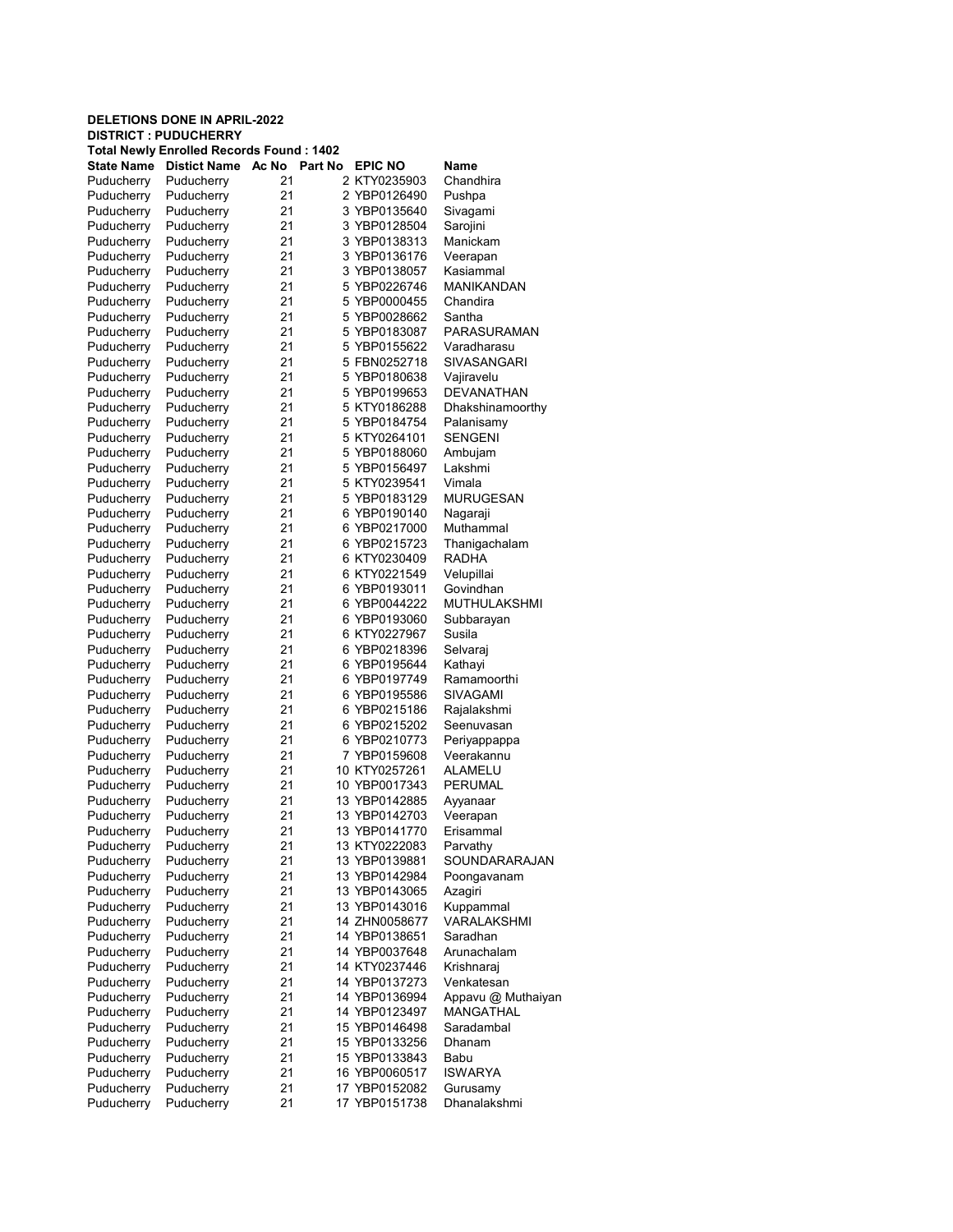#### DELETIONS DONE IN APRIL-2022 DISTRICT : PUDUCHERRY Total Newly Enrolled Records Found : 1402 State Name Distict Name Ac No Part No EPIC NO Name Puducherry Puducherry 21 17 YBP0161364 Vaithi Puducherry Puducherry 21 17 YBP0176990 Neela Puducherry Puducherry 21 17 CDS0188359 Senthilkumar Puducherry Puducherry 21 18 CDS0269183 Chithra Puducherry Puducherry 21 18 CDS0194910 Sundaravadani Puducherry Puducherry 21 18 TLS0067538 THANGARAJA Puducherry Puducherry 21 18 CDS0195404 Chinnathambi Puducherry Puducherry 21 19 CDS0256776 HARIKRISHNAN<br>Puducherry Puducherry 21 19 YBP0160655 Sanker Puducherry Puducherry 21 19 YBP0160655<br>
Puducherry Puducherry 21 20 YBP0176628 Puducherry Puducherry 21 20 YBP0176628 Shivasubramanian Puducherry Puducherry 21 20 YBP0032276 Rajendiran Puducherry Puducherry 21 20 YBP0178665 Jayaraman Puducherry Puducherry 21 20 YBP0179549 Kuppammal Puducherry Puducherry 21 21 YBP0080697 PRIYA Puducherry Puducherry 21 21 CDS0186627 Meera Puducherry Puducherry 21 21 YBP0182584 Sarashvathi Puducherry Puducherry 21 21 CDS0194597 Punithavalli Puducherry Puducherry 21 21 CDS0180844 Suguna YBP0183830 Puducherry Puducherry 21 21 YBP0183616 MUNIYARASU Puducherry Puducherry 21 21 YBP0184507 Elaimuthu Puducherry Puducherry 21 21 YBP0243139 DIVYA Puducherry Puducherry 21 21 YBP0180737 Aathilakshmi Puducherry Puducherry 21 23 YBP0193433 Deivanai Puducherry Puducherry 21 23 YBP0193136 MANGALATCHUMI Puducherry Puducherry 21 23 YBP0043430 KATHAMUTHU Puducherry Puducherry 21 23 YBP0191759 VADAAIMALAI Puducherry Puducherry 21 23 CDS0193102 S.V. SEENUVASAN Puducherry Puducherry 21 23 JQW0314419 BASKAR Puducherry Puducherry 21 23 YBP0194621 Indhirani Puducherry Puducherry 21 23 CDS0218446 Sekar Puducherry Puducherry 21 23 YBP0193714 Rani Puducherry Puducherry 21 23 YBP0193664 Govindhan Puducherry Puducherry 21 23 YBP0195073 Nagappan Puducherry Puducherry 21 23 YBP0190165 Saurabee Puducherry Puducherry 21 23 YBP0190306 Eagamparam 21 23 YBP0192450 Shanmugam Puducherry Puducherry 21 23 YBP0192229 Arasammal Puducherry Puducherry 21 23 CDS0264838 Nagappan Puducherry Puducherry 21 23 YBP0002568 Saravanan 21 23 YBP0081729 Puducherry Puducherry 21 24 CDS0273722 Elamathi Puducherry Puducherry 21 24 CDS0199505 Meenakshi 24 YBP0173237 Puducherry Puducherry 21 24 YBP0173872 Sanker Puducherry Puducherry 21 24 YBP0192377 Dhayar Puducherry Puducherry 21 24 YBP0116848 KALIVARATHAN Puducherry Puducherry 21 24 CDS0231761 Karnan Puducherry Puducherry 21 24 CDS0212878 Sumathi Puducherry Puducherry 21 24 CDS0238790 Vinayagamoorthi Puducherry Puducherry 21 24 CDS0261032 Sambasivam Puducherry Puducherry 21 24 YBP0081976 KAVIRAJ Puducherry Puducherry 21 24 YBP0195750 Mageswari Puducherry Puducherry 21 24 YBP0196436 SRINIVASAN Puducherry Puducherry 21 24 CDS0216028 Krishnan Puducherry Puducherry 21 24 YBP0196733 Savitheri Puducherry Puducherry 21 24 CDS0254979 Puducherry Puducherry 21 24 CDS0216358 Raguraman Puducherry Puducherry 21 24 YBP0197525 Eagamparam Puducherry Puducherry 21 24 YBP0198697 Umaiyaal Puducherry Puducherry 21 24 YBP0197764 Rasambal

Puducherry Puducherry 21 24 YBP0116822 Devaraju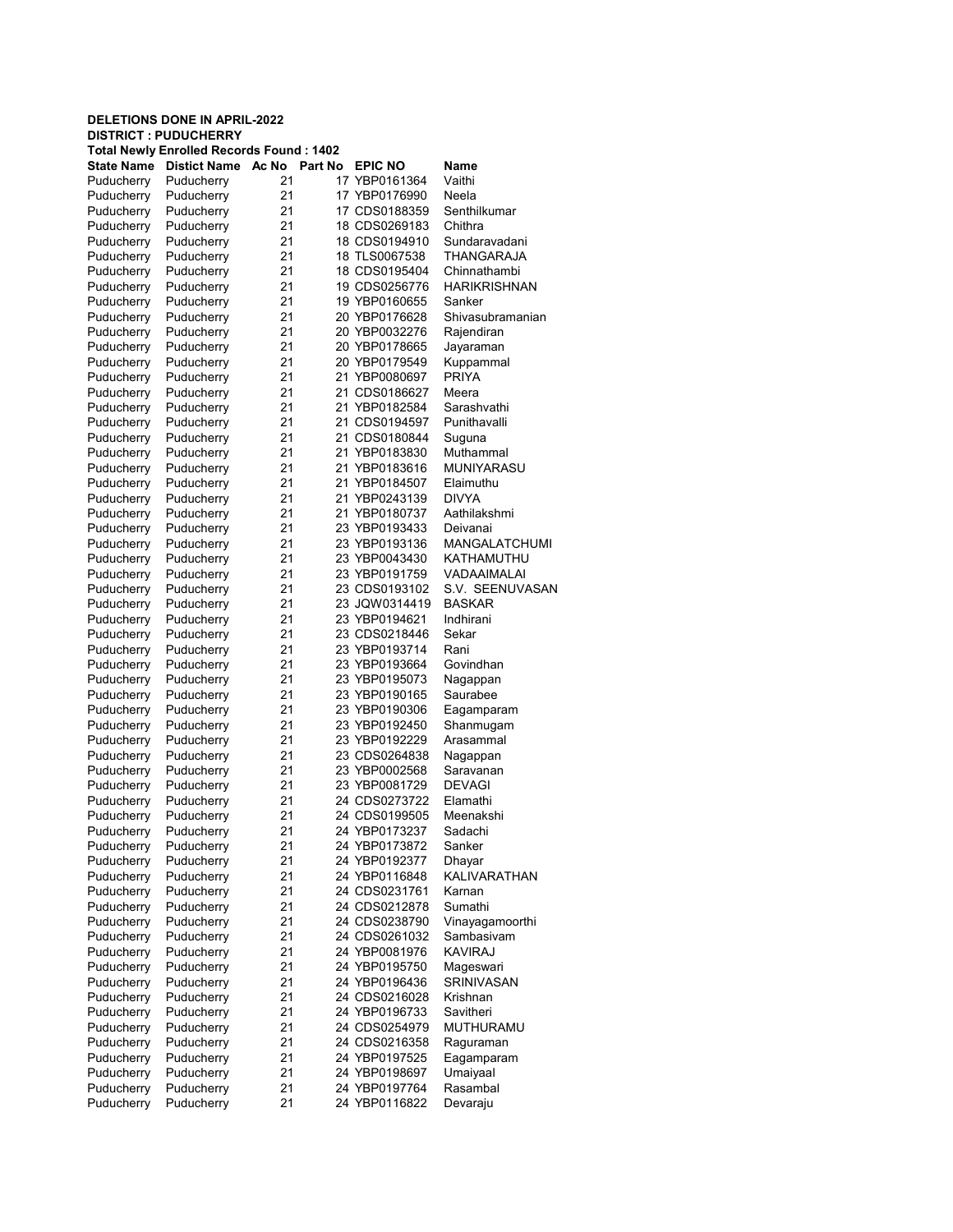| Total Newly Enrolled Records Found : 1402 |                     |       |         |                |                     |  |  |
|-------------------------------------------|---------------------|-------|---------|----------------|---------------------|--|--|
| State Name                                | <b>Distict Name</b> | Ac No | Part No | <b>EPIC NO</b> | Name                |  |  |
| Puducherry                                | Puducherry          | 21    |         | 24 YBP0173260  | Adhimoolam          |  |  |
| Puducherry                                | Puducherry          | 21    |         | 24 CDS0211417  | Ramu                |  |  |
| Puducherry                                | Puducherry          | 21    |         | 24 YBP0122416  | SARASWATHI          |  |  |
| Puducherry                                | Puducherry          | 21    |         | 24 YBP0194654  | Madhuraimuthu       |  |  |
| Puducherry                                | Puducherry          | 21    |         | 25 YBP0221903  | Elaimuthu           |  |  |
| Puducherry                                | Puducherry          | 21    |         | 25 YBP0216119  | Sivakumar           |  |  |
| Puducherry                                | Puducherry          | 21    |         | 25 YBP0202176  | <b>Biruntha</b>     |  |  |
| Puducherry                                | Puducherry          | 21    |         | 25 YBP0198788  | Sekar               |  |  |
| Puducherry                                | Puducherry          | 21    |         | 25 YBP0198689  | Thenmozhi           |  |  |
| Puducherry                                | Puducherry          | 21    |         | 25 YBP0197343  | Elumalai            |  |  |
| Puducherry                                | Puducherry          | 21    |         | 25 YBP0197236  | Subramani           |  |  |
|                                           |                     | 21    |         | 25 YBP0200337  | Muthammal           |  |  |
| Puducherry                                | Puducherry          | 21    |         | 25 YBP0221861  | Deepainchal         |  |  |
| Puducherry                                | Puducherry          |       |         |                |                     |  |  |
| Puducherry                                | Puducherry          | 21    |         | 25 YBP0197814  | Kannaiyan           |  |  |
| Puducherry                                | Puducherry          | 21    |         | 25 YBP0200964  | Madasamy            |  |  |
| Puducherry                                | Puducherry          | 21    |         | 25 YBP0073270  | <b>SUBBARAYAN</b>   |  |  |
| Puducherry                                | Puducherry          | 21    |         | 26 CDS0218784  | SUNDHRAMBAL         |  |  |
| Puducherry                                | Puducherry          | 21    |         | 26 CDS0281097  | Idumbal             |  |  |
| Puducherry                                | Puducherry          | 21    |         | 26 YBP0199596  | Devaraju            |  |  |
| Puducherry                                | Puducherry          | 21    |         | 26 YBP0201830  | Kanammal            |  |  |
| Puducherry                                | Puducherry          | 21    |         | 26 YBP0200915  | Seetharaman         |  |  |
| Puducherry                                | Puducherry          | 21    |         | 27 YBP0202317  | Thirugnanasambandam |  |  |
| Puducherry                                | Puducherry          | 21    |         | 27 YBP0204826  | Rajendran           |  |  |
| Puducherry                                | Puducherry          | 21    |         | 27 CDS0212852  | Sengoddaiyan        |  |  |
| Puducherry                                | Puducherry          | 21    |         | 27 YBP0202275  | Shanmugam           |  |  |
| Puducherry                                | Puducherry          | 21    |         | 28 YBP0210328  | Muthammal           |  |  |
| Puducherry                                | Puducherry          | 21    |         | 28 YBP0211532  | Saradambal          |  |  |
| Puducherry                                | Puducherry          | 21    |         | 28 YBP0210245  | Anjalai             |  |  |
| Puducherry                                | Puducherry          | 21    |         | 28 YBP0212134  | Ragavan             |  |  |
| Puducherry                                | Puducherry          | 21    |         | 28 CDS0226928  | Deivasikamani       |  |  |
| Puducherry                                | Puducherry          | 21    |         | 28 CDS0226852  | Adhimoolam          |  |  |
| Puducherry                                | Puducherry          | 21    |         | 28 YBP0207225  | Munnadiyan          |  |  |
|                                           |                     | 21    |         |                | Aravindan           |  |  |
| Puducherry                                | Puducherry          |       |         | 28 CDS0199745  |                     |  |  |
| Puducherry                                | Puducherry          | 21    |         | 28 YBP0206789  | Padmavathi          |  |  |
| Puducherry                                | Puducherry          | 21    |         | 28 YBP0206706  | Thabusamy           |  |  |
| Puducherry                                | Puducherry          | 21    |         | 28 YBP0213199  | Chinnaponnu         |  |  |
| Puducherry                                | Puducherry          | 21    |         | 28 YBP0213009  | Ayyanar             |  |  |
| Puducherry                                | Puducherry          | 21    |         | 28 YBP0044362  | <b>SELLAPANGUI</b>  |  |  |
| Puducherry                                | Puducherry          | 21    |         | 28 YBP0211987  | Nagaraj             |  |  |
| Puducherry                                | Puducherry          | 21    |         | 29 YBP0217422  | Amirtham            |  |  |
| Puducherry                                | Puducherry          | 21    |         | 29 YBP0218826  | Alzhanathan         |  |  |
| Puducherry                                | Puducherry          | 21    |         | 29 YBP0212795  | Krishnasami         |  |  |
| Puducherry                                | Puducherry          | 21    |         | 29 YBP0222562  | Boopalan            |  |  |
| Puducherry                                | Puducherry          | 21    |         | 29 CDS0215798  | Elangothai          |  |  |
| Puducherry                                | Puducherry          | 21    |         | 30 YBP0098244  | <b>BASKAR</b>       |  |  |
| Puducherry                                | Puducherry          | 21    |         | 31 YBP0168773  | Selvamoorthy        |  |  |
| Puducherry                                | Puducherry          | 21    |         | 31 YBP0166710  | Dhakshinamoorthy    |  |  |
| Puducherry                                | Puducherry          | 21    |         | 31 YBP0163899  | Vanitha             |  |  |
| Puducherry                                | Puducherry          | 21    |         | 31 YBP0166520  | Subaramaniyan       |  |  |
| Puducherry                                | Puducherry          | 21    |         | 32 CDS0212092  | Nayagam             |  |  |
| Puducherry                                | Puducherry          | 21    |         | 32 YBP0209767  | Dhinakaran          |  |  |
| Puducherry                                | Puducherry          | 21    |         | 33 YBP0171991  | Pichanatham         |  |  |
| Puducherry                                | Puducherry          | 21    |         | 33 YBP0175463  | KRIUSHNAN           |  |  |
| Puducherry                                | Puducherry          | 21    |         | 33 CDS0223487  | kachinathan         |  |  |
| Puducherry                                | Puducherry          | 21    |         | 33 CDS0253260  | <b>MURUGAIYAN</b>   |  |  |
|                                           |                     |       |         |                |                     |  |  |
| Puducherry                                | Puducherry          | 21    |         | 33 YBP0114769  | Boopathi            |  |  |
| Puducherry                                | Puducherry          | 21    |         | 33 YBP0115071  | Aaliyappan          |  |  |
| Puducherry                                | Puducherry          | 21    |         | 33 YBP0221580  | Subramani           |  |  |
| Puducherry                                | Puducherry          | 21    |         | 33 YBP0115170  | Mohan               |  |  |
| Puducherry                                | Puducherry          | 21    |         | 33 YBP0221978  | Pommi               |  |  |
| Puducherry                                | Puducherry          | 21    |         | 33 CDS0214304  | Stalin              |  |  |
| Puducherry                                | Puducherry          | 21    |         | 33 YBP0221994  | Vinayagamoorthi     |  |  |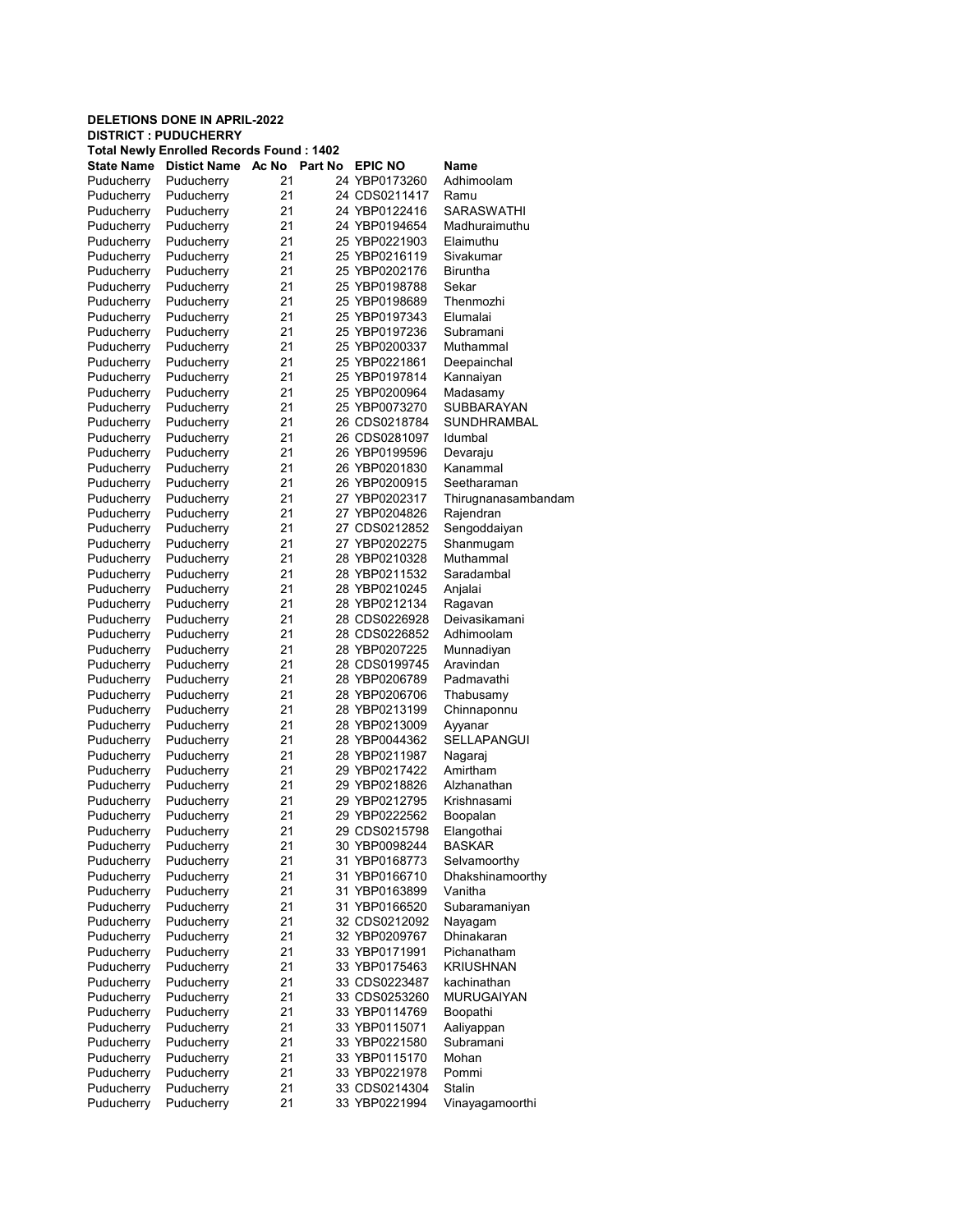| Total Newly Enrolled Records Found : 1402 |                          |       |         |                |                       |  |  |  |
|-------------------------------------------|--------------------------|-------|---------|----------------|-----------------------|--|--|--|
| <b>State Name</b>                         | <b>Distict Name</b>      | Ac No | Part No | <b>EPIC NO</b> | Name                  |  |  |  |
| Puducherry                                | Puducherry               | 21    |         | 33 YBP0115238  | Mangathal             |  |  |  |
| Puducherry                                | Puducherry               | 21    |         | 33 YBP0185975  | Thirumangai           |  |  |  |
| Puducherry                                | Puducherry               | 21    |         | 33 YBP0171496  | Palaniammal           |  |  |  |
| Puducherry                                | Puducherry               | 21    |         | 33 YBP0114462  | Vaithilingam          |  |  |  |
| Puducherry                                | Puducherry               | 21    |         | 33 CDS0211995  | Kaliayamoorthi        |  |  |  |
| Puducherry                                | Puducherry               | 21    |         | 33 YBP0034926  | Jayalkakshmi          |  |  |  |
| Puducherry                                | Puducherry               | 21    |         | 33 CDS0253278  | <b>JANARTHANAN</b>    |  |  |  |
| Puducherry                                | Puducherry               | 21    |         | 33 YBP0171900  | Annamalai             |  |  |  |
| Puducherry                                | Puducherry               | 22    |         | 1 AJJ0090902   | Vetrivelan            |  |  |  |
| Puducherry                                | Puducherry               | 22    |         | 1 AJJ0092288   | Arumugam              |  |  |  |
| Puducherry                                | Puducherry               | 22    |         | 1 AJJ0092262   | Krishnavani           |  |  |  |
| Puducherry                                | Puducherry               | 22    |         | 1 AJJ0090720   | <b>AMIRJOHN</b>       |  |  |  |
| Puducherry                                | Puducherry               | 22    |         | 1 KXX0229195   | Bakkiam @ Kalaivani   |  |  |  |
| Puducherry                                | Puducherry               | 22    |         | 1 AJJ0090258   | Lakshmireddiyar       |  |  |  |
| Puducherry                                | Puducherry               | 22    |         | 1 AJJ0092700   | Aranganathan          |  |  |  |
| Puducherry                                | Puducherry               | 22    |         | 1 AJJ0091983   | Gnanasekaran          |  |  |  |
| Puducherry                                | Puducherry               | 22    |         | 1 AJJ0089680   | Arunachalam           |  |  |  |
|                                           |                          |       |         |                |                       |  |  |  |
| Puducherry                                | Puducherry               | 22    |         | 1 AJJ0089649   | Pachaiyammal          |  |  |  |
| Puducherry                                | Puducherry               | 22    |         | 1 AJJ0089623   | Jamaludeen            |  |  |  |
| Puducherry                                | Puducherry               | 22    |         | 1 AJJ0089607   | Mohamadu Sulaiman     |  |  |  |
| Puducherry                                | Puducherry               | 22    |         | 1 AJJ0091256   | Jeyaraman             |  |  |  |
| Puducherry                                | Puducherry               | 22    |         | 1 AJJ0091223   | Fathima Beebi         |  |  |  |
| Puducherry                                | Puducherry               | 22    |         | 1 AJJ0091116   | Singaram              |  |  |  |
| Puducherry                                | Puducherry               | 22    |         | 1 AJJ0060996   | VENKATACHALAPATHY     |  |  |  |
| Puducherry                                | Puducherry               | 22    |         | 1 AJJ0090951   | <b>RAMAKRISHNAN</b>   |  |  |  |
| Puducherry                                | Puducherry               | 22    |         | 2 AJJ0048124   | NANTHISWARI           |  |  |  |
| Puducherry                                | Puducherry               | 22    |         | 3 AJJ0234849   | <b>SUJITH</b>         |  |  |  |
| Puducherry                                | Puducherry               | 22    |         | 3 KXX0171140   | Pakrisamy             |  |  |  |
| Puducherry                                | Puducherry               | 22    |         | 3 AJJ0095844   | <b>THOMAS</b>         |  |  |  |
| Puducherry                                | Puducherry               | 22    |         | 3 AJJ0097535   | Vengadesan            |  |  |  |
| Puducherry                                | Puducherry               | 22    |         | 3 AJJ0096453   | Sarasvathi            |  |  |  |
| Puducherry                                | Puducherry               | 22    |         | 3 AJJ0097725   | Savathal              |  |  |  |
| Puducherry                                | Puducherry               | 22    |         | 3 AJJ0097634   | Arumugam              |  |  |  |
| Puducherry                                | Puducherry               | 22    |         | 3 KXX0169748   | Vijayalakshmi         |  |  |  |
| Puducherry                                | Puducherry               | 22    |         | 3 AJJ0099390   | Murugan               |  |  |  |
| Puducherry                                | Puducherry               | 22    |         | 3 AJJ0095190   | Selvaraj              |  |  |  |
| Puducherry                                | Puducherry               | 22    |         | 3 AJJ0095166   | <b>MUNUSAMY</b>       |  |  |  |
| Puducherry                                | Puducherry               | 22    |         | 3 KXX0203653   | Rajeskanna            |  |  |  |
| Puducherry                                | Puducherry               | 22    |         | 3 AJJ0094250   | Latha                 |  |  |  |
| Puducherry                                | Puducherry               | 22    |         | 3 AJJ0066134   | <b>ADAM SAHIB</b>     |  |  |  |
| Puducherry                                | Puducherry               | 22    |         | 3 LPN1276971   | MANI                  |  |  |  |
| Puducherry                                | Puducherry               | 22    |         | 3 LPN1277029   | LAKSHMI               |  |  |  |
| Puducherry                                | Puducherry               | 22    |         | 4 KXX0231092   | Cauvery               |  |  |  |
| Puducherry                                | Puducherry               | 22    |         | 4 KXX0179333   | <b>SANKAR</b>         |  |  |  |
|                                           |                          | 22    |         | 4 AJJ0000414   |                       |  |  |  |
| Puducherry<br>Puducherry                  | Puducherry<br>Puducherry | 22    |         | 4 KXX0242651   | Murugan<br>Kumar      |  |  |  |
| Puducherry                                | Puducherry               | 22    |         |                | <b>VENKATAKRISHNA</b> |  |  |  |
|                                           |                          |       |         | 5 KXX0168740   |                       |  |  |  |
| Puducherry                                | Puducherry               | 22    |         | 5 AJJ0108340   | Kaliaperumal          |  |  |  |
| Puducherry                                | Puducherry               | 22    |         | 6 AJJ0138248   | Malayan               |  |  |  |
| Puducherry                                | Puducherry               | 22    |         | 6 AJJ0140137   | Sankar                |  |  |  |
| Puducherry                                | Puducherry               | 22    |         | 6 AJJ0067603   | <b>KAVITHA</b>        |  |  |  |
| Puducherry                                | Puducherry               | 22    |         | 6 AJJ0139949   | Periasamy             |  |  |  |
| Puducherry                                | Puducherry               | 22    |         | 6 AJJ0139014   | Pachayamal            |  |  |  |
| Puducherry                                | Puducherry               | 22    |         | 6 KXX0222091   | <b>PAZHANI</b>        |  |  |  |
| Puducherry                                | Puducherry               | 22    |         | 6 KXX0251199   | Periyapapa            |  |  |  |
| Puducherry                                | Puducherry               | 22    |         | 6 AJJ0109348   | Rasam                 |  |  |  |
| Puducherry                                | Puducherry               | 22    |         | 6 AJJ0142596   | Parameshwari          |  |  |  |
| Puducherry                                | Puducherry               | 22    |         | 7 AJJ0014761   | Amutha                |  |  |  |
| Puducherry                                | Puducherry               | 22    |         | 7 AJJ0010009   | Aseervatham           |  |  |  |
| Puducherry                                | Puducherry               | 22    |         | 7 AJJ0147140   | Sarangapani           |  |  |  |
| Puducherry                                | Puducherry               | 22    |         | 7 KXX0228494   | Masilamani            |  |  |  |
| Puducherry                                | Puducherry               | 22    |         | 7 AJJ0145441   | Arumugam              |  |  |  |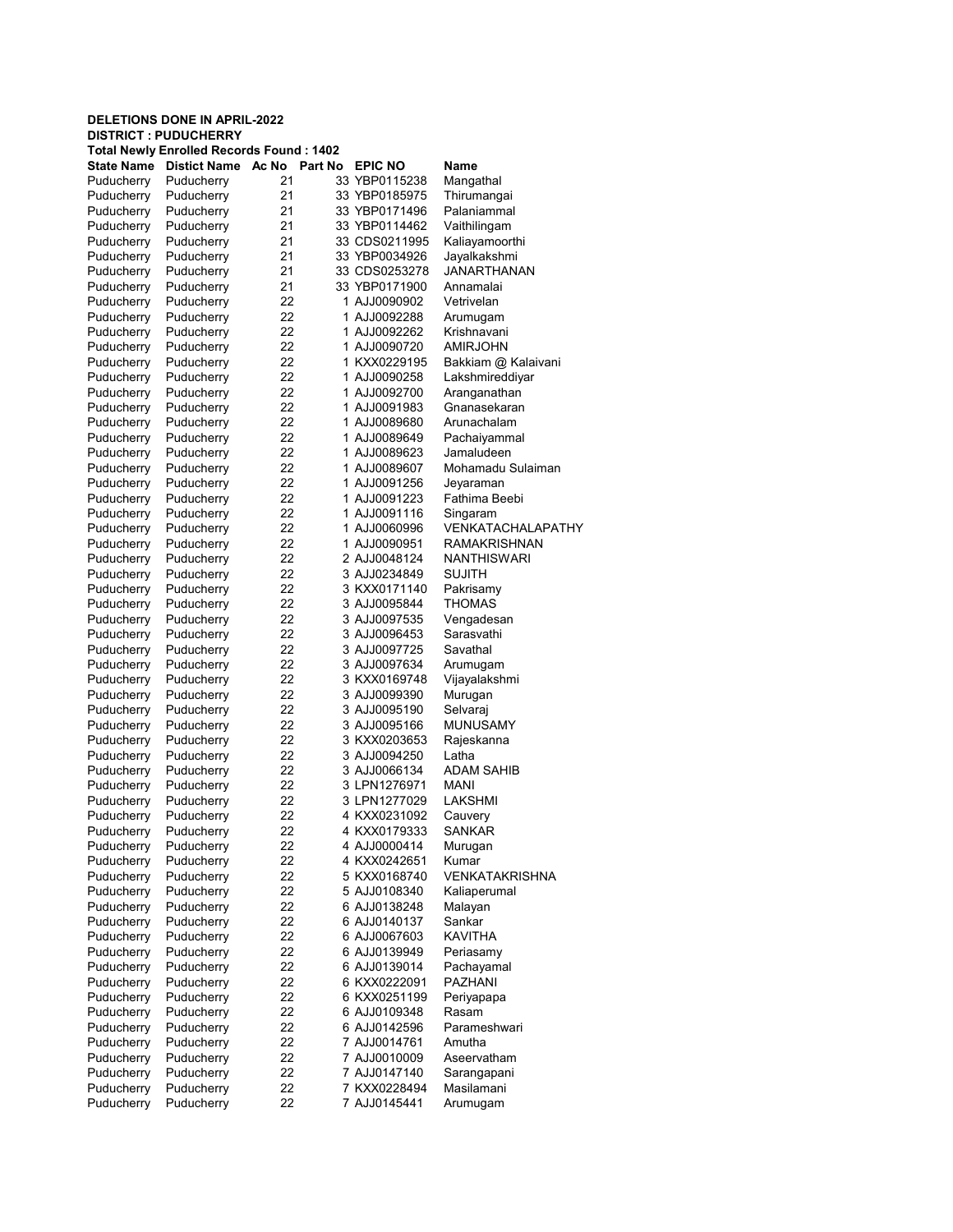| Total Newly Enrolled Records Found : 1402 |                     |       |         |                |                        |  |  |  |
|-------------------------------------------|---------------------|-------|---------|----------------|------------------------|--|--|--|
| <b>State Name</b>                         | <b>Distict Name</b> | Ac No | Part No | <b>EPIC NO</b> | Name                   |  |  |  |
| Puducherry                                | Puducherry          | 22    |         | 7 AJJ0142687   | Balu                   |  |  |  |
| Puducherry                                | Puducherry          | 22    |         | 7 AJJ0143255   | Devaraju               |  |  |  |
| Puducherry                                | Puducherry          | 22    |         | 7 AJJ0143693   | Jaymurthy              |  |  |  |
| Puducherry                                | Puducherry          | 22    |         | 7 AJJ0143313   | Umaiall                |  |  |  |
| Puducherry                                | Puducherry          | 22    |         | 7 AJJ0144113   | Navappan               |  |  |  |
| Puducherry                                | Puducherry          | 22    |         | 7 AJJ0145201   | Navappan               |  |  |  |
| Puducherry                                | Puducherry          | 22    |         | 7 KXX0170332   | Velautham              |  |  |  |
| Puducherry                                | Puducherry          | 22    |         | 7 KXX0171884   | Raja                   |  |  |  |
| Puducherry                                | Puducherry          | 22    |         | 7 KXX0240804   | Ettiyan                |  |  |  |
| Puducherry                                | Puducherry          | 22    |         | 7 AJJ0144873   | Anpalagi               |  |  |  |
| Puducherry                                | Puducherry          | 22    |         | 8 AJJ0150136   | Gokilambal             |  |  |  |
| Puducherry                                | Puducherry          | 22    |         | 8 AJJ0149153   | Krishnavani            |  |  |  |
| Puducherry                                | Puducherry          | 22    |         | 8 AJJ0124974   | Rukkumani              |  |  |  |
| Puducherry                                | Puducherry          | 22    |         | 8 KXX0163667   | Rathakrishnan          |  |  |  |
| Puducherry                                | Puducherry          | 22    |         | 8 AJJ0126748   | Thailnayagi            |  |  |  |
| Puducherry                                | Puducherry          | 22    |         | 8 AJJ0127688   | Gunasakaran            |  |  |  |
| Puducherry                                | Puducherry          | 22    |         | 8 AJJ0127852   | Lakshmi                |  |  |  |
| Puducherry                                | Puducherry          | 22    |         | 8 AJJ0128108   | Vaiyapuri              |  |  |  |
| Puducherry                                | Puducherry          | 22    |         | 8 AJJ0128785   | Devagi                 |  |  |  |
| Puducherry                                | Puducherry          | 22    |         | 8 AJJ0129205   | Ganasamurthy           |  |  |  |
| Puducherry                                | Puducherry          | 22    |         | 8 KXX0164178   | Raveendiran            |  |  |  |
| Puducherry                                | Puducherry          | 22    |         | 8 KXX0161307   | Vengadesan             |  |  |  |
| Puducherry                                | Puducherry          | 22    |         | 8 AJJ0129643   | Mannankati             |  |  |  |
| Puducherry                                | Puducherry          | 22    |         | 8 AJJ0129619   | Ranganathan            |  |  |  |
| Puducherry                                | Puducherry          | 22    |         | 8 AJJ0131003   | Andal                  |  |  |  |
| Puducherry                                | Puducherry          | 22    |         | 10 KXX0199117  | Selvam                 |  |  |  |
| Puducherry                                | Puducherry          | 22    |         | 10 AJJ0068833  | <b>GOVINDAKRISHNAN</b> |  |  |  |
|                                           |                     | 22    |         | 10 AJJ0155382  | Krishnamurthy          |  |  |  |
| Puducherry                                | Puducherry          | 22    |         | 10 AJJ0155507  | Thanabakkiam           |  |  |  |
| Puducherry                                | Puducherry          | 22    |         | 10 AJJ0157578  | Parmarani              |  |  |  |
| Puducherry                                | Puducherry          | 22    |         |                | Venkatesan             |  |  |  |
| Puducherry                                | Puducherry          | 22    |         | 11 AJJ0163568  |                        |  |  |  |
| Puducherry                                | Puducherry          |       |         | 11 AJJ0163659  | Pandurangan            |  |  |  |
| Puducherry                                | Puducherry          | 22    |         | 11 AJJ0167197  | Valarmathy             |  |  |  |
| Puducherry                                | Puducherry          | 22    |         | 11 AJJ0167494  | DHANDAPANI             |  |  |  |
| Puducherry                                | Puducherry          | 22    |         | 11 AJJ0167510  | Jaylakshmi             |  |  |  |
| Puducherry                                | Puducherry          | 22    |         | 11 AJJ0168864  | SANTHI                 |  |  |  |
| Puducherry                                | Puducherry          | 22    |         | 11 AJJ0169367  | Rajaram                |  |  |  |
| Puducherry                                | Puducherry          | 22    |         | 11 KXX0244475  | Balaji                 |  |  |  |
| Puducherry                                | Puducherry          | 22    |         | 11 AJJ0169235  | Sinnaraji              |  |  |  |
| Puducherry                                | Puducherry          | 22    |         | 11 KXX0198515  | Rajaraman              |  |  |  |
| Puducherry                                | Puducherry          | 22    |         | 11 AJJ0038554  | <b>BALASUBRAMANIAN</b> |  |  |  |
| Puducherry                                | Puducherry          | 22    |         | 11 AJJ0169623  | Krishnamurthy          |  |  |  |
| Puducherry                                | Puducherry          | 22    |         | 11 AJJ0170548  | Sivaprakasam           |  |  |  |
| Puducherry                                | Puducherry          | 22    |         | 11 AJJ0170399  | Rajathy                |  |  |  |
| Puducherry                                | Puducherry          | 22    |         | 11 KXX0223008  | Samuthirapandian       |  |  |  |
| Puducherry                                | Puducherry          | 22    |         | 11 KXX0233940  | Tamilarasi             |  |  |  |
| Puducherry                                | Puducherry          | 22    |         | 11 KXX0194068  | Thaniarasu             |  |  |  |
| Puducherry                                | Puducherry          | 22    |         | 11 AJJ0167643  | Gnanasoundari          |  |  |  |
| Puducherry                                | Puducherry          | 22    |         | 11 AJJ0169086  | Chakravarthy           |  |  |  |
| Puducherry                                | Puducherry          | 22    |         | 11 AJJ0169094  | Perianayaki            |  |  |  |
| Puducherry                                | Puducherry          | 22    |         | 11 AJJ0169102  | Jayalakshmi            |  |  |  |
| Puducherry                                | Puducherry          | 22    |         | 11 KXX0178517  | GovinthaKamarajar      |  |  |  |
| Puducherry                                | Puducherry          | 22    |         | 11 KXX0178566  | Tamilinian             |  |  |  |
| Puducherry                                | Puducherry          | 22    |         | 11 KXX0206706  | Sivagami               |  |  |  |
| Puducherry                                | Puducherry          | 22    |         | 11 KXX0198051  | Mallika                |  |  |  |
| Puducherry                                | Puducherry          | 22    |         | 11 KXX0198044  | Senbagaseelan          |  |  |  |
| Puducherry                                | Puducherry          | 22    |         | 11 KXX0198036  | Velvizhi               |  |  |  |
| Puducherry                                | Puducherry          | 22    |         | 11 AJJ0170704  | Rajanderan             |  |  |  |
| Puducherry                                | Puducherry          | 22    |         | 11 AJJ0170720  | Prapavathy             |  |  |  |
| Puducherry                                | Puducherry          | 22    |         | 11 AJJ0170712  | Kumar                  |  |  |  |
| Puducherry                                | Puducherry          | 22    |         | 11 AJJ0170738  | Malarselvi             |  |  |  |
| Puducherry                                | Puducherry          | 22    |         | 11 AJJ0163485  | Pachaiammal            |  |  |  |
|                                           |                     |       |         |                |                        |  |  |  |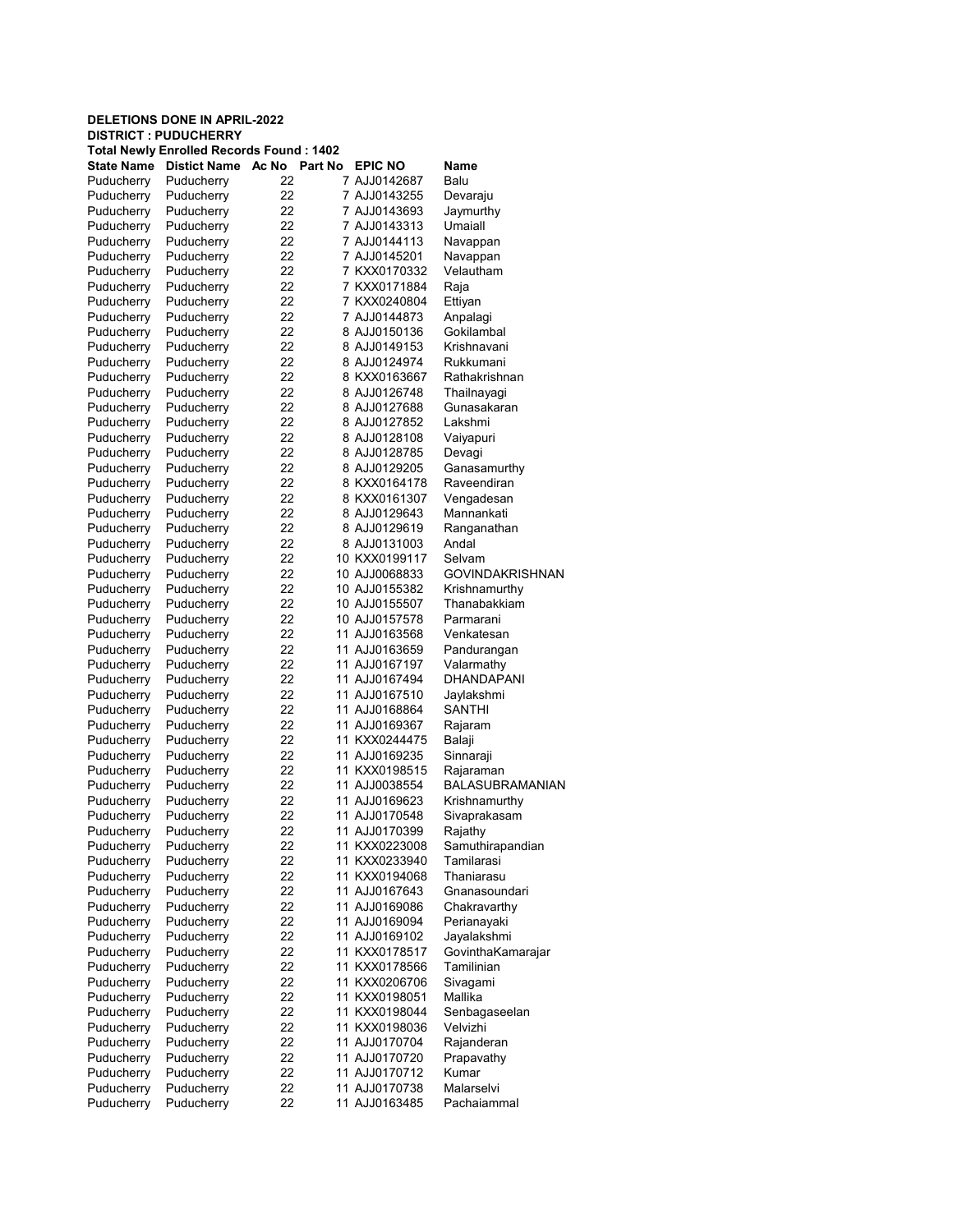| <b>Total Newly Enrolled Records Found: 1402</b> |                     |       |         |                |                        |  |
|-------------------------------------------------|---------------------|-------|---------|----------------|------------------------|--|
| State Name                                      | <b>Distict Name</b> | Ac No | Part No | <b>EPIC NO</b> | Name                   |  |
| Puducherry                                      | Puducherry          | 22    |         | 11 AJJ0164657  | Vengadesan             |  |
| Puducherry                                      | Puducherry          | 22    |         | 12 AJJ0174870  | Thanlakshmi            |  |
| Puducherry                                      | Puducherry          | 22    |         | 12 AJJ0088492  | <b>MUTHUKRISHNAN</b>   |  |
| Puducherry                                      | Puducherry          | 22    |         | 12 KXX0202390  | BADMANABAN             |  |
| Puducherry                                      | Puducherry          | 22    |         | 12 AJJ0175091  | Govinthammal           |  |
| Puducherry                                      | Puducherry          | 22    |         | 12 KXX0180737  | Ravisanker             |  |
| Puducherry                                      | Puducherry          | 22    |         | 12 AJJ0174144  | Kupusamy               |  |
| Puducherry                                      | Puducherry          | 22    |         | 12 KXX0228197  | Azhzppan               |  |
| Puducherry                                      | Puducherry          | 22    |         | 12 AJJ0164848  | Salmabeevi             |  |
|                                                 |                     | 22    |         |                |                        |  |
| Puducherry                                      | Puducherry          |       |         | 13 AJJ0161091  | Sengulathan            |  |
| Puducherry                                      | Puducherry          | 22    |         | 13 AJJ0226951  | <b>DHARSHINI</b>       |  |
| Puducherry                                      | Puducherry          | 22    |         | 13 AJJ0164954  | Kaliyammal             |  |
| Puducherry                                      | Puducherry          | 22    |         | 13 KXX0191882  | Mahalatchumi           |  |
| Puducherry                                      | Puducherry          | 22    |         | 13 KXX0228742  | Mari                   |  |
| Puducherry                                      | Puducherry          | 22    |         | 13 KXX0234773  | Sarojini               |  |
| Puducherry                                      | Puducherry          | 22    |         | 14 AJJ0158576  | Masilamani             |  |
| Puducherry                                      | Puducherry          | 22    |         | 14 AJJ0159277  | Kanniyammal            |  |
| Puducherry                                      | Puducherry          | 22    |         | 14 AJJ0052761  | <b>GUNASEELAN</b>      |  |
| Puducherry                                      | Puducherry          | 22    |         | 14 KXX0186056  | POOSAMMAL              |  |
| Puducherry                                      | Puducherry          | 22    |         | 14 AJJ0182881  | Veeramuthu             |  |
| Puducherry                                      | Puducherry          | 22    |         | 14 KXX0181362  | Sivalingam             |  |
| Puducherry                                      | Puducherry          | 22    |         | 14 KXX0245167  | Kamalakannan           |  |
| Puducherry                                      | Puducherry          | 22    |         | 14 AJJ0157628  | Rzhumalai              |  |
| Puducherry                                      | Puducherry          | 22    |         | 14 AJJ0158782  | Murthy                 |  |
| Puducherry                                      | Puducherry          | 22    |         | 14 AJJ0159053  | Vaithilingam           |  |
| Puducherry                                      | Puducherry          | 22    |         | 14 HNK2219541  | <b>RAMESH</b>          |  |
| Puducherry                                      | Puducherry          | 22    |         | 14 AJJ0135038  | Kaliyammal             |  |
|                                                 |                     | 22    |         | 14 AJJ0158964  |                        |  |
| Puducherry                                      | Puducherry          |       |         |                | Nagarajan              |  |
| Puducherry                                      | Puducherry          | 22    |         | 15 AJJ0182444  | Jeyalatchumi           |  |
| Puducherry                                      | Puducherry          | 22    |         | 17 KXX0253856  | Usha                   |  |
| Puducherry                                      | Puducherry          | 22    |         | 17 AJJ0039602  | <b>MALAR</b>           |  |
| Puducherry                                      | Puducherry          | 22    |         | 17 AJJ0201517  | Vivekanandan           |  |
| Puducherry                                      | Puducherry          | 22    |         | 17 AJJ0208124  | TAYANAYAGUI            |  |
| Puducherry                                      | Puducherry          | 22    |         | 17 AJJ0197970  | Muniyammal             |  |
| Puducherry                                      | Puducherry          | 22    |         | 17 AJJ0199232  | Bavun                  |  |
| Puducherry                                      | Puducherry          | 22    |         | 17 AJJ0198648  | Jeyanthi               |  |
| Puducherry                                      | Puducherry          | 22    |         | 17 AJJ0201343  | Muthukumarappan        |  |
| Puducherry                                      | Puducherry          | 22    |         | 17 KXX0236158  | Kumarakrishnan @ Kumar |  |
| Puducherry                                      | Puducherry          | 22    |         | 17 AJJ0200451  | Ramasamy               |  |
| Puducherry                                      | Puducherry          | 22    |         | 17 KXX0192716  | Seenuvasan             |  |
| Puducherry                                      | Puducherry          | 22    |         | 17 AJJ0203075  | Rathinambal            |  |
| Puducherry                                      | Puducherry          | 22    |         | 17 AJJ0203182  | Devaki                 |  |
| Puducherry                                      | Puducherry          | 22    |         | 17 AJJ0202606  | Sarasu                 |  |
| Puducherry                                      | Puducherry          | 22    |         | 17 AJJ0204081  | KASTHURI               |  |
| Puducherry                                      | Puducherry          | 22    |         | 17 AJJ0204735  | Kuppammal              |  |
| Puducherry                                      | Puducherry          | 22    |         | 17 AJJ0054379  | <b>DIVYA</b>           |  |
| Puducherry                                      | Puducherry          | 22    |         | 18 AJJ0205682  | Pakkiri                |  |
| Puducherry                                      | Puducherry          | 22    |         | 18 AJJ0207308  | Balachandiran          |  |
|                                                 |                     |       |         |                | Ramu                   |  |
| Puducherry                                      | Puducherry          | 22    |         | 18 AJJ0208264  |                        |  |
| Puducherry                                      | Puducherry          | 22    |         | 18 AJJ0206110  | Anjalai                |  |
| Puducherry                                      | Puducherry          | 22    |         | 18 AJJ0002147  | Kuppammal              |  |
| Puducherry                                      | Puducherry          | 22    |         | 18 AJJ0208116  | Marimuthu              |  |
| Puducherry                                      | Puducherry          | 22    |         | 18 AJJ0208074  | Sinnapponnu            |  |
| Puducherry                                      | Puducherry          | 22    |         | 18 AJJ0208405  | Krishnan               |  |
| Puducherry                                      | Puducherry          | 22    |         | 18 KXX0241042  | Boopathi               |  |
| Puducherry                                      | Puducherry          | 22    |         | 18 AJJ0038463  | <b>IRUSAMMAL</b>       |  |
| Puducherry                                      | Puducherry          | 22    |         | 18 LPN8882995  | KARTHIKEYAN            |  |
| Puducherry                                      | Puducherry          | 22    |         | 18 AJJ0212811  | Anandaraman            |  |
| Puducherry                                      | Puducherry          | 22    |         | 18 AJJ0205443  | Pappathi               |  |
| Puducherry                                      | Puducherry          | 22    |         | 18 AJJ0005918  | Chitra                 |  |
| Puducherry                                      | Puducherry          | 22    |         | 18 KXX0172510  | Ramasamy               |  |
| Puducherry                                      | Puducherry          | 22    |         | 18 AJJ0210609  | Sivapakkiyam           |  |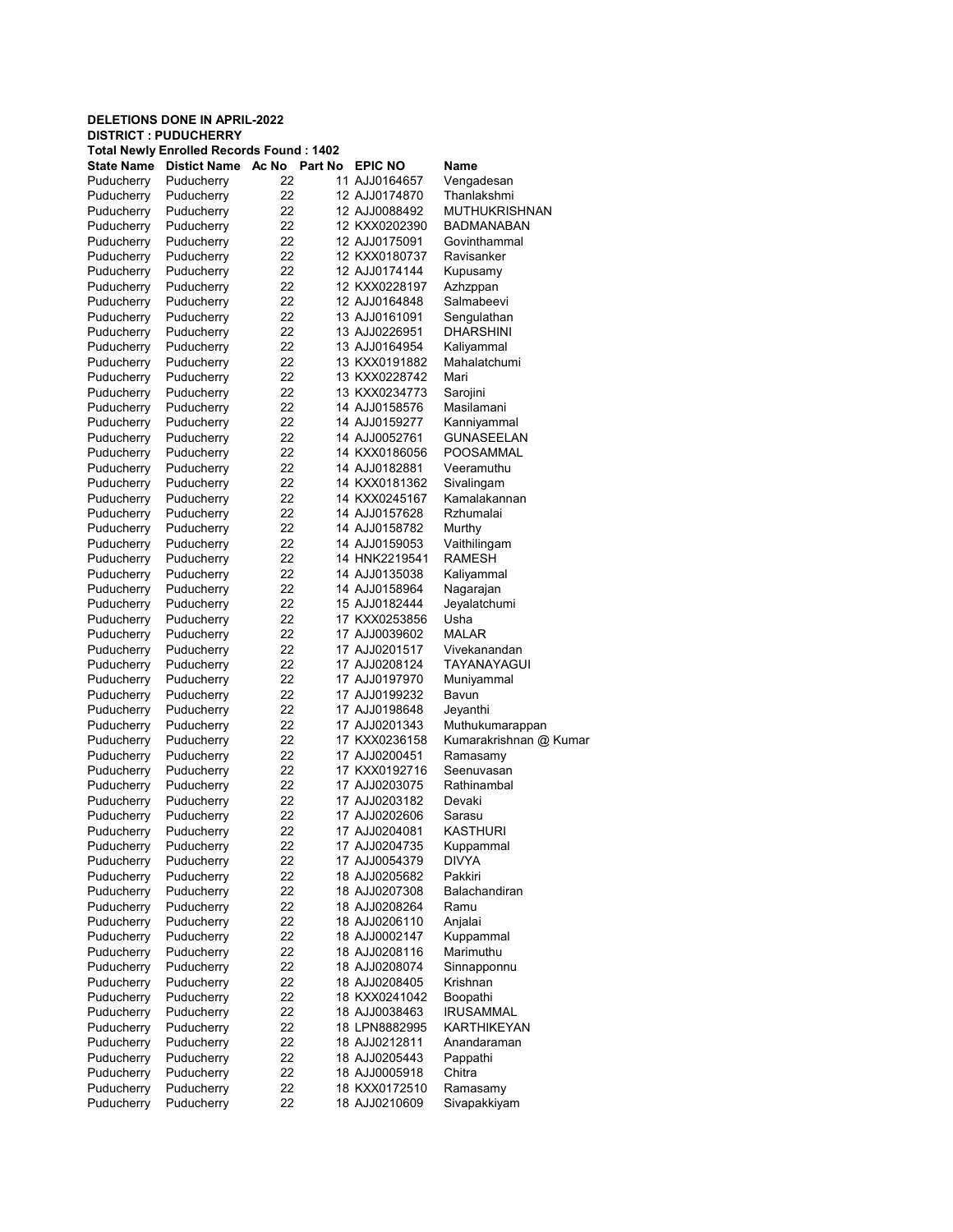| <b>Total Newly Enrolled Records Found: 1402</b> |                          |       |         |                |                    |  |  |  |  |  |
|-------------------------------------------------|--------------------------|-------|---------|----------------|--------------------|--|--|--|--|--|
| <b>State Name</b>                               | <b>Distict Name</b>      | Ac No | Part No | <b>EPIC NO</b> | Name               |  |  |  |  |  |
| Puducherry                                      | Puducherry               | 22    |         | 18 KXX0216804  | lyyappan           |  |  |  |  |  |
| Puducherry                                      | Puducherry               | 22    |         | 18 AJJ0204149  | Muthammal          |  |  |  |  |  |
| Puducherry                                      | Puducherry               | 22    |         | 18 AJJ0115675  | <b>SUBRAMANIAN</b> |  |  |  |  |  |
| Puducherry                                      | Puducherry               | 22    |         | 18 AJJ0054270  | LOGANATHAN         |  |  |  |  |  |
| Puducherry                                      | Puducherry               | 22    |         | 18 AJJ0206318  | Rajagopal          |  |  |  |  |  |
| Puducherry                                      | Puducherry               | 22    |         | 19 AJJ0211532  | Selapuselvan       |  |  |  |  |  |
| Puducherry                                      | Puducherry               | 22    |         | 19 AJJ0204628  | Thranka            |  |  |  |  |  |
| Puducherry                                      | Puducherry               | 22    |         | 19 AJJ0211391  | Sabatham           |  |  |  |  |  |
| Puducherry                                      | Puducherry               | 22    |         | 19 AJJ0209908  | Perumal            |  |  |  |  |  |
| Puducherry                                      | Puducherry               | 22    |         | 19 KXX0176669  | Krishnamurthy      |  |  |  |  |  |
| Puducherry                                      | Puducherry               | 22    |         | 19 AJJ0210096  | Krishnammal        |  |  |  |  |  |
| Puducherry                                      | Puducherry               | 22    |         | 19 AJJ0075036  | POOJA RAI          |  |  |  |  |  |
| Puducherry                                      | Puducherry               | 22    |         | 19 AJJ0206466  | Pasammal           |  |  |  |  |  |
|                                                 |                          | 22    |         |                | marakatham         |  |  |  |  |  |
| Puducherry                                      | Puducherry               |       |         | 19 AJJ0209833  |                    |  |  |  |  |  |
| Puducherry                                      | Puducherry               | 22    |         | 19 KXX0237131  | PONNIVALAVAN       |  |  |  |  |  |
| Puducherry                                      | Puducherry               | 22    |         | 19 AJJ0018507  | ANANDHU            |  |  |  |  |  |
| Puducherry                                      | Puducherry               | 22    |         | 19 AJJ0211557  | Selvakumari        |  |  |  |  |  |
| Puducherry                                      | Puducherry               | 22    |         | 19 KXX0225789  | Nitheya            |  |  |  |  |  |
| Puducherry                                      | Puducherry               | 22    |         | 19 KXX0237156  | Mahalatchumi       |  |  |  |  |  |
| Puducherry                                      | Puducherry               | 22    |         | 19 AJJ0209791  | vasathi            |  |  |  |  |  |
| Puducherry                                      | Puducherry               | 22    |         | 19 KXX0188102  | Sumathi            |  |  |  |  |  |
| Puducherry                                      | Puducherry               | 22    |         | 19 AJJ0024117  | KAMATCHI           |  |  |  |  |  |
| Puducherry                                      | Puducherry               | 22    |         | 19 AJJ0204370  | Thillaigovindan    |  |  |  |  |  |
| Puducherry                                      | Puducherry               | 22    |         | 19 AJJ0211995  | Damodarane         |  |  |  |  |  |
| Puducherry                                      | Puducherry               | 22    |         | 19 AJJ0206235  | Venugobal          |  |  |  |  |  |
| Puducherry                                      | Puducherry               | 22    |         | 19 AJJ0205807  | Ravichederan       |  |  |  |  |  |
| Puducherry                                      | Puducherry               | 22    |         | 19 AJJ0205849  | Rajasekaran        |  |  |  |  |  |
| Puducherry                                      | Puducherry               | 22    |         | 19 AJJ0211375  | Venukrishnan       |  |  |  |  |  |
| Puducherry                                      | Puducherry               | 22    |         | 19 AJJ0206516  | vasotha            |  |  |  |  |  |
| Puducherry                                      | Puducherry               | 22    |         | 20 AJJ0134783  | Davamritham        |  |  |  |  |  |
| Puducherry                                      | Puducherry               | 22    |         | 20 AJJ0139238  | Rajammal           |  |  |  |  |  |
| Puducherry                                      | Puducherry               | 22    |         | 20 KXX0181115  | Elumali            |  |  |  |  |  |
| Puducherry                                      | Puducherry               | 22    |         | 20 AJJ0143735  | Lakshmi            |  |  |  |  |  |
| Puducherry                                      | Puducherry               | 22    |         | 20 DSK9736885  | KALADEVI           |  |  |  |  |  |
| Puducherry                                      | Puducherry               | 22    |         | 20 KXX0226191  | Kanakaraj          |  |  |  |  |  |
|                                                 |                          | 22    |         | 20 KXX0198366  | Sarala             |  |  |  |  |  |
| Puducherry<br>Puducherry                        | Puducherry<br>Puducherry | 22    |         | 20 AJJ0134882  | Geetha             |  |  |  |  |  |
|                                                 |                          | 22    |         | 20 AJJ0142083  |                    |  |  |  |  |  |
| Puducherry                                      | Puducherry               |       |         |                | Adhiyammal         |  |  |  |  |  |
| Puducherry                                      | Puducherry               | 22    |         | 20 AJJ0138180  | Barathaman         |  |  |  |  |  |
| Puducherry                                      | Puducherry               | 22    |         | 20 AJJ0109868  | Veerammal          |  |  |  |  |  |
| Puducherry                                      | Puducherry               | 22    |         | 20 AJJ0138164  | Suguna             |  |  |  |  |  |
| Puducherry                                      | Puducherry               | 22    |         | 20 KXX0240192  | Devadass           |  |  |  |  |  |
| Puducherry                                      | Puducherry               | 22    |         | 20 AJJ0140970  | Kaliyani           |  |  |  |  |  |
| Puducherry                                      | Puducherry               | 22    |         | 20 AJJ0140517  | Rajaveni           |  |  |  |  |  |
| Puducherry                                      | Puducherry               | 22    |         | 20 AJJ0138362  | Aruna              |  |  |  |  |  |
| Puducherry                                      | Puducherry               | 22    |         | 20 AJJ0138123  | Narayanamurthy     |  |  |  |  |  |
| Puducherry                                      | Puducherry               | 22    |         | 20 AJJ0140533  | Sathevel           |  |  |  |  |  |
| Puducherry                                      | Puducherry               | 22    |         | 20 KXX0246744  | Senthamizhselvi    |  |  |  |  |  |
| Puducherry                                      | Puducherry               | 22    |         | 20 KXX0205427  | Jayasudha          |  |  |  |  |  |
| Puducherry                                      | Puducherry               | 22    |         | 20 KXX0186908  | Kalaimani          |  |  |  |  |  |
| Puducherry                                      | Puducherry               | 22    |         | 20 AJJ0140244  | Thachi             |  |  |  |  |  |
| Puducherry                                      | Puducherry               | 22    |         | 20 KXX0192880  | Susila             |  |  |  |  |  |
| Puducherry                                      | Puducherry               | 22    |         | 20 AJJ0140673  | Andal              |  |  |  |  |  |
| Puducherry                                      | Puducherry               | 22    |         | 20 AJJ0140764  | Anitha             |  |  |  |  |  |
| Puducherry                                      | Puducherry               | 22    |         | 20 KXX0187583  | Santhi             |  |  |  |  |  |
| Puducherry                                      | Puducherry               | 22    |         | 20 AJJ0140400  | Sanmugam           |  |  |  |  |  |
| Puducherry                                      | Puducherry               | 22    |         | 20 AJJ0145748  | Arumugam           |  |  |  |  |  |
| Puducherry                                      | Puducherry               | 22    |         | 20 KXX0187757  | Vengadakrishan     |  |  |  |  |  |
| Puducherry                                      | Puducherry               | 22    |         | 20 KXX0186924  | Rajasekaran        |  |  |  |  |  |
| Puducherry                                      | Puducherry               | 22    |         | 20 AJJ0140194  | Thenmozhi          |  |  |  |  |  |
|                                                 |                          |       |         |                | Vijayakumar        |  |  |  |  |  |
| Puducherry                                      | Puducherry               | 22    |         | 20 KXX0237297  | Senthilnathan      |  |  |  |  |  |
| Puducherry                                      | Puducherry               | 22    |         | 20 KXX0237305  |                    |  |  |  |  |  |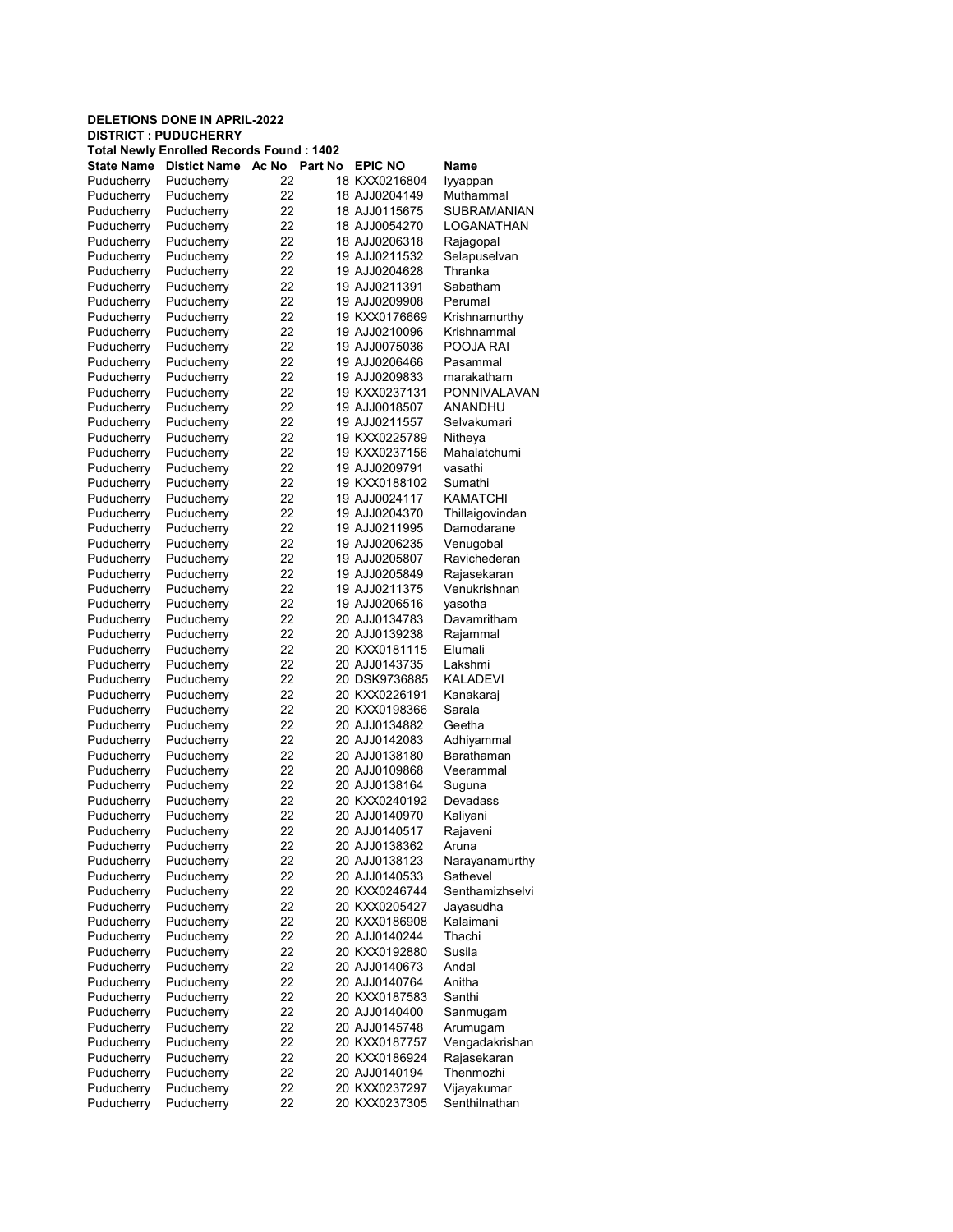| Total Newly Enrolled Records Found : 1402 |                     |       |         |                |                     |  |  |  |
|-------------------------------------------|---------------------|-------|---------|----------------|---------------------|--|--|--|
| <b>State Name</b>                         | <b>Distict Name</b> | Ac No | Part No | <b>EPIC NO</b> | Name                |  |  |  |
| Puducherry                                | Puducherry          | 22    |         | 20 KXX0187617  | Malathi             |  |  |  |
| Puducherry                                | Puducherry          | 22    |         | 20 AJJ0139915  | Sangeetha           |  |  |  |
| Puducherry                                | Puducherry          | 22    |         | 20 AJJ0139717  | Jaya                |  |  |  |
| Puducherry                                | Puducherry          | 22    |         | 20 KXX0186106  | Muguraj             |  |  |  |
| Puducherry                                | Puducherry          | 22    |         | 20 AJJ0140749  | Kshdurithelagam     |  |  |  |
| Puducherry                                | Puducherry          | 22    |         | 20 AJJ0033258  | Ilavarasi           |  |  |  |
| Puducherry                                | Puducherry          | 22    |         | 20 AJJ0139873  | Rajaraman           |  |  |  |
| Puducherry                                | Puducherry          | 22    |         | 20 KXX0186635  | Vijayalakshmi       |  |  |  |
| Puducherry                                | Puducherry          | 22    |         | 20 AJJ0140228  | Saguthala           |  |  |  |
| Puducherry                                | Puducherry          | 22    |         | 20 AJJ0139618  | Padma @ Sunderai    |  |  |  |
| Puducherry                                | Puducherry          | 22    |         | 20 AJJ0134767  | Segulathan          |  |  |  |
| Puducherry                                | Puducherry          | 22    |         | 20 AJJ0139592  | krishnamurthy       |  |  |  |
| Puducherry                                | Puducherry          | 22    |         | 20 AJJ0134775  | Vijayasundari       |  |  |  |
| Puducherry                                | Puducherry          | 22    |         | 22 AJJ0156695  | Pademini            |  |  |  |
|                                           |                     | 22    |         | 22 AJJ0164210  | Lakshman            |  |  |  |
| Puducherry                                | Puducherry          | 22    |         |                | AMIRTHALINGAM       |  |  |  |
| Puducherry                                | Puducherry          |       |         | 22 AJJ0151126  |                     |  |  |  |
| Puducherry                                | Puducherry          | 22    |         | 23 AJJ0071803  | <b>UDHAYAKUMAR</b>  |  |  |  |
| Puducherry                                | Puducherry          | 22    |         | 23 AJJ0158055  | Kumarasamy          |  |  |  |
| Puducherry                                | Puducherry          | 22    |         | 23 AJJ0156653  | RAMANUJAM           |  |  |  |
| Puducherry                                | Puducherry          | 22    |         | 29 AJJ0157727  | Muthukumarasamy     |  |  |  |
| Puducherry                                | Puducherry          | 22    |         | 29 MRJ0248377  | Jogannamery         |  |  |  |
| Puducherry                                | Puducherry          | 22    |         | 29 AJJ0183616  | Sagunthala          |  |  |  |
| Puducherry                                | Puducherry          | 22    |         | 29 SWZ0634105  | <b>RATHARANI</b>    |  |  |  |
| Puducherry                                | Puducherry          | 22    |         | 29 AJJ0120832  | Pavunambal          |  |  |  |
| Puducherry                                | Puducherry          | 22    |         | 29 LPN2941805  | <b>ARUL JOHNSON</b> |  |  |  |
| Puducherry                                | Puducherry          | 22    |         | 29 AJJ0183582  | Bangaru             |  |  |  |
| Puducherry                                | Puducherry          | 22    |         | 29 AJJ0117952  | Aarumugam           |  |  |  |
| Puducherry                                | Puducherry          | 22    |         | 29 AJJ0117853  | Kuppammal           |  |  |  |
| Puducherry                                | Puducherry          | 22    |         | 29 AJJ0117945  | Narasammal          |  |  |  |
| Puducherry                                | Puducherry          | 22    |         | 29 MRJ0239954  | <b>Bharathi</b>     |  |  |  |
| Puducherry                                | Puducherry          | 22    |         | 30 AJJ0117036  | Ranganathan         |  |  |  |
| Puducherry                                | Puducherry          | 22    |         | 30 AJJ0116889  | Pachaiappan         |  |  |  |
| Puducherry                                | Puducherry          | 22    |         | 30 AJJ0119891  | Anandhayi           |  |  |  |
| Puducherry                                | Puducherry          | 22    |         | 30 AJJ0186148  | Kannammal           |  |  |  |
| Puducherry                                | Puducherry          | 22    |         | 30 AJJ0200873  | Jayalakshmi         |  |  |  |
|                                           |                     | 22    |         | 30 AJJ0186189  | <b>RAMESH</b>       |  |  |  |
| Puducherry                                | Puducherry          | 22    |         |                | Ravi                |  |  |  |
| Puducherry                                | Puducherry          |       |         | 30 AJJ0117218  |                     |  |  |  |
| Puducherry                                | Puducherry          | 22    |         | 30 AJJ0186809  | Ramalingam          |  |  |  |
| Puducherry                                | Puducherry          | 22    |         | 30 AJJ0186304  | Amirdammal          |  |  |  |
| Puducherry                                | Puducherry          | 22    |         | 30 AJJ0184507  | Paramaguru          |  |  |  |
| Puducherry                                | Puducherry          | 22    |         | 30 AJJ0117564  | Velvizhi            |  |  |  |
| Puducherry                                | Puducherry          | 22    |         | 30 AJJ0184945  | Ganeshan            |  |  |  |
| Puducherry                                | Puducherry          | 22    |         | 30 AJJ0184887  | Tajdeen             |  |  |  |
| Puducherry                                | Puducherry          | 22    |         | 30 AJJ0117341  | Pavunambal          |  |  |  |
| Puducherry                                | Puducherry          | 22    |         | 30 MRJ0260471  | Supparamanian       |  |  |  |
| Puducherry                                | Puducherry          | 22    |         | 30 AJJ0185470  | Murugan             |  |  |  |
| Puducherry                                | Puducherry          | 22    |         | 30 AJJ0119974  | CHANDRASEKARAN      |  |  |  |
| Puducherry                                | Puducherry          | 22    |         | 30 AJJ0185322  | Saraswathi          |  |  |  |
| Puducherry                                | Puducherry          | 22    |         | 31 AJJ0187070  | Jayaraman           |  |  |  |
| Puducherry                                | Puducherry          | 22    |         | 31 AJJ0189118  | <b>PUSHPA</b>       |  |  |  |
| Puducherry                                | Puducherry          | 22    |         | 31 MRJ0246934  | Navaneetham         |  |  |  |
| Puducherry                                | Puducherry          | 22    |         | 31 MRJ0173815  | Haridass            |  |  |  |
| Puducherry                                | Puducherry          | 22    |         | 31 AJJ0187971  | Subramani           |  |  |  |
| Puducherry                                | Puducherry          | 22    |         | 31 MRJ0218891  | Vijayam             |  |  |  |
| Puducherry                                | Puducherry          | 22    |         | 32 AJJ0192765  | Manikandan          |  |  |  |
| Puducherry                                | Puducherry          | 22    |         | 32 AJJ0193672  | Dhanasekaran        |  |  |  |
| Puducherry                                | Puducherry          | 22    |         | 32 AJJ0189589  | Kasthuri            |  |  |  |
| Puducherry                                | Puducherry          | 22    |         | 32 AJJ0189175  | Pachaiappan         |  |  |  |
| Puducherry                                | Puducherry          | 22    |         |                |                     |  |  |  |
|                                           |                     |       |         | 33 AJJ0198390  | Rajan @ Selvaradjou |  |  |  |
| Puducherry                                | Puducherry          | 22    |         | 33 AJJ0196543  | Abimannan           |  |  |  |
| Puducherry                                | Puducherry          | 22    |         | 33 AJJ0199620  | Rajeshwari          |  |  |  |
| Puducherry                                | Puducherry          | 22    |         | 33 AJJ0199174  | Aarumugam           |  |  |  |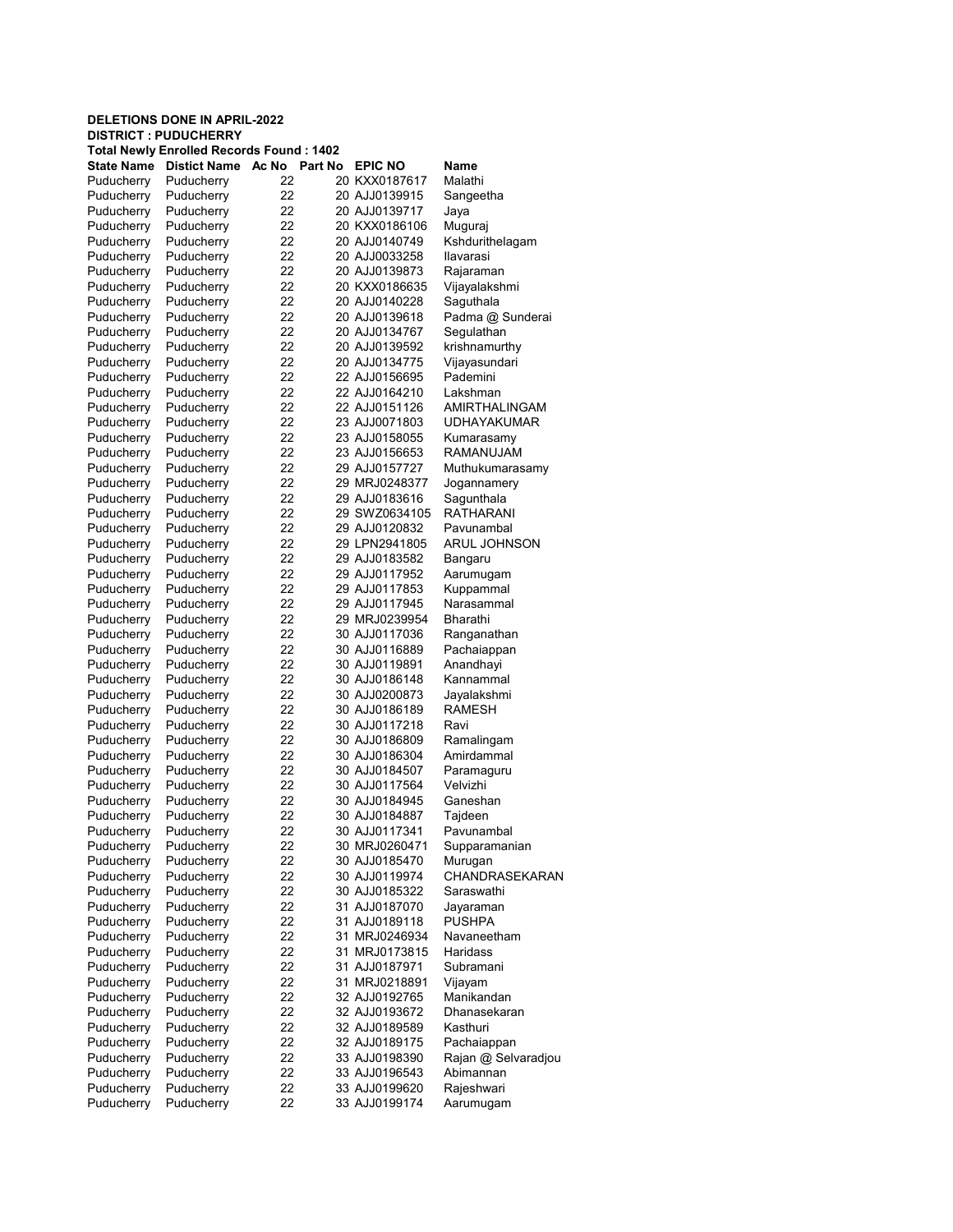#### DELETIONS DONE IN APRIL-2022 DISTRICT : PUDUCHERRY Total Newly Enrolled Records Found : 1402 State Name Distict Name Ac No Part No EPIC NO Name Puducherry Puducherry 22 33 MRJ0186742 Sundaramoorthy Puducherry Puducherry 22 33 AJJ0199422 Veerapan Puducherry Puducherry 22 33 AJJ0196972 Singaram Puducherry Puducherry 22 33 AJJ0201772 Kaliyan Puducherry Puducherry 22 33 AJJ0201012 Ravindhiran Puducherry 22 33 AJJ0196840 Anjalai Puducherry Puducherry 22 33 AJJ0198184 Ramachandiran Puducherry Puducherry 22 33 AJJ0201715 Dhandabani Puducherry Puducherry 22 33 AJJ0200162 Muthammal Puducherry Puducherry 23 1 SWC0086348 Puducherry Puducherry 23 1 SWC0087973 Poorani Puducherry Puducherry 23 1 SWC0087312 Ravi Puducherry Puducherry 23 1 SWC0086546 Vasantha Puducherry Puducherry 23 1 SWC0046300 ANUSIYA Puducherry Puducherry 23 2 MRJ0252908 Duraisamy Puducherry Puducherry 23 2 SWC0091702 Vijayan Puducherry Puducherry 23 2 SWC0088385 Amaravathi Puducherry Puducherry 23 2 SWC0089532 Manimegalai 2 MRJ0194316 Puducherry Puducherry 23 2 SWC0091611 Kuppusamy Puducherry Puducherry 23 2 SWC0089359 Sivanadham Puducherry Puducherry 23 2 MRJ0261495 Aztchounane Puducherry Puducherry 23 2 SWC0088948 Radhakrishnan Puducherry Puducherry 23 2 SWC0089565 Thayar Puducherry Puducherry 23 2 MRJ0180976 Purusothaman Puducherry Puducherry 23 2 SWC0089995 Arul Puducherry Puducherry 23 2 SWC0091959 Amsa Puducherry Puducherry 23 2 SWC0089573 Balakrishnan Puducherry Puducherry 23 3 SWC0093245 VENGADESAPERUMAL Puducherry Puducherry 23 3 SWC0093120 Ramasamy Puducherry Puducherry 23 3 MRJ0248625 Deivanayakam<br>Puducherry Puducherry 23 3 SWC0092932 Alamelu Puducherry Puducherry 23 3 SWC0092932 Alamelu Puducherry Puducherry 23 3 SWC0030221 Manikandan Puducherry Puducherry 23 3 SWC0092262 Anjalai Puducherry Puducherry 23 3 SWC0092072 Vasugi Puducherry Puducherry 23 3 SWC0095265 SHANMUGAM<br>Puducherry Puducherry 23 4 SWC0107334 SENTHILKUM 23 4 SWC0107334 SENTHILKUMAR Puducherry Puducherry 23 4 MRJ0190314 Saroja Puducherry Puducherry 23 4 SWC0115527 Aarumugam Puducherry Puducherry 23 5 SWC0109322 Adhilakshmi<br>Puducherry Puducherry 23 5 SWC0108191 SANKAR 5 SWC0108191 Puducherry Puducherry 23 5 SWC0109256 Chinnaponnu Puducherry Puducherry 23 5 SWC0112359 Perumal<br>Puducherry Puducherry 23 5 MRJ0192823 Sekar Sekar @ Murugeshan Puducherry Puducherry 23 5 MRJ0262378 Panchamurthy Puducherry Puducherry 23 5 MRJ0197749 Ruckmani Puducherry Puducherry 23 5 SWC0047548 JAGADISH Puducherry Puducherry 23 5 SWC0108431 Perumal Puducherry Puducherry 23 5 SWC0114033 Kannaiyan Puducherry Puducherry 23 5 SWC0113316 Veerapan Puducherry Puducherry 23 5 SWC0114041 Danakkodi Puducherry Puducherry 23 5 SWC0113670 Rathinambal Puducherry Puducherry 23 5 SWC0114504 Periyanayagam Puducherry Puducherry 23 6 SWC0106450 Dhanam Puducherry Puducherry 23 6 SWC0110015 UMMAIYAL Puducherry Puducherry 23 6 SWC0106724 Ramachandhran Puducherry Puducherry 23 6 SWC0104893 Rasambal Puducherry Puducherry 23 6 MRJ0238071 Kalaiyamurthy 23 6 SWC0111500 Gnanavel Puducherry Puducherry 23 7 SWC0134619 Sundar

Puducherry Puducherry 23 7 SWC0133447 VALLIAMMAI Puducherry Puducherry 23 7 DSK1204726 Krishnaveni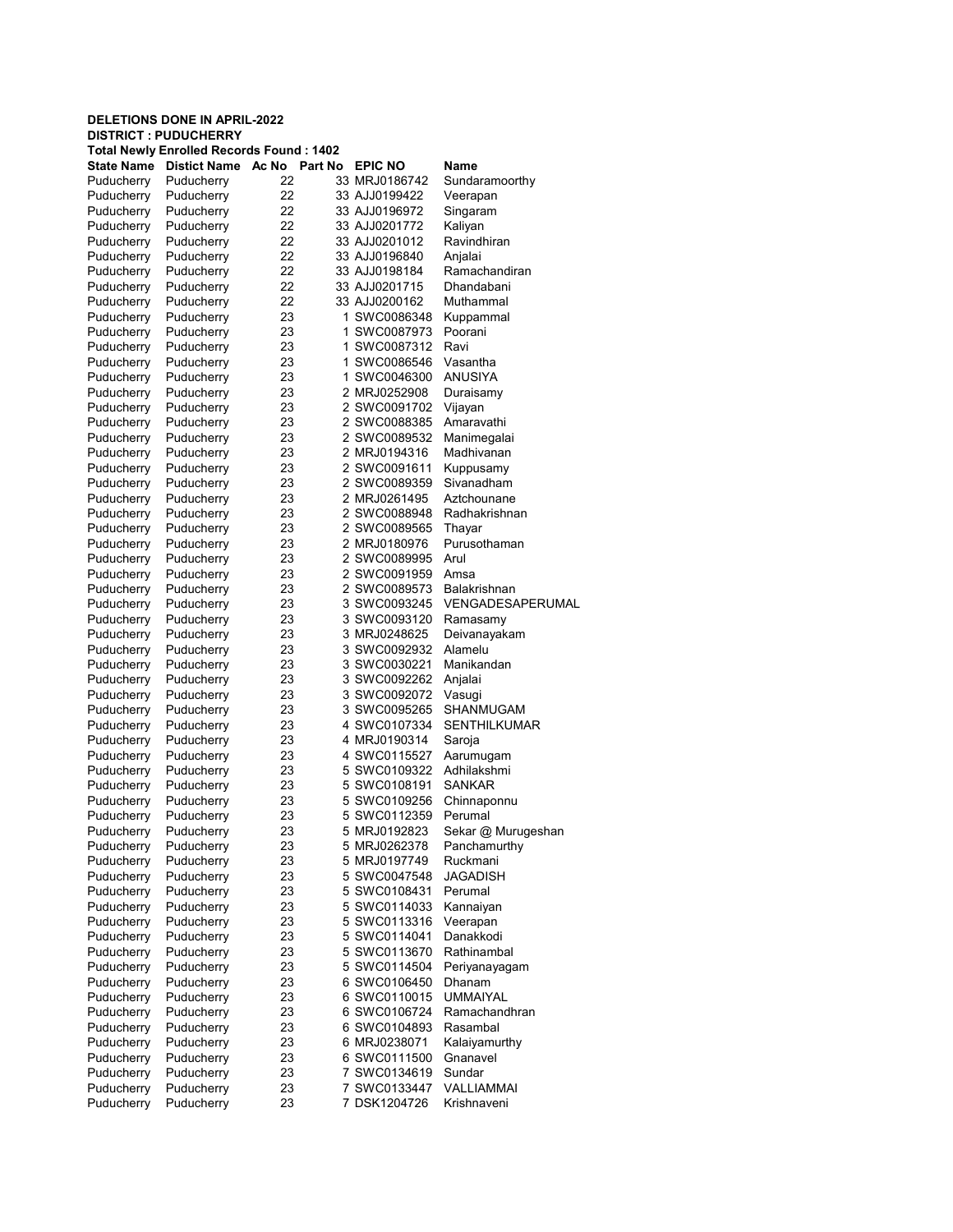| Total Newly Enrolled Records Found : 1402 |                     |       |         |                |                      |  |  |
|-------------------------------------------|---------------------|-------|---------|----------------|----------------------|--|--|
| <b>State Name</b>                         | <b>Distict Name</b> | Ac No | Part No | <b>EPIC NO</b> | Name                 |  |  |
| Puducherry                                | Puducherry          | 23    | 7       | SWC0133769     | Mangalakshmi         |  |  |
| Puducherry                                | Puducherry          | 23    |         | 7 SWC0145243   | Marimuthu            |  |  |
| Puducherry                                | Puducherry          | 23    |         | 7 SWC0014910   | Vithya               |  |  |
| Puducherry                                | Puducherry          | 23    | 7       | SWC0134312     | Perumal              |  |  |
| Puducherry                                | Puducherry          | 23    |         | 7 SWC0134403   | Manoranjitham        |  |  |
| Puducherry                                | Puducherry          | 23    | 7       | SWC0134445     | Ranganayagi          |  |  |
| Puducherry                                | Puducherry          | 23    | 7       | SWC0134700     | Porkilai             |  |  |
| Puducherry                                | Puducherry          | 23    | 7       | SWC0134643     | Balakrishnan         |  |  |
| Puducherry                                | Puducherry          | 23    | 7       | SWC0039941     | NALANGKILLI          |  |  |
| Puducherry                                | Puducherry          | 23    |         | 7 SWC0105668   | Ramalingam           |  |  |
| Puducherry                                | Puducherry          | 23    | 7       | SWC0110924     | Dhandabani           |  |  |
| Puducherry                                | Puducherry          | 23    | 7       | SWC0111187     | Jayabalan            |  |  |
| Puducherry                                | Puducherry          | 23    |         | 7 SWC0105718   | Gopal                |  |  |
| Puducherry                                | Puducherry          | 23    | 7       | SWC0040030     | <b>VIGNESHWARAN</b>  |  |  |
| Puducherry                                | Puducherry          | 23    |         | 7 MRJ0198093   | Muthukrishnan        |  |  |
| Puducherry                                | Puducherry          | 23    | 7       | SWC0111286     | Alagammal            |  |  |
| Puducherry                                | Puducherry          | 23    | 7       | SWC0110155     | Mangammal            |  |  |
| Puducherry                                | Puducherry          | 23    |         | 7 SWC0106054   | Narayanasamy         |  |  |
| Puducherry                                | Puducherry          | 23    | 7       | SWC0106070     | Santhanalatchumi     |  |  |
| Puducherry                                | Puducherry          | 23    | 7       | SWC0106146     | Parvathi             |  |  |
|                                           | Puducherry          | 23    |         | 7 SWC0111427   |                      |  |  |
| Puducherry                                |                     |       |         |                | Chinnaponnu          |  |  |
| Puducherry                                | Puducherry          | 23    | 8       | SWC0130047     | Gopal                |  |  |
| Puducherry                                | Puducherry          | 23    |         | 8 SWC0129858   | Anandan              |  |  |
| Puducherry                                | Puducherry          | 23    |         | 8 MRJ0232637   | <b>SUNDARAMURTHY</b> |  |  |
| Puducherry                                | Puducherry          | 23    |         | 8 SWC0130179   | Ranganathan          |  |  |
| Puducherry                                | Puducherry          | 23    |         | 8 SWC0130088   | Jayalakshmi          |  |  |
| Puducherry                                | Puducherry          | 23    |         | 8 SWC0131334   | Sarashwathi          |  |  |
| Puducherry                                | Puducherry          | 23    |         | 8 SWC0130187   | Pachaiammal          |  |  |
| Puducherry                                | Puducherry          | 23    |         | 9 HKD0283408   | <b>CHANDRA</b>       |  |  |
| Puducherry                                | Puducherry          | 23    |         | 10 SWC0016287  | Chinnarasu           |  |  |
| Puducherry                                | Puducherry          | 23    |         | 10 CDS0247031  | <b>DEVANATHAN</b>    |  |  |
| Puducherry                                | Puducherry          | 23    |         | 10 SWC0193979  | Subbarayan           |  |  |
| Puducherry                                | Puducherry          | 23    |         | 10 SWC0120519  | Parasuraman          |  |  |
| Puducherry                                | Puducherry          | 23    |         | 10 SWC0120501  | Kumar                |  |  |
| Puducherry                                | Puducherry          | 23    |         | 10 CDS0196717  | Ramalingam           |  |  |
| Puducherry                                | Puducherry          | 23    |         | 10 CDS0257071  | Uma                  |  |  |
| Puducherry                                | Puducherry          | 23    |         | 10 SWC0121509  | Neelavathi           |  |  |
| Puducherry                                | Puducherry          | 23    |         | 10 SWC0056382  | <b>GEJA</b>          |  |  |
| Puducherry                                | Puducherry          | 23    |         | 10 YSW0092890  | <b>RAMACHANDIRAN</b> |  |  |
| Puducherry                                | Puducherry          | 23    |         | 10 SWC0121483  | <b>KRISHNAVENI</b>   |  |  |
| Puducherry                                | Puducherry          | 23    |         | 10 SWC0119180  | Saradambal           |  |  |
| Puducherry                                | Puducherry          | 23    |         | 10 SWC0119255  | Kumar                |  |  |
| Puducherry                                | Puducherry          | 23    |         | 10 SWC0122135  | Arumugam             |  |  |
| Puducherry                                | Puducherry          | 23    |         | 10 SWC0122341  | Velmurugan           |  |  |
| Puducherry                                | Puducherry          | 23    |         | 10 SWC0122648  | Rathinambal          |  |  |
| Puducherry                                | Puducherry          | 23    |         | 10 CDS0269647  | Anbarasu             |  |  |
| Puducherry                                | Puducherry          | 23    |         | 11 SWC0121038  | Appasamy             |  |  |
| Puducherry                                | Puducherry          | 23    |         | 11 SWC0166306  | Gulasekaran          |  |  |
| Puducherry                                | Puducherry          | 23    |         | 11 SWC0126680  | Natesan              |  |  |
| Puducherry                                | Puducherry          | 23    |         | 11 SWC0120733  | Kuppusamy            |  |  |
| Puducherry                                | Puducherry          | 23    |         | 11 CDS0278424  | Balamurugan          |  |  |
| Puducherry                                | Puducherry          | 23    |         | 11 SWC0128504  | Rajagopal            |  |  |
| Puducherry                                | Puducherry          | 23    |         | 11 SWC0118208  | Kanagambaram         |  |  |
| Puducherry                                | Puducherry          | 23    |         | 11 SWC0126573  | Navaneedam           |  |  |
| Puducherry                                | Puducherry          | 23    |         | 11 SWC0001057  | Rajendran            |  |  |
| Puducherry                                | Puducherry          | 23    |         | 11 SWC0145854  | Madavan              |  |  |
| Puducherry                                | Puducherry          | 23    |         | 11 SWC0117903  | Mani                 |  |  |
| Puducherry                                | Puducherry          | 23    |         | 11 SWC0117788  | Ramachandran         |  |  |
| Puducherry                                | Puducherry          | 23    |         | 12 SWC0116590  | Kannan               |  |  |
| Puducherry                                | Puducherry          | 23    |         | 13 CDS0198796  | Bharanidharan        |  |  |
| Puducherry                                | Puducherry          | 23    |         | 13 SWC0116327  | Ettiradjammalle      |  |  |
| Puducherry                                | Puducherry          | 23    |         | 13 SWC0125526  | Aandal               |  |  |
|                                           |                     |       |         |                |                      |  |  |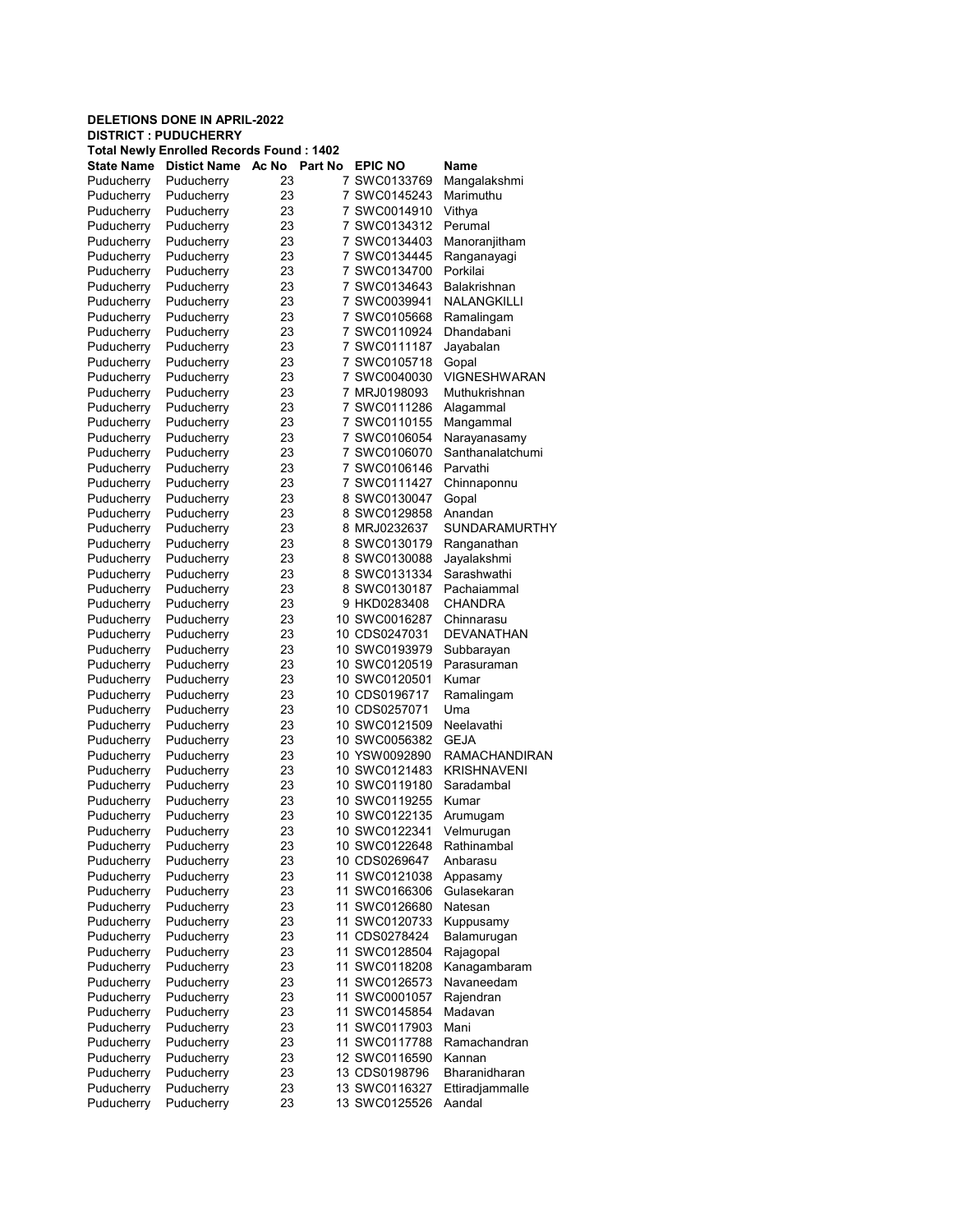| Total Newly Enrolled Records Found : 1402 |                     |       |         |                |                          |  |  |
|-------------------------------------------|---------------------|-------|---------|----------------|--------------------------|--|--|
| <b>State Name</b>                         | <b>Distict Name</b> | Ac No | Part No | <b>EPIC NO</b> | Name                     |  |  |
| Puducherry                                | Puducherry          | 23    |         | 13 SWC0125625  | Balakrishanan            |  |  |
| Puducherry                                | Puducherry          | 23    |         | 13 SWC0138420  | Deivasigamani            |  |  |
| Puducherry                                | Puducherry          | 23    |         | 13 SWC0016873  | MANNAKATTI               |  |  |
| Puducherry                                | Puducherry          | 23    |         | 13 SWC0128256  | Balasubaramaniyam        |  |  |
| Puducherry                                | Puducherry          | 23    |         | 13 SWC0126904  | Dhanam                   |  |  |
| Puducherry                                | Puducherry          | 23    |         | 13 SWC0016865  | SENTHAMARAI              |  |  |
| Puducherry                                | Puducherry          | 23    |         | 13 SWC0124669  | Vijayakumarai            |  |  |
| Puducherry                                | Puducherry          | 23    |         | 14 CDS0279141  | Ranganagi                |  |  |
| Puducherry                                | Puducherry          | 23    |         | 14 SWC0161620  | Shanmugapriya            |  |  |
| Puducherry                                | Puducherry          | 23    |         | 14 CDS0196667  | Bhuvaneshwari            |  |  |
| Puducherry                                | Puducherry          | 23    |         | 14 CDS0248096  | VADIVELU                 |  |  |
| Puducherry                                | Puducherry          | 23    |         | 14 CDS0216846  | <b>AROKIAMARY</b>        |  |  |
| Puducherry                                | Puducherry          | 23    |         | 14 CDS0271205  | Manobala                 |  |  |
|                                           |                     | 23    |         |                | <b>Bhavani</b>           |  |  |
| Puducherry                                | Puducherry          |       |         | 14 CDS0206516  | Anitha                   |  |  |
| Puducherry                                | Puducherry          | 23    |         | 14 CDS0271171  |                          |  |  |
| Puducherry                                | Puducherry          | 23    |         | 14 CDS0198861  | Tamilselvi               |  |  |
| Puducherry                                | Puducherry          | 23    |         | 14 CDS0204651  | Vidyalakshmi             |  |  |
| Puducherry                                | Puducherry          | 23    |         | 14 CDS0196774  | Vaurianthoniyammal       |  |  |
| Puducherry                                | Puducherry          | 23    |         | 14 CDS0190975  | Arockiyasamy             |  |  |
| Puducherry                                | Puducherry          | 23    |         | 14 SWC0143115  | Lakshmi Narayani         |  |  |
| Puducherry                                | Puducherry          | 23    |         | 14 SWC0143156  | Imayavaramaban           |  |  |
| Puducherry                                | Puducherry          | 23    |         | 14 SWC0127746  | Lakshmanasamy            |  |  |
| Puducherry                                | Puducherry          | 23    |         | 14 SWC0141325  | Dhanalakshmi             |  |  |
| Puducherry                                | Puducherry          | 23    |         | 14 SWC0141333  | Ravi                     |  |  |
| Puducherry                                | Puducherry          | 23    |         | 14 SWC0026146  | Poorani                  |  |  |
| Puducherry                                | Puducherry          | 23    |         | 14 SWC0127803  | Lakshmi                  |  |  |
| Puducherry                                | Puducherry          | 23    |         | 14 EZZ8024044  | <b>NIRMALA</b>           |  |  |
| Puducherry                                | Puducherry          | 23    |         | 14 SWC0140822  | Saroja                   |  |  |
| Puducherry                                | Puducherry          | 23    |         | 14 CDS0271114  | Radhakrishnan            |  |  |
| Puducherry                                | Puducherry          | 23    |         | 14 SWC0154914  | Rokedominic              |  |  |
| Puducherry                                | Puducherry          | 23    |         | 14 SWC0167122  | Radha                    |  |  |
| Puducherry                                | Puducherry          | 23    |         | 14 SWC0139840  | Viruthambal              |  |  |
| Puducherry                                | Puducherry          | 23    |         | 14 CDS0211011  | <b>RITHA</b>             |  |  |
| Puducherry                                | Puducherry          | 23    |         | 14 CDS0271262  | Bakkiyalakshmi           |  |  |
| Puducherry                                | Puducherry          | 23    |         | 14 SWC0170746  | Devamani                 |  |  |
|                                           | Puducherry          | 23    |         | 14 SWC0171454  |                          |  |  |
| Puducherry                                |                     |       |         |                | Velamurugan<br>Poerselvi |  |  |
| Puducherry                                | Puducherry          | 23    |         | 14 SWC0135459  | Sarasu                   |  |  |
| Puducherry                                | Puducherry          | 23    |         | 15 SWC0174383  |                          |  |  |
| Puducherry                                | Puducherry          | 23    |         | 15 SWC0172932  | Ganagasabapathi          |  |  |
| Puducherry                                | Puducherry          | 23    |         | 15 SWC0164186  | Sarojini                 |  |  |
| Puducherry                                | Puducherry          | 23    |         | 15 SWC0162826  | Malargodi                |  |  |
| Puducherry                                | Puducherry          | 23    |         | 15 SWC0038174  | <b>RAJAM</b>             |  |  |
| Puducherry                                | Puducherry          | 23    |         | 15 SWC0173443  | Janaki                   |  |  |
| Puducherry                                | Puducherry          | 23    |         | 15 SWC0162073  | Amurthammal              |  |  |
| Puducherry                                | Puducherry          | 23    |         | 15 CDS0201749  | <b>MANJULA</b>           |  |  |
| Puducherry                                | Puducherry          | 23    |         | 15 CDS0244483  | Kavitha                  |  |  |
| Puducherry                                | Puducherry          | 23    |         | 15 CDS0205245  | Jaya                     |  |  |
| Puducherry                                | Puducherry          | 23    |         | 15 CDS0190744  | Saridha                  |  |  |
| Puducherry                                | Puducherry          | 23    |         | 15 CDS0210211  | Amala                    |  |  |
| Puducherry                                | Puducherry          | 23    |         | 15 CDS0198507  | Thanambal                |  |  |
| Puducherry                                | Puducherry          | 23    |         | 15 CDS0244509  | Janaarthanan             |  |  |
| Puducherry                                | Puducherry          | 23    |         | 15 SWC0161778  | Pavadai                  |  |  |
| Puducherry                                | Puducherry          | 23    |         | 15 SWC0161844  | Moorthyammal             |  |  |
| Puducherry                                | Puducherry          | 23    |         | 15 CDS0190751  | Ayyappan                 |  |  |
| Puducherry                                | Puducherry          | 23    |         | 15 CDS0271361  | Mayavathi                |  |  |
| Puducherry                                | Puducherry          | 23    |         | 15 CDS0217026  | Arockiyasamy             |  |  |
| Puducherry                                | Puducherry          | 23    |         | 15 SWC0165217  | Somasudharam             |  |  |
| Puducherry                                | Puducherry          | 23    |         | 15 CDS0238147  | Saithunnisha             |  |  |
| Puducherry                                | Puducherry          | 23    |         | 15 SWC0050203  | <b>MEENA</b>             |  |  |
|                                           |                     |       |         |                |                          |  |  |
| Puducherry                                | Puducherry          | 23    |         | 15 CDS0238162  | Purusothaman             |  |  |
| Puducherry                                | Puducherry          | 23    |         | 15 SWC0178186  | Sivaprakasam             |  |  |
| Puducherry                                | Puducherry          | 23    |         | 15 CDS0258566  | Padmavady                |  |  |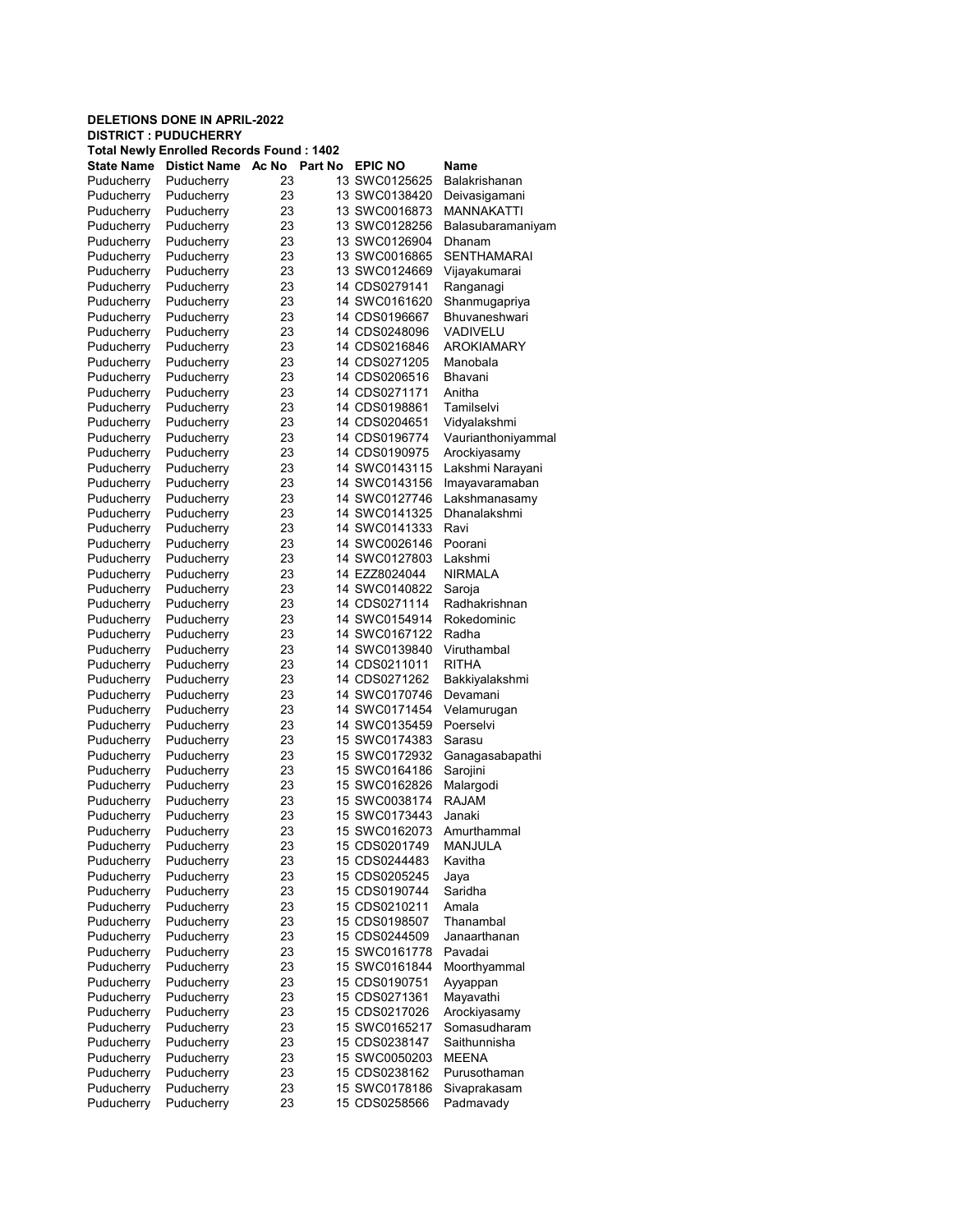|                          | <b>DELETIONS DONE IN APRIL-2022</b><br><b>DISTRICT: PUDUCHERRY</b> |          |                                |                                   |
|--------------------------|--------------------------------------------------------------------|----------|--------------------------------|-----------------------------------|
|                          | <b>Total Newly Enrolled Records Found: 1402</b>                    |          |                                |                                   |
| <b>State Name</b>        | <b>Distict Name</b><br>Ac No                                       | Part No  | <b>EPIC NO</b>                 | Name                              |
| Puducherry               | Puducherry                                                         | 23       | 15 CDS0248591                  | <b>SHANTHI</b>                    |
| Puducherry               | Puducherry                                                         | 23       | 15 CDS0248609                  | <b>SEKAR</b>                      |
| Puducherry               | Puducherry                                                         | 23       | 15 CDS0206581                  | Kavitha                           |
| Puducherry               | Puducherry                                                         | 23       | 15 CDS0248518                  | <b>HEMALATHA</b>                  |
| Puducherry               | Puducherry                                                         | 23       | 15 SWC0018044                  | Krishnakumar                      |
| Puducherry               | Puducherry                                                         | 23       | 15 SWC0165340                  | Kalyani                           |
| Puducherry               | Puducherry                                                         | 23       | 15 SWC0175927                  | Muthalammal                       |
| Puducherry               | Puducherry                                                         | 23       | 15 SWC0165357                  | Rajagopal                         |
| Puducherry               | Puducherry                                                         | 23       | 15 CDS0254599                  | Latchumi                          |
| Puducherry               | Puducherry                                                         | 23       | 15 SWC0165290                  | Jayaraman                         |
| Puducherry               | Puducherry                                                         | 23       | 15 SWC0173252                  | LAKSHMI                           |
| Puducherry               | Puducherry                                                         | 23<br>23 | 15 CDS0248245                  | BACQUIALATCHOUMY<br>Amirdhanasili |
| Puducherry<br>Puducherry | Puducherry<br>Puducherry                                           | 23       | 15 CDS0208447<br>15 CDS0208454 | Kulandaisamy                      |
| Puducherry               | Puducherry                                                         | 23       | 16 CDS0238295                  | Joshva Stephen                    |
| Puducherry               | Puducherry                                                         | 23       | 16 SWC0191627                  | Perumal                           |
| Puducherry               | Puducherry                                                         | 23       | 16 SWC0205674                  | <b>DEVANATHAN</b>                 |
| Puducherry               | Puducherry                                                         | 23       | 16 SWC0146662                  | Amaravathi                        |
| Puducherry               | Puducherry                                                         | 23       | 16 SWC0003681                  | Saraswathi                        |
| Puducherry               | Puducherry                                                         | 23       | 16 SWC0003673                  | Murugesan                         |
| Puducherry               | Puducherry                                                         | 23       | 16 CDS0258970                  | Mangalam                          |
| Puducherry               | Puducherry                                                         | 23       | 16 SWC0178384                  | Arulraj                           |
| Puducherry               | Puducherry                                                         | 23       | 16 CDS0271999                  | MAGANATHAN                        |
| Puducherry               | Puducherry                                                         | 23       | 16 MBZ3378338                  | <b>ABDUL AJEES</b>                |
| Puducherry               | Puducherry                                                         | 23       | 17 CDS0197186                  | Venkatesan                        |
| Puducherry               | Puducherry                                                         | 23       | 17 SWC0018945                  | Malathy                           |
| Puducherry               | Puducherry                                                         | 23       | 17 CDS0196394                  | Mahalingam                        |
| Puducherry               | Puducherry                                                         | 23       | 17 CDS0207332                  | Rajalakshmi                       |
| Puducherry               | Puducherry                                                         | 23       | 17 SWC0148858                  | Jayapremavadhi                    |
| Puducherry               | Puducherry                                                         | 23       | 17 SWC0149716                  | Barani                            |
| Puducherry               | Puducherry                                                         | 23       | 17 SWC0151761                  | Krishanamoorthy                   |
| Puducherry               | Puducherry                                                         | 23       | 17 SWC0152389                  | Shanmugam                         |
| Puducherry               | Puducherry                                                         | 23       | 17 SWC0152413                  | Sargunavel                        |
| Puducherry               | Puducherry                                                         | 23       | 17 SWC0152991                  | Tamilvani                         |
| Puducherry               | Puducherry                                                         | 23       | 17 SWC0153551                  | Kumutha                           |
| Puducherry               | Puducherry                                                         | 23       | 17 SWC0148262                  | Anjalai                           |
| Puducherry               | Puducherry                                                         | 23       | 17 SWC0187161                  | Tamilvani                         |
| Puducherry               | Puducherry                                                         | 23       | 17 CDS0238261                  | Gomathi                           |
| Puducherry               | Puducherry                                                         | 23       | 17 CDS0236422                  | Anitha                            |
| Puducherry               | Puducherry                                                         | 23       | 17 CDS0199117                  | Eswari                            |
| Puducherry               | Puducherry                                                         | 23       | 17 CDS0217091                  | Jayasudha                         |
| Puducherry               | Puducherry                                                         | 23       | 17 SWC0155580                  | Selvi                             |
| Puducherry               | Puducherry                                                         | 23       | 17 SWC0155325                  | Krishanamoorthy                   |
| Puducherry               | Puducherry                                                         | 23       | 17 CDS0236406                  | Palanivel                         |
| Puducherry               | Puducherry                                                         | 23       | 17 SWC0188862                  | Govindhan                         |
| Puducherry               | Puducherry                                                         | 23       | 17 SWC0184879                  | Ayyamperumal                      |
| Puducherry<br>Puducherry | Puducherry<br>Puducherry                                           | 23<br>23 | 17 CDS0249250<br>17 SWC0187344 | KARKUZHALI<br>Velu                |
| Puducherry               | Puducherry                                                         | 23       | 17 CDS0200642                  | Arumainadhan                      |
| Puducherry               | Puducherry                                                         | 23       | 17 SWC0182592                  | Vijaya                            |
| Puducherry               | Puducherry                                                         | 23       | 17 SWC0185140                  | Anchalatchi                       |
| Puducherry               | Puducherry                                                         | 23       | 17 CDS0210906                  | Vasantha                          |
| Puducherry               | Puducherry                                                         | 23       | 17 SWC0184788                  | Murugan                           |
| Puducherry               | Puducherry                                                         | 23       | 17 SWC0154468                  | Gowri                             |
| Puducherry               | Puducherry                                                         | 23       | 17 SWC0178988                  | Anchalatchi                       |
| Puducherry               | Puducherry                                                         | 23       | 17 SWC0181917                  | Angammal                          |
| Puducherry               | Puducherry                                                         | 23       | 17 SWC0155135                  | Manvili                           |
| Puducherry               | Puducherry                                                         | 23       | 17 CDS0201202                  | Velavan                           |
| Puducherry               | Puducherry                                                         | 23       | 17 CDS0207043                  | Eagavalli                         |
| Puducherry               | Puducherry                                                         | 23       | 17 CDS0207035                  | Nagappan                          |
| Puducherry               | Puducherry                                                         | 23       | 17 SWC0186148                  | Vennila                           |
| Puducherry               | Puducherry                                                         | 23       | 17 CDS0210963                  | Arunthamarai                      |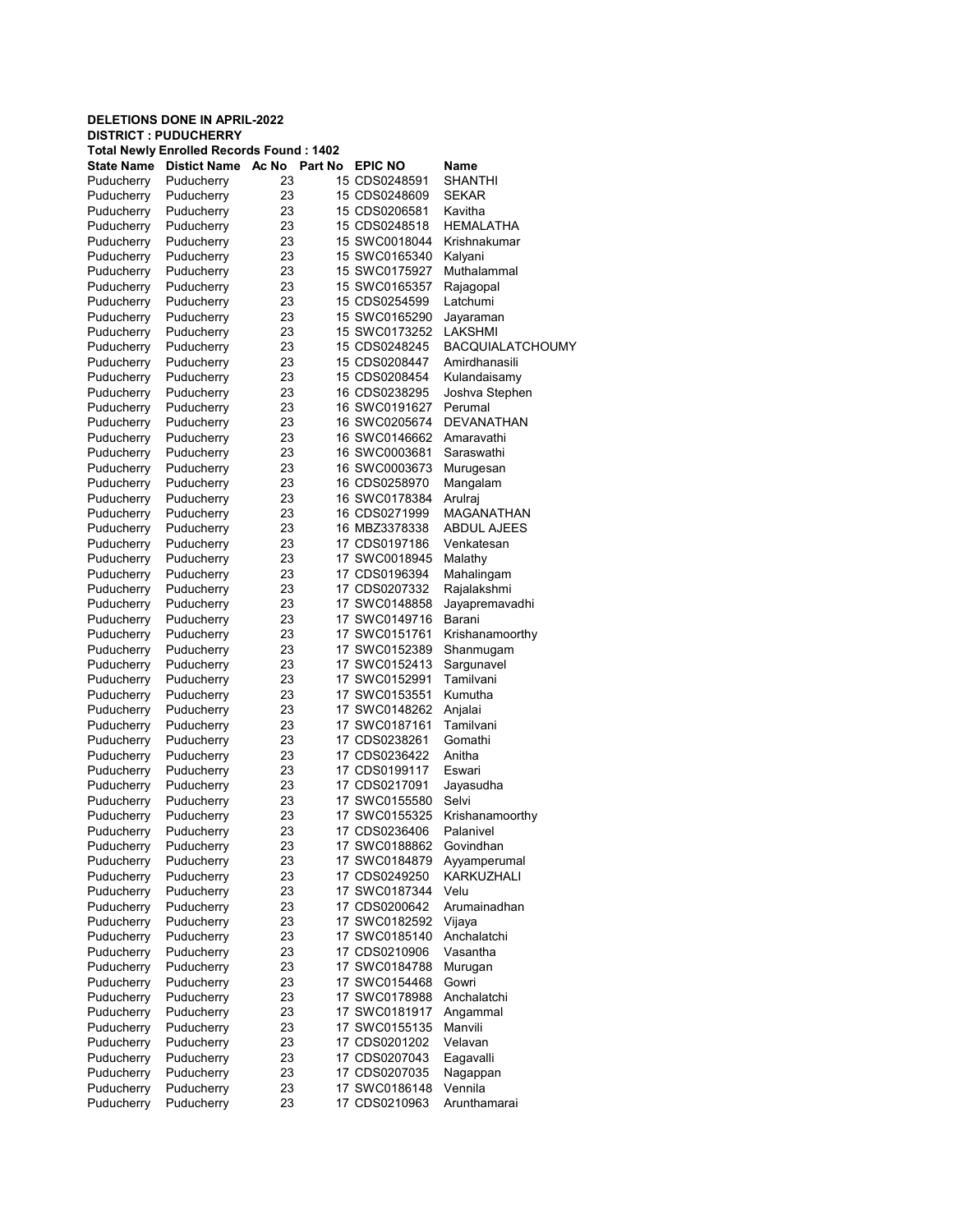## DELETIONS DONE IN APRIL-2022 DISTRICT : PUDUCHERRY Total Newly Enrolled Records Found : 1402 State Name Distict Name Ac No Part No EPIC NO Name Puducherry Puducherry 23 17 CDS0236471 Rajeshwari Puducherry Puducherry 23 17 SWC0182238 Rajaveni Puducherry Puducherry 23 17 CDS0208074 Kayalvizhi Puducherry Puducherry 23 17 CDS0241018 Amudha Puducherry Puducherry 23 17 CDS0253591 JEEVITHA Puducherry Puducherry 23 17 CDS0197053 Reena Puducherry Puducherry 23 17 CDS0200592 LOGANAYAGI Puducherry Puducherry 23 17 CDS0197616 DHAMAYANTHI Puducherry Puducherry 23 17 SWC0187591 Kalaivanan Puducherry Puducherry 23 17 CDS0233825 Balagangatheren Puducherry Puducherry 23 17 SWC0148510 Veeramal Puducherry Puducherry 23 17 SWC0187492 Purusothaman Puducherry Puducherry 23 17 SWC0189829 Periasamy Puducherry Puducherry 23 17 SWC0154369 Velmurugan Puducherry Puducherry 23 17 SWC0154401 Shanthi Puducherry Puducherry 23 17 SWC0191734 Muthulakshmi Puducherry Puducherry 23 17 CDS0208090 Muthulakshmi Puducherry Puducherry 23 17 SWC0154823 Subramanian<br>Puducherry Puducherry 23 18 SWC0188052 Ramu 18 SWC0188052 Puducherry Puducherry 23 18 SWC0011544 Rathinambal Puducherry Puducherry 23 18 SWC0183707 Varadharasu Puducherry Puducherry 23 18 CDS0248849 ANJALAI Puducherry Puducherry 23 18 SWC0169037 Shivasubramanian Puducherry Puducherry 23 18 SWC0148544 Deivanayagam Puducherry Puducherry 23 18 SWC0169227 Gunachakravarthy Puducherry Puducherry 23 18 SWC0006007 Prabakaran Puducherry Puducherry 23 18 SWC0138966 Kuppammal Puducherry Puducherry 23 18 SWC0141580 Sudha Puducherry Puducherry 23 18 SWC0146936 Anakappan Puducherry Puducherry 23 18 SWC0148460 Selvambal Puducherry Puducherry 23 19 SWC0186965 Valliammai Puducherry Puducherry 23 19 SWC0185959 Pandurainganan Puducherry Puducherry 23 19 SWC0185942 Govindhan Puducherry Puducherry 23 19 SWC0177451 Avaniyammal Puducherry Puducherry 23 19 MRJ0232926 Puducherry Puducherry 23 19 MRJ0191684 Radhika Puducherry Puducherry 23 19 SWC0176727 Puducherry Puducherry 23 19 MRJ0190488 Alagammal Puducherry Puducherry 23 19 MRJ0199794 RAJESHWARI Puducherry Puducherry 23 19 SWC0177469 Machakandan<br>Puducherry Puducherry 23 19 SWC0185827 Vembu 19 SWC0185827 Puducherry Puducherry 23 19 MRJ0210914 Mageswari Puducherry Puducherry 23 19 MRJ0213033 Nalini 19 SWC0186510 Puducherry Puducherry 23 19 SWC0188201 Panchavarnan Puducherry Puducherry 23 19 SWC0186403 Eagavalli Puducherry Puducherry 23 19 LWN2218550 DANIEL Puducherry Puducherry 23 19 SWC0184796 Pachaiammal Puducherry Puducherry 23 19 SWC0177428 Anjalai Puducherry Puducherry 23 19 SWC0184523 Puducherry Puducherry 23 19 SWC0019562 Ranganathan Puducherry Puducherry 23 19 SWC0177105 Kuppammal Puducherry Puducherry 23 19 SWC0177618 Molavan Puducherry Puducherry 23 19 SWC0177683 Ganagammal Puducherry Puducherry 23 19 SWC0177824 Natarajan Puducherry Puducherry 23 19 SWC0176560 Charumathi Puducherry Puducherry 23 19 SWC0181503 Mannankatti Puducherry Puducherry 23 20 MRJ0263384 Gajalakshmi 23 20 SWC0192625 Harikrishnan Puducherry Puducherry 23 20 SWC0193797 Thaiyalnayagi Puducherry Puducherry 23 20 SWC0189753 Sushila

Puducherry Puducherry 23 20 MRJ0255554 Sangeetha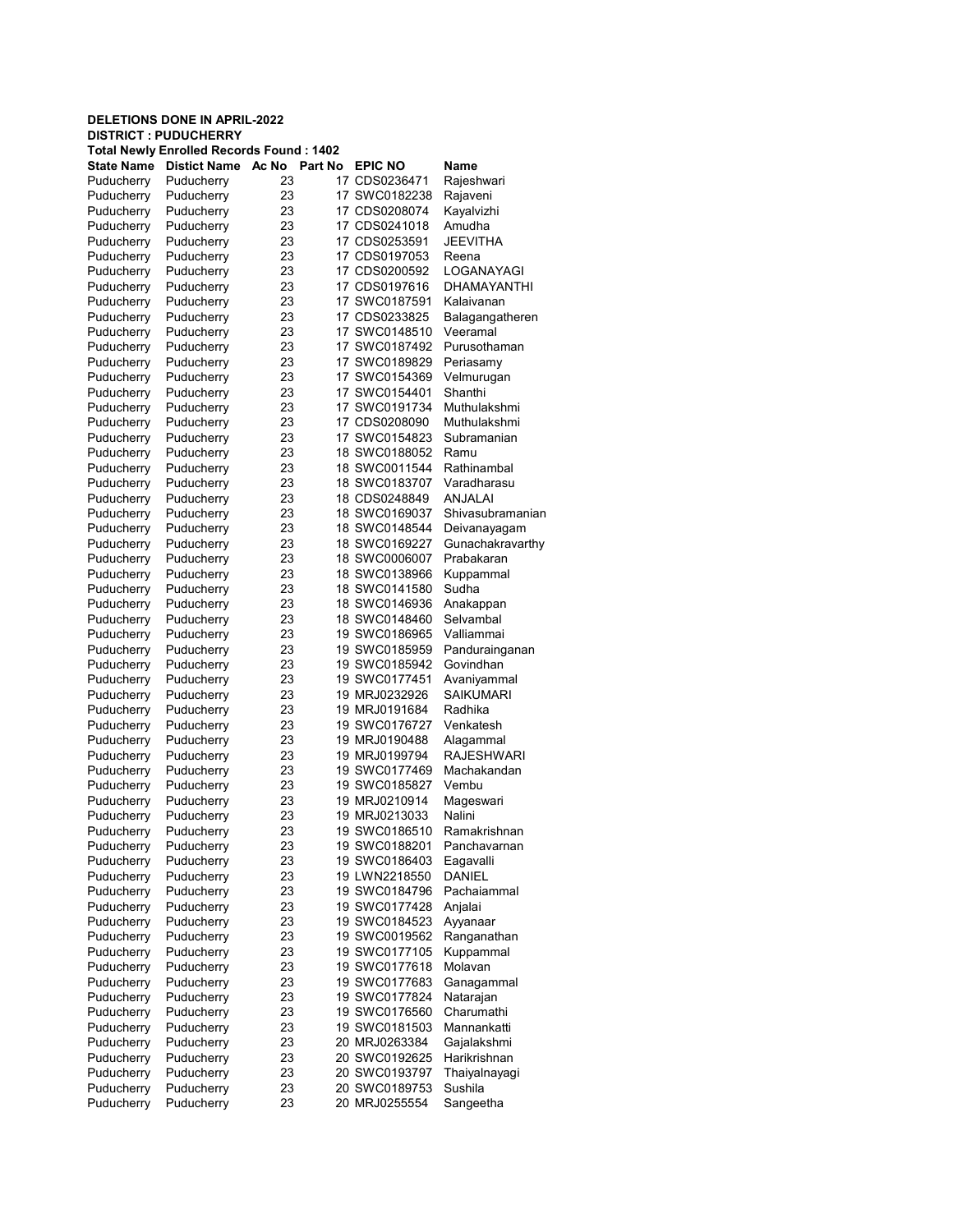|                          | <b>DELETIONS DONE IN APRIL-2022</b><br><b>DISTRICT: PUDUCHERRY</b> |                  |                                |                            |
|--------------------------|--------------------------------------------------------------------|------------------|--------------------------------|----------------------------|
|                          | Total Newly Enrolled Records Found : 1402                          |                  |                                |                            |
| State Name               | <b>Distict Name</b>                                                | Ac No<br>Part No | <b>EPIC NO</b>                 | Name                       |
| Puducherry               | Puducherry                                                         | 23               | 20 MRJ0213082                  | Gayathiri                  |
| Puducherry               | Puducherry                                                         | 23               | 20 MRJ0191759                  | Sugandhi                   |
| Puducherry               | Puducherry                                                         | 23               | 20 MRJ0232975                  | <b>SUDHA</b>               |
| Puducherry               | Puducherry                                                         | 23               | 20 SWC0192682                  | Ramesh                     |
| Puducherry               | Puducherry                                                         | 23               | 20 SWC0045849                  | KALYANISUNDARI             |
| Puducherry               | Puducherry                                                         | 23               | 20 GBT3089653                  | Palpandy                   |
| Puducherry               | Puducherry                                                         | 23               | 20 MRJ0200147                  | Vasumathi                  |
| Puducherry               | Puducherry                                                         | 23               | 20 SWC0192211                  | Mani                       |
| Puducherry               | Puducherry                                                         | 23               | 20 MRJ0181479                  | Malliga<br>Revathi         |
| Puducherry<br>Puducherry | Puducherry<br>Puducherry                                           | 23<br>23         | 20 SWC0190876<br>20 SWC0189464 | Kumaari                    |
| Puducherry               | Puducherry                                                         | 23               | 20 SWC0189514                  | Ezhumalai                  |
| Puducherry               | Puducherry                                                         | 23               | 20 SWC0027185                  | Sharmila                   |
| Puducherry               | Puducherry                                                         | 23               | 20 SWC0189142                  | Ramadas                    |
| Puducherry               | Puducherry                                                         | 23               | 22 SWC0147843                  | Krishnaveni                |
| Puducherry               | Puducherry                                                         | 23               | 22 MRJ0220830                  | Shiva                      |
| Puducherry               | Puducherry                                                         | 23               | 22 SWC0147645                  | Gajendhran                 |
| Puducherry               | Puducherry                                                         | 23               | 22 MRJ0256081                  | Punitha                    |
| Puducherry               | Puducherry                                                         | 23               | 22 MRJ0247478                  | Mythili                    |
| Puducherry               | Puducherry                                                         | 23               | 22 SWC0189886                  | Amirthammal                |
| Puducherry               | Puducherry                                                         | 23               | 22 MRJ0209502                  | Muthulingam                |
| Puducherry               | Puducherry                                                         | 23               | 22 SWC0187278                  | <b>AMASAVALLI</b>          |
| Puducherry               | Puducherry                                                         | 23               | 22 SWC0150037                  | Sundaram                   |
| Puducherry               | Puducherry                                                         | 23               | 22 SWC0153833                  | Kannappan                  |
| Puducherry               | Puducherry                                                         | 23               | 22 SWC0153577                  | Krishnammal                |
| Puducherry               | Puducherry                                                         | 23               | 22 SWC0153221                  | Kumudhavalli               |
| Puducherry               | Puducherry                                                         | 23               | 22 SWC0148890                  | Yegambaram                 |
| Puducherry               | Puducherry                                                         | 23               | 22 SWC0052340                  | ABHILASH                   |
| Puducherry               | Puducherry                                                         | 23               | 23 SWC0139303                  | Dhulasingam                |
| Puducherry               | Puducherry                                                         | 23               | 23 MRJ0227926                  | Amudha                     |
| Puducherry               | Puducherry                                                         | 23               | 23 SWC0140509                  | <b>KASAMBU</b>             |
| Puducherry               | Puducherry                                                         | 23               | 23 SWC0139469                  | Annamalai                  |
| Puducherry               | Puducherry                                                         | 23               | 23 MRJ0217877                  | Selvaganapathy             |
| Puducherry               | Puducherry                                                         | 23<br>23         | 23 MRJ0182592<br>23 SWC0071118 | Karunagaran<br>BALAMURUGAN |
| Puducherry<br>Puducherry | Puducherry<br>Puducherry                                           | 23               | 23 SWC0140798                  | CARPAGAME                  |
| Puducherry               | Puducherry                                                         | 23               | 23 SWC0140988                  | THIYAGARAJAN               |
| Puducherry               | Puducherry                                                         | 23               | 23 SWC0141374                  | Mangavaram                 |
| Puducherry               | Puducherry                                                         | 23               | 23 SWC0142943                  | Kalvikkarasi               |
| Puducherry               | Puducherry                                                         | 23               | 24 MGM2180529                  | SELVARAJ                   |
| Puducherry               | Puducherry                                                         | 23               | 24 MRJ0220160                  | Ponni                      |
| Puducherry               | Puducherry                                                         | 23               | 24 SWC0182980                  | Dhakshinamoorthy           |
| Puducherry               | Puducherry                                                         | 23               | 24 SWC0139196                  | Ganeshan                   |
| Puducherry               | Puducherry                                                         | 23               | 24 SWC0169060                  | Jayaraman                  |
| Puducherry               | Puducherry                                                         | 23               | 24 MRJ0225649                  | Ramasamy                   |
| Puducherry               | Puducherry                                                         | 23               | 24 SWC0190595                  | Ponnammal                  |
| Puducherry               | Puducherry                                                         | 23               | 24 SWC0167270                  | Karpagam                   |
| Puducherry               | Puducherry                                                         | 23               | 24 MRJ0250191                  | Vasantha                   |
| Puducherry               | Puducherry                                                         | 23               | 25 SWC0028290                  | Durai                      |
| Puducherry               | Puducherry                                                         | 23               | 25 SWC0180497                  | Ramalingam                 |
| Puducherry               | Puducherry                                                         | 23               | 25 SWC0179887                  | Selvi                      |
| Puducherry               | Puducherry                                                         | 23               | 25 SWC0180695                  | Morisrenuka                |
| Puducherry               | Puducherry                                                         | 23               | 25 JMS3360179                  | SAMPATHKUMAR               |
| Puducherry               | Puducherry                                                         | 23               | 25 SWC0186452                  | Kaliyaperumal              |
| Puducherry               | Puducherry                                                         | 23               | 25 SWC0179879                  | Kaliyamoorthy              |
| Puducherry               | Puducherry                                                         | 23               | 25 MRJ0184291                  | llango                     |
| Puducherry               | Puducherry                                                         | 23               | 25 SWC0179598                  | Thanigachalam              |
| Puducherry               | Puducherry                                                         | 23               | 25 MRJ0219717                  | Valli                      |
| Puducherry<br>Puducherry | Puducherry<br>Puducherry                                           | 23               | 25 MRJ0222745<br>25 MRJ0202846 | Deivanai<br>Kavitha        |
| Puducherry               | Puducherry                                                         | 23<br>23         | 25 SWC0186478                  | Sureshkumar                |
| Puducherry               | Puducherry                                                         | 23               | 25 SWC0180356                  | Muralikrishnan             |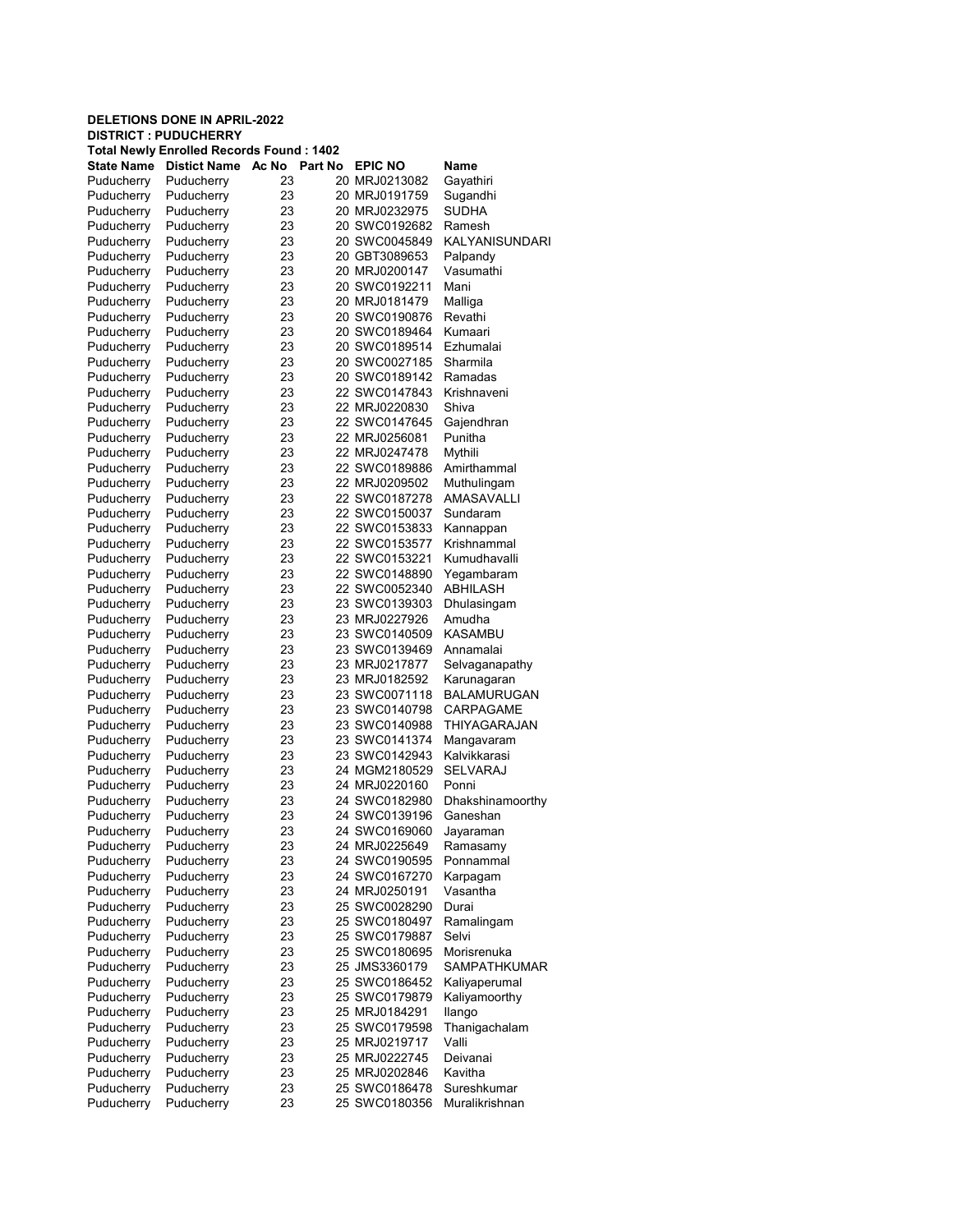|                          | <b>DELETIONS DONE IN APRIL-2022</b><br><b>DISTRICT : PUDUCHERRY</b> |          |                                |                                      |
|--------------------------|---------------------------------------------------------------------|----------|--------------------------------|--------------------------------------|
|                          | Total Newly Enrolled Records Found : 1402                           |          |                                |                                      |
| <b>State Name</b>        | <b>Distict Name</b><br>Ac No                                        | Part No  | <b>EPIC NO</b>                 | <b>Name</b>                          |
| Puducherry               | Puducherry                                                          | 23       | 25 SWC0180315                  | Govindammal                          |
| Puducherry               | Puducherry                                                          | 23       | 25 SWC0186486                  | Ganga                                |
| Puducherry               | Puducherry                                                          | 23       | 25 SWC0011320                  | <b>SHAMILI</b>                       |
| Puducherry               | Puducherry                                                          | 23       | 25 SWC0184069                  | Soundari                             |
| Puducherry               | Puducherry                                                          | 23       | 25 MRJ0222315                  | Anand                                |
| Puducherry               | Puducherry                                                          | 23       | 25 SWC0183947                  | Kavitha                              |
| Puducherry               | Puducherry                                                          | 23       | 25 MRJ0224667                  | Anitha                               |
| Puducherry               | Puducherry                                                          | 23       | 26 SWC0149336                  | Palanisamy                           |
| Puducherry               | Puducherry                                                          | 23       | 26 SWC0166587                  | Sundararaju                          |
| Puducherry               | Puducherry                                                          | 23       | 26 SWC0147454                  | Krishnaveni                          |
| Puducherry               | Puducherry                                                          | 23<br>23 | 26 MRJ0182287                  | Subbaramaniyan<br><b>VIJAYAN</b>     |
| Puducherry<br>Puducherry | Puducherry<br>Puducherry                                            | 23       | 27 SWC0206581<br>27 SWC0163097 | Kathavarayan                         |
| Puducherry               | Puducherry                                                          | 23       | 27 SWC0209569                  | AAKASH                               |
| Puducherry               | Puducherry                                                          | 23       | 27 MRJ0257691                  | Rajalakshmi                          |
| Puducherry               | Puducherry                                                          | 23       | 27 MRJ0233635                  | SAMBANDHAM                           |
| Puducherry               | Puducherry                                                          | 23       | 27 SWC0003095                  | Saravanan                            |
| Puducherry               | Puducherry                                                          | 23       | 27 MRJ0265405                  | Saranya                              |
| Puducherry               | Puducherry                                                          | 23       | 28 SWC0173849                  | Santha                               |
| Puducherry               | Puducherry                                                          | 23       | 28 MRJ0206458                  | Selvaraj                             |
| Puducherry               | Puducherry                                                          | 23       | 28 SWC0143495                  | SUNDARAMOORTHI                       |
| Puducherry               | Puducherry                                                          | 23       | 28 SWC0173187                  | Gopalakrishnan                       |
| Puducherry               | Puducherry                                                          | 23       | 28 MRJ0207167                  | Lakshmankumar                        |
| Puducherry               | Puducherry                                                          | 23       | 28 SWC0165464                  | Kamala                               |
| Puducherry               | Puducherry                                                          | 23       | 28 SWC0163519                  | Vijayakumari                         |
| Puducherry               | Puducherry                                                          | 23       | 28 SWC0176321                  | Deenadhayalan                        |
| Puducherry               | Puducherry                                                          | 23       | 29 MRJ0203935                  | Gowsalya                             |
| Puducherry               | Puducherry                                                          | 23       | 29 SWC0147900                  | Ezhingiam                            |
| Puducherry               | Puducherry                                                          | 23       | 29 SWC0147991                  | Radha @ Visalaktshi                  |
| Puducherry               | Puducherry                                                          | 23       | 29 SWC0148023                  | Sundaramoorthy                       |
| Puducherry               | Puducherry                                                          | 23       | 29 SWC0148072                  | Muthukrishnan                        |
| Puducherry               | Puducherry                                                          | 23       | 29 SWC0172114                  | Sanmugavel                           |
| Puducherry               | Puducherry                                                          | 23       | 29 SWC0145094                  | Janagi                               |
| Puducherry               | Puducherry                                                          | 23       | 29 SWC0144709                  | Devaraj                              |
| Puducherry               | Puducherry                                                          | 23       | 29 SWC0144725                  | Mahalakshmi                          |
| Puducherry               | Puducherry                                                          | 23       | 29 SWC0136317                  | Salamihi                             |
| Puducherry               | Puducherry                                                          | 23       | 29 SWC0136333                  | Balu                                 |
| Puducherry               | Puducherry                                                          | 23       | 29 SWC0144873                  | Pushpha                              |
| Puducherry               | Puducherry<br>Puducherry                                            | 23<br>23 | 29 SWC0144444<br>29 SWC0144527 | Thirugnanasambandham<br>Dhanalakshmi |
| Puducherry<br>Puducherry | Puducherry                                                          | 23       | 29 SWC0144550                  | Ramu                                 |
| Puducherry               | Puducherry                                                          | 23       | 29 SWC0145169                  | Javamani                             |
| Puducherry               | Puducherry                                                          | 23       | 29 SWC0144204                  | Thamizharasan                        |
| Puducherry               | Puducherry                                                          | 23       | 29 MRJ0223529                  | Arulmadhi                            |
| Puducherry               | Puducherry                                                          | 23       | 29 MRJ0202838                  | Paraman                              |
| Puducherry               | Puducherry                                                          | 23       | 29 MRJ0185421                  | Rani                                 |
| Puducherry               | Puducherry                                                          | 23       | 29 SWC0144246                  | Sellarani                            |
| Puducherry               | Puducherry                                                          | 23       | 29 SWC0169755                  | Muragaiyan                           |
| Puducherry               | Puducherry                                                          | 23       | 29 SWC0144576                  | Mariammal                            |
| Puducherry               | Puducherry                                                          | 23       | 29 SWC0144212                  | Vadivambal                           |
| Puducherry               | Puducherry                                                          | 23       | 29 SWC0144378                  | Vijayarangan                         |
| Puducherry               | Puducherry                                                          | 23       | 29 SWC0144071                  | Sivagnanam                           |
| Puducherry               | Puducherry                                                          | 23       | 29 SWC0144253                  | Lakshmi                              |
| Puducherry               | Puducherry                                                          | 23       | 29 SWC0169706                  | Kalaiarasi                           |
| Puducherry               | Puducherry                                                          | 23       | 29 SWC0174938                  | Karunagaran                          |
| Puducherry               | Puducherry                                                          | 23       | 30 SWC0170357                  | Krishnan @ Chinnasamy                |
| Puducherry               | Puducherry                                                          | 23       | 30 MRJ0238592                  | Ramesh                               |
| Puducherry               | Puducherry                                                          | 23       | 30 SWC0143404                  | Navambal                             |
| Puducherry               | Puducherry                                                          | 23       | 30 SWC0150128                  | Vijayalakshmi                        |
| Puducherry               | Puducherry                                                          | 23       | 30 MRJ0205211                  | Ramanavalli                          |
| Puducherry               | Puducherry                                                          | 23       | 30 MRJ0224816                  | Thamizhselvi                         |
| Puducherry               | Puducherry                                                          | 23       | 30 MRJ0224790                  | Kalaiarasi                           |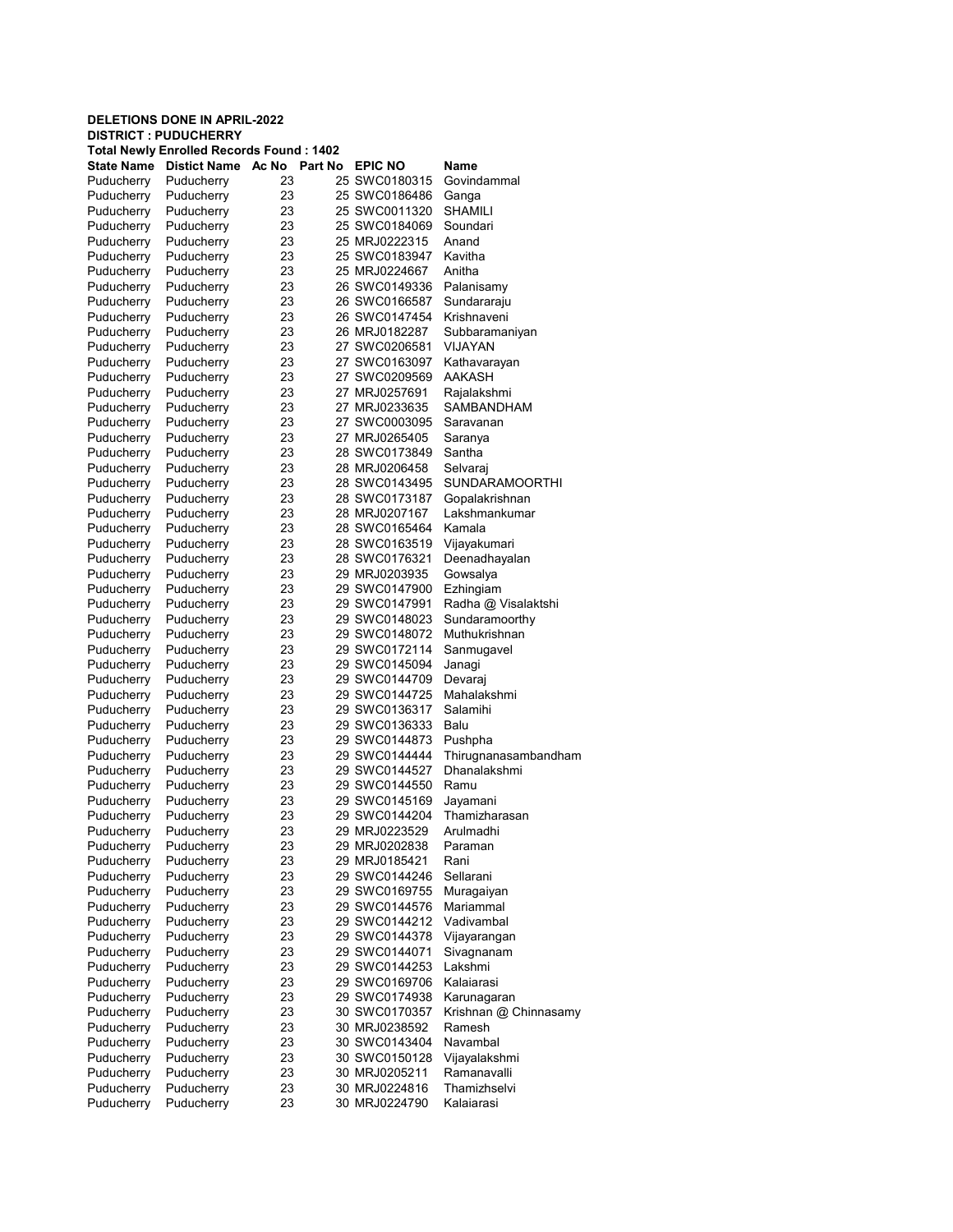| <b>DELETIONS DONE IN APRIL-2022</b>                                             |                          |          |         |                                |                            |  |  |  |
|---------------------------------------------------------------------------------|--------------------------|----------|---------|--------------------------------|----------------------------|--|--|--|
| <b>DISTRICT : PUDUCHERRY</b><br><b>Total Newly Enrolled Records Found: 1402</b> |                          |          |         |                                |                            |  |  |  |
| State Name                                                                      | <b>Distict Name</b>      | Ac No    | Part No | <b>EPIC NO</b>                 | Name                       |  |  |  |
| Puducherry                                                                      | Puducherry               | 23       |         | 30 SWC0097535                  | <b>DEVI</b>                |  |  |  |
| Puducherry                                                                      | Puducherry               | 23       |         | 30 SWC0143321                  | Easuraj                    |  |  |  |
| Puducherry                                                                      | Puducherry               | 23       |         | 30 SWC0140541                  | Paranthaman                |  |  |  |
| Puducherry                                                                      | Puducherry               | 23       |         | 30 MRJ0250647                  | Selvarajan                 |  |  |  |
| Puducherry                                                                      | Puducherry               | 23       |         | 30 MRJ0238535                  | Murugan                    |  |  |  |
| Puducherry                                                                      | Puducherry               | 23       |         | 30 SWC0150375                  | Balamurugan                |  |  |  |
| Puducherry                                                                      | Puducherry               | 23       |         | 30 SWC0169169                  | Arulmadhi                  |  |  |  |
| Puducherry                                                                      | Puducherry               | 23       |         | 30 SWC0038356                  | <b>MUTHUKUMARAN</b>        |  |  |  |
| Puducherry                                                                      | Puducherry               | 23       |         | 30 SWC0151811                  | Anjalai                    |  |  |  |
| Puducherry                                                                      | Puducherry               | 23       |         | 30 MRJ0246868                  | Periyanayakam              |  |  |  |
| Puducherry                                                                      | Puducherry               | 23       |         | 31 SWC0155408                  | Muravammal                 |  |  |  |
| Puducherry                                                                      | Puducherry               | 23       |         | 31 SWC0044933                  | <b>RAJESWARI</b>           |  |  |  |
| Puducherry                                                                      | Puducherry               | 23       |         | 31 MRJ0216457                  | Vijayalakshmi              |  |  |  |
| Puducherry                                                                      | Puducherry               | 23       |         | 31 MRJ0258640                  | Sathya                     |  |  |  |
| Puducherry                                                                      | Puducherry               | 23       |         | 31 SWC0155028                  | PURUSHOTHAMAN              |  |  |  |
| Puducherry                                                                      | Puducherry               | 23       |         | 31 MRJ0186510                  | Devanathan                 |  |  |  |
| Puducherry                                                                      | Puducherry               | 23       |         | 31 MRJ0216432                  | Suparna                    |  |  |  |
| Puducherry                                                                      | Puducherry               | 23       |         | 31 MRJ0245779                  | Srimathi                   |  |  |  |
| Puducherry                                                                      | Puducherry               | 23       |         | 31 MRJ0204321                  | Murugavalli                |  |  |  |
| Puducherry                                                                      | Puducherry               | 23       |         | 31 SWC0155184                  | Sengeni                    |  |  |  |
| Puducherry                                                                      | Puducherry               | 23       |         | 31 SWC0044941                  | ARUNADEVI                  |  |  |  |
| Puducherry                                                                      | Puducherry               | 23       |         | 31 MRJ0245761                  | Arunadevi                  |  |  |  |
| Puducherry                                                                      | Puducherry               | 23       |         | 31 MRJ0245712                  | Gunalan                    |  |  |  |
| Puducherry                                                                      | Puducherry               | 23<br>23 |         | 31 MRJ0184150<br>31 MRJ0245803 | Poongothai<br>Senbagavalli |  |  |  |
| Puducherry<br>Puducherry                                                        | Puducherry<br>Puducherry | 23       |         | 31 MRJ0205328                  | Selvi                      |  |  |  |
| Puducherry                                                                      | Puducherry               | 23       |         | 31 MRJ0209882                  | Raja                       |  |  |  |
| Puducherry                                                                      | Puducherry               | 23       |         | 31 MRJ0211532                  | Prasad                     |  |  |  |
| Puducherry                                                                      | Puducherry               | 23       |         | 31 MRJ0236513                  | MUTHUKUMARAN               |  |  |  |
| Puducherry                                                                      | Puducherry               | 23       |         | 31 MRJ0258566                  | Induja                     |  |  |  |
| Puducherry                                                                      | Puducherry               | 23       |         | 31 SWC0153288                  | Rajamani                   |  |  |  |
| Puducherry                                                                      | Puducherry               | 23       |         | 31 SWC0156778                  | <b>BALAKRISHNAN</b>        |  |  |  |
| Puducherry                                                                      | Puducherry               | 23       |         | 31 SWC0153304                  | Krishnaveni                |  |  |  |
| Puducherry                                                                      | Puducherry               | 23       |         | 31 SWC0172551                  | Mangalakshmi               |  |  |  |
| Puducherry                                                                      | Puducherry               | 23       |         | 31 SWC0158717                  | Ganagammal                 |  |  |  |
| Puducherry                                                                      | Puducherry               | 23       |         | 31 MRJ0227694                  | Muthukumaran               |  |  |  |
| Puducherry                                                                      | Puducherry               | 23       |         | 31 SWC0156968                  | Chinnaponnu                |  |  |  |
| Puducherry                                                                      | Puducherry               | 23       |         | 31 SWC0155689                  | Annakgili                  |  |  |  |
| Puducherry                                                                      | Puducherry               | 23       |         | 31 MRJ0221358                  | Mangavaraddammal           |  |  |  |
| Puducherry                                                                      | Puducherry               | 23       |         | 31 SWC0155739                  | Karpagam                   |  |  |  |
| Puducherry                                                                      | Puducherry               | 23       |         | 31 SWC0153049                  | Gokila                     |  |  |  |
| Puducherry                                                                      | Puducherry               | 23       |         | 31 SWC0156901                  | Subbarayan                 |  |  |  |
| Puducherry                                                                      | Puducherry               | 23       |         | 31 SWC0155804                  | Uthirapathy                |  |  |  |
| Puducherry                                                                      | Puducherry               | 23       |         | 31 SWC0169698                  | Venu                       |  |  |  |
| Puducherry                                                                      | Puducherry               | 23       |         | 31 SWC0151985                  | Senthamarai                |  |  |  |
| Puducherry                                                                      | Puducherry               | 23       |         | 31 SWC0157669                  | Venkatesan                 |  |  |  |
| Puducherry                                                                      | Puducherry               | 23       |         | 31 MRJ0265868                  | Sarasvady                  |  |  |  |
| Puducherry                                                                      | Puducherry               | 23       |         | 31 SWC0152124                  | Aarumugam                  |  |  |  |
| Puducherry                                                                      | Puducherry               | 23       |         | 31 SWC0152157                  | Natarajan                  |  |  |  |
| Puducherry                                                                      | Puducherry               | 23       |         | 31 SWC0152082                  | Sivanandham                |  |  |  |
| Puducherry                                                                      | Puducherry               | 29       |         | 3 DFQ0452177                   | Bindhu                     |  |  |  |
| Puducherry<br>Puducherry                                                        | Puducherry<br>Puducherry | 29<br>29 |         | 3 AWB0195081                   | SHEELA PARAMEL             |  |  |  |
| Puducherry                                                                      | Puducherry               | 29       |         | 3 DFQ0431841                   | Usha                       |  |  |  |
| Puducherry                                                                      | Puducherry               | 29       |         | 3 AWB0193706                   | SABITHA<br>Santhosh        |  |  |  |
| Puducherry                                                                      | Puducherry               | 29       |         | 3 AWB0192757<br>3 MYD1364447   | PRENILA.E.K                |  |  |  |
| Puducherry                                                                      | Puducherry               | 29       |         | 3 AWB0192732                   | Vasantha                   |  |  |  |
| Puducherry                                                                      | Puducherry               | 29       |         | 3 AWB0192690                   | Damodharan                 |  |  |  |
| Puducherry                                                                      | Puducherry               | 29       |         | 3 AWB0192468                   | KUNHIKRISHNAN. O.P.        |  |  |  |
| Puducherry                                                                      | Puducherry               | 29       |         | 3 AWB0192476                   | VIJAYALAKSHMI. P.K.        |  |  |  |
| Puducherry                                                                      | Puducherry               | 29       |         | 3 AWB0042705                   | KARIKKATT ULAHANNAN BEENA  |  |  |  |
| Puducherry                                                                      | Puducherry               | 29       |         | 3 AWB0042697                   | <b>ANTONY DSILVA</b>       |  |  |  |